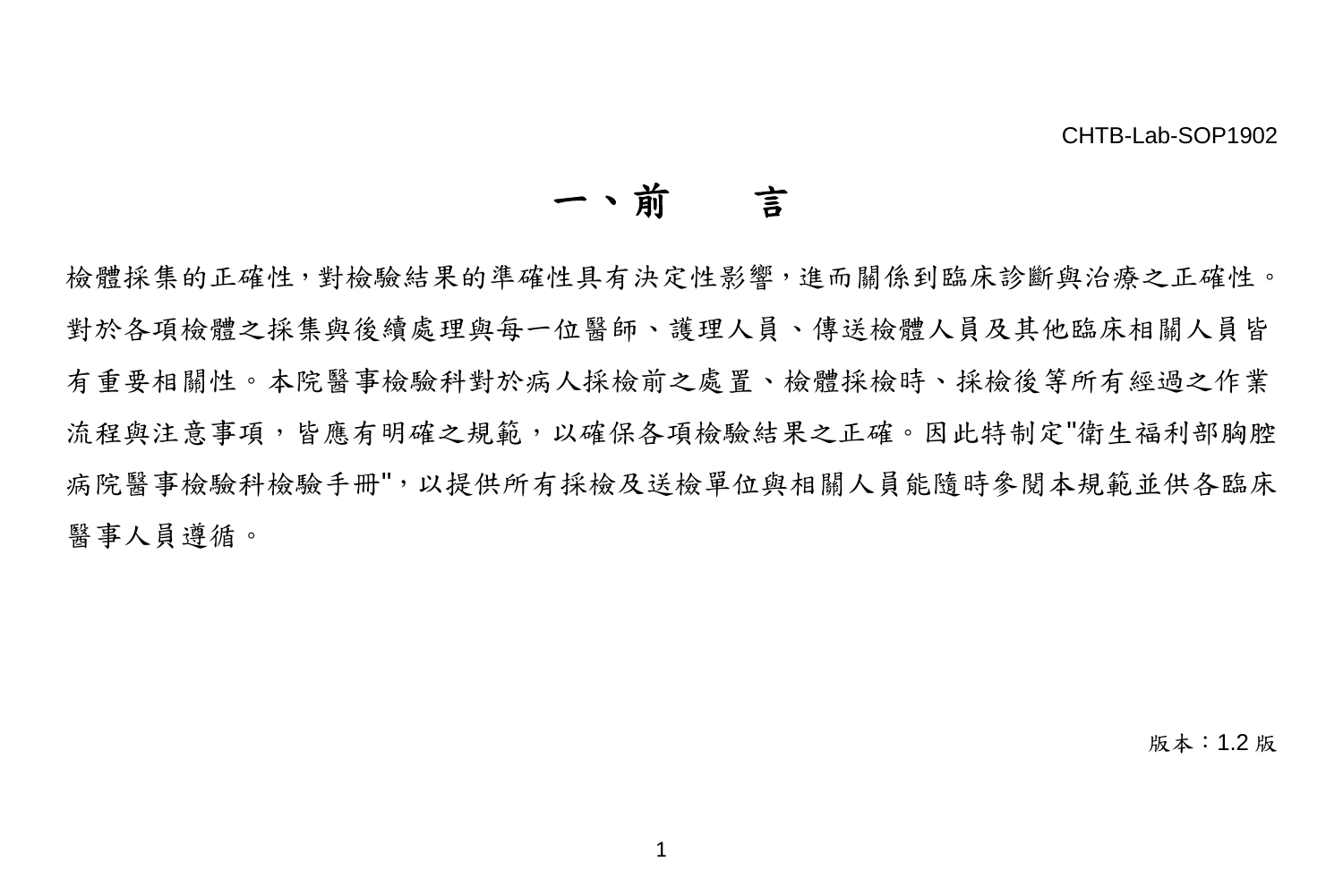## 二、檢驗業務簡介

- 1.目的:為確保醫事檢驗科(以下簡稱:本科)之檢驗品質,避免因人為因素(如:採檢不當、檢體 混淆或檢體量不足等情事)而影響檢測之結果,故制定本程序規範檢體之採集、運輸、簽 收、處理及儲存等作業。
- 2.範圍:舉凡本科之檢驗項目所需檢體之採集、運輸、簽收、處理及儲存等作業均,適用之。 3.權責
	- 3.1 執行採檢單位:
		- 3.1.1 住院區醫事檢驗科及門診區檢驗室。
		- 3.1.2 衛生福利部胸腔病院(以下簡稱:本院)各病房單位。
		- 3.1.3 與本院簽有轉檢代檢合約之醫療院所。
	- 3.2 執行檢驗單位:醫事檢驗科。
	- 3.3 本文件由醫事檢驗科主任負責維持最新版。

 $\mathfrak{p}$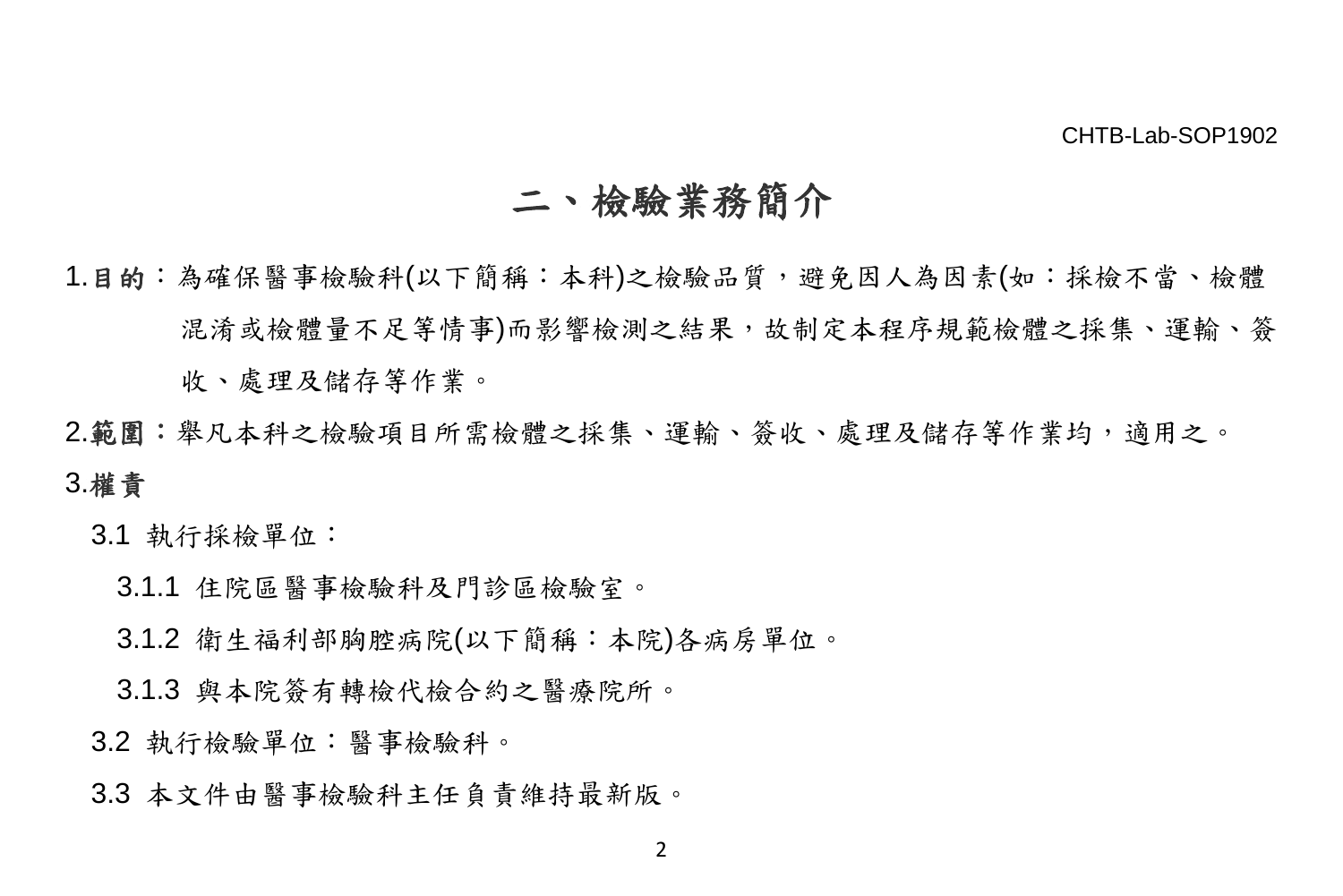### 三、作業內容

1.檢驗類別

1.1一般常規檢驗:血液、生化、血清免疫、尿液、糞便、一般培養、心電圖、肺功能。

1.2結核桿菌檢驗:抹片、培養、鑑定、一線及二線藥敏、TB-PCR、QuantiFeron、Gene Xpert。 2.對檢體之種類及要求有任何疑問,請馬上打電話與我們聯絡。

| 醫事檢驗科洽詢電話                   |                                 |                            |                   |  |  |  |  |  |
|-----------------------------|---------------------------------|----------------------------|-------------------|--|--|--|--|--|
|                             | 仁德院區總機:06-2705911 專線 06-2709963 |                            |                   |  |  |  |  |  |
| 負壓實驗室<br>3112<br>主任<br>3276 |                                 |                            |                   |  |  |  |  |  |
| 品質組長                        | 3114                            | 分生實驗室                      | $3012 \cdot 3113$ |  |  |  |  |  |
| 鏡檢室<br>辦公室<br>3115<br>3111  |                                 |                            |                   |  |  |  |  |  |
|                             |                                 | 大同院區醫事檢驗科:06-2146006 #5600 |                   |  |  |  |  |  |

(註:本科住院部作業時間 08:00~17:00,門診部檢驗室作業時間 8:00~21:00)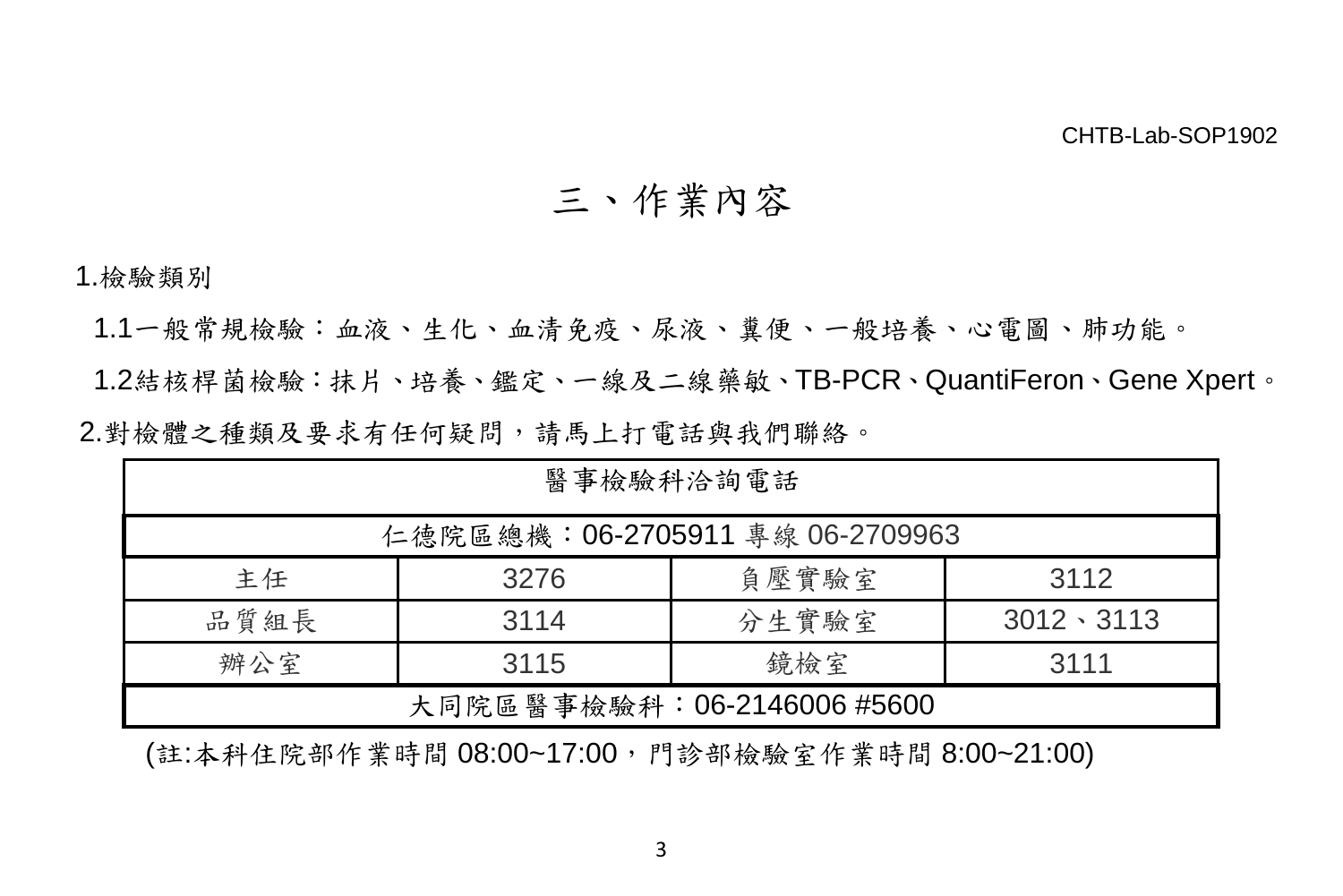### 四、檢體允收標準及退件原則

1.收件一般規定

1.1收件時間:

1.1.1仁德院區醫事檢驗科:週一~週五早上8:00~17:00及週六早上8:00~12:00接受檢體。 1.1.2大同院區檢驗室:配合門診時間收件門診檢體。

1.2每一檢體均需附檢驗單。並於送檢本中詳細註明病患姓名、病歷號碼、檢驗項目。

1.3所有退件檢體均通知護理單位,並於檢驗單註明退件原因。

1.4禁止利用患者之申請單,送檢其他人之檢體。

### 2. 檢體允收標準:

2.1 檢驗單與檢體標示資料是否相同。

2.2 檢體標籤是否標示完整。

2.3 採檢容器與檢驗項目是否相符。

4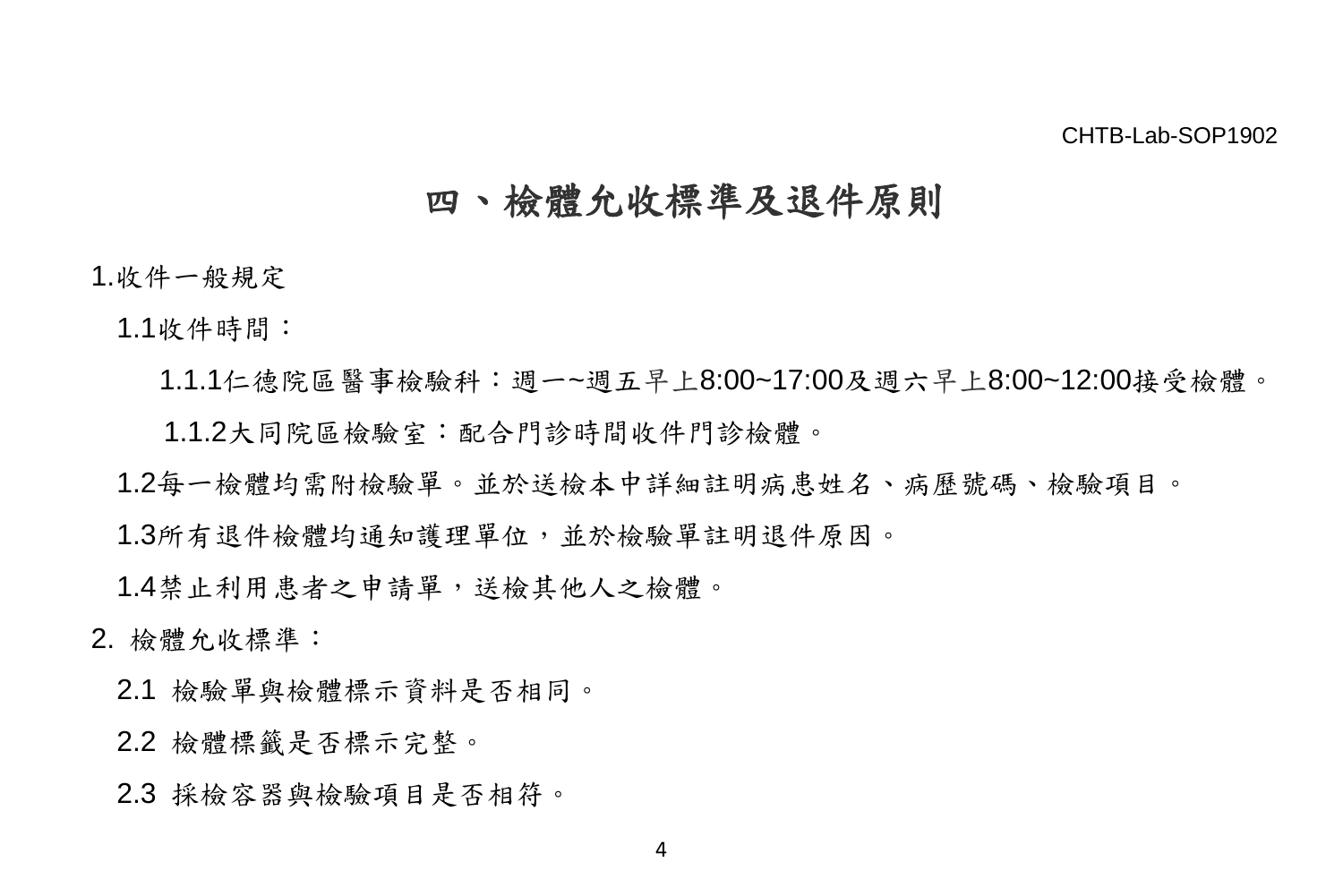- 2.4 容器是否破損。
- 2.5 檢體量是否足夠做檢測。
- 2.6 是否依規定方式保存。
- 2.7 採檢時間在可接受範圍內。

2.8 送檢檢體內容是否與送檢本記錄相符。

3. 檢體退件原則:

| (1) 有單無檢體。             | (8) 檢體儲存不當。              |
|------------------------|--------------------------|
| (2) 有檢體無單。             | (9) 檢體資料不全。              |
| (3) 檢體不足。              | (10) 檢驗單與檢體名字、資料不符。      |
| (4) 採檢管或容器不符。          | (11) 申請單上病患資料填寫不全或錯誤。    |
| (5) PT或ESR或FDP比例過多或過少。 | (12) 申請單上order資料填寫不全或錯誤。 |
| (6) 檢體凝固。              | (13) 檢體外漏。               |
| (7) 檢體嚴重溶血影響檢驗。        | (14) 其他。                 |

3.1以上不適合檢驗分析之檢體(檢驗單),本科皆以退件處理及記錄異常,並主動通知送檢單

位重新送檢。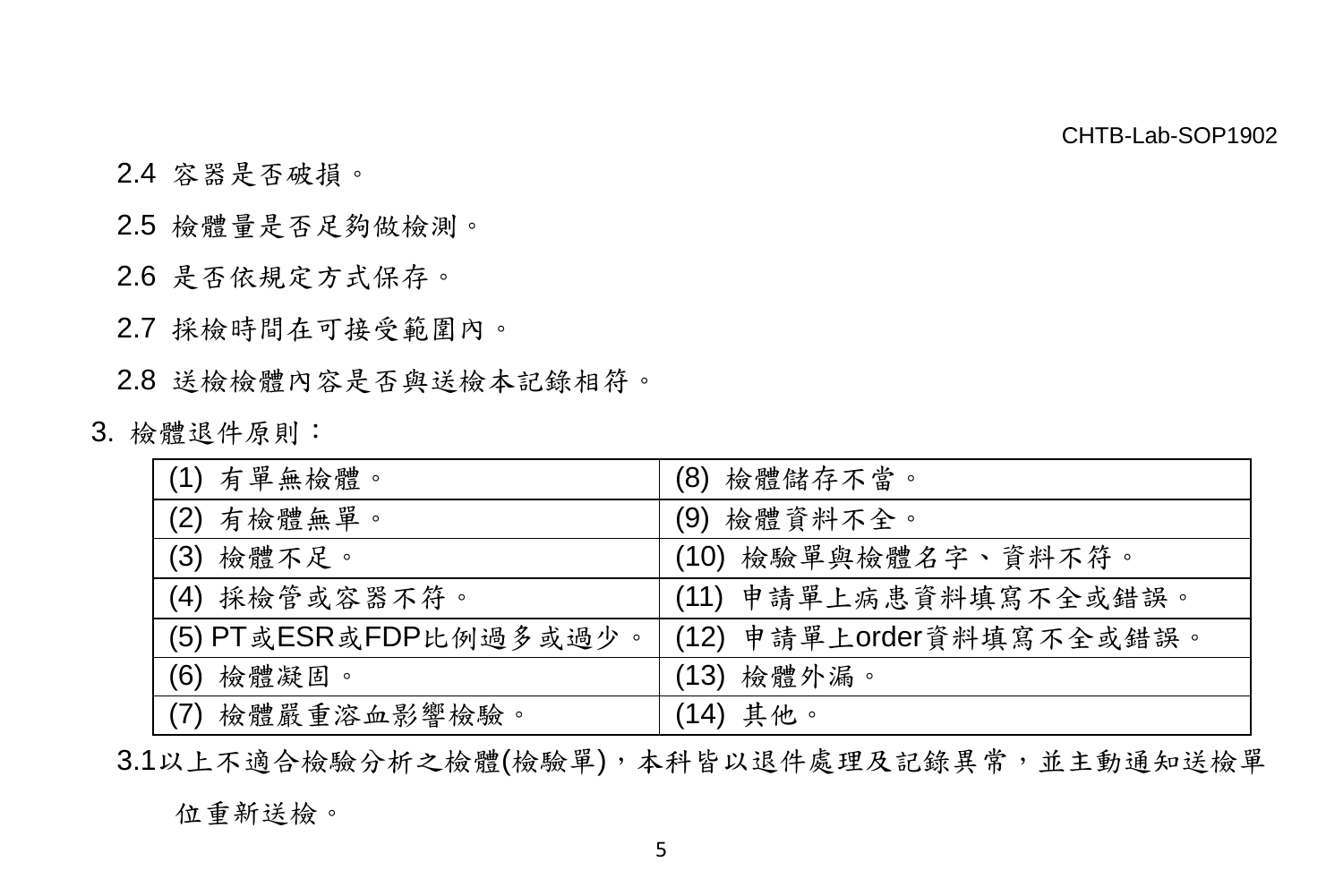3.2各檢驗檢體所需採檢量詳見採檢一覽表。

3.3當採檢管有兩支以上時,需注意裝管順序:紅頭生化管-藍色PT管-紫頭CBC管-灰頭血

糖管。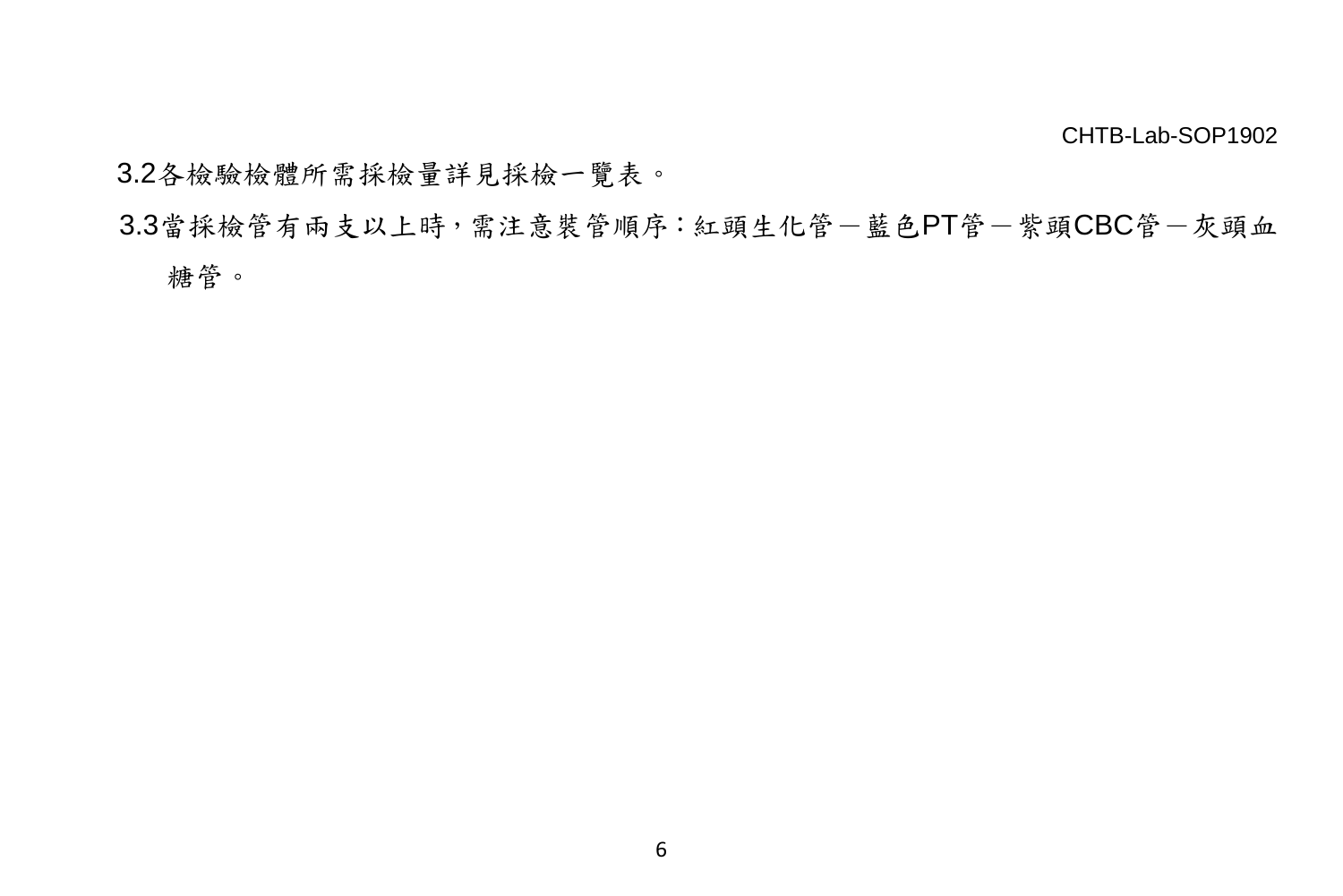# 五、檢驗採檢一覽表

**1.**生化檢驗採檢一覽表

| 健保代號   | 檢驗項目              | 檢體別                   | 採集方式                               | 檢驗時間                     | 參考值                                                                                                                | 備註                                                                   |
|--------|-------------------|-----------------------|------------------------------------|--------------------------|--------------------------------------------------------------------------------------------------------------------|----------------------------------------------------------------------|
| 09021C | Na(Sodium)鈉       | <b>Blood</b><br>Urine | <b>血液 3 mL</b><br>尿液 3 mL          | 急件: 1hr<br>普通件:當天        | Blood:<br>mEq/L<br>Urine:<br>mEq/day                                                                               |                                                                      |
| 09022C | K(potassium)鉀     | <b>Blood</b><br>Urine | 紅頭試管 5 ml                          | <b>急件: 1hr</b><br>普通件:當天 | Blood:<br>mEq/L<br>Urine:<br>mEq/day                                                                               | 採血後儘速分離,否則鉀<br>會升高。                                                  |
| 09023C | Cl(chloride)氯     | <b>Blood</b><br>Urine | 紅頭試管 5 ml                          | <b>急件: 1hr</b><br>普通件:當天 | Blood:<br>mEq/L<br>mEq/day<br>Urine:                                                                               |                                                                      |
| 09046B | Mg(Magnesium) 4   | <b>Blood</b>          | 紅頭試管 5 ml                          | <b>急件: 1hr</b><br>普通件:當天 |                                                                                                                    |                                                                      |
| 09012C | P(Phosphorus)磷    | <b>Blood</b>          | 紅頭試管 5 ml                          | <b>急件: 1hr</b><br>普通件:當天 |                                                                                                                    |                                                                      |
| 09011C | Ca (Calcium)<br>鈣 | <b>Blood</b>          | 紅頭試管 5 ml                          | <b>急件: 1hr</b><br>普通件:當天 |                                                                                                                    |                                                                      |
| 09041B | <b>Blood Gas</b>  | <b>Blood</b>          | $$m$$ heparin ;<br>採檢後立刻放入<br>冰水送檢 | 急件: 1hr<br>普通件:當天        | PH: 7.35~7.45<br>PCO2: 32-46 mmHg<br>PO2: 74-108mmHg<br>HCO3: 21~29mmol/L<br>$BE: 0 \pm 2$ mmol/L<br>O2STA: 92~96% | 1. 需冰運。<br>2. 針筒內不可存有多餘的<br>空氣。<br>採檢後應混合均勻避免<br>凝固。<br>4. 採檢後應立即送檢。 |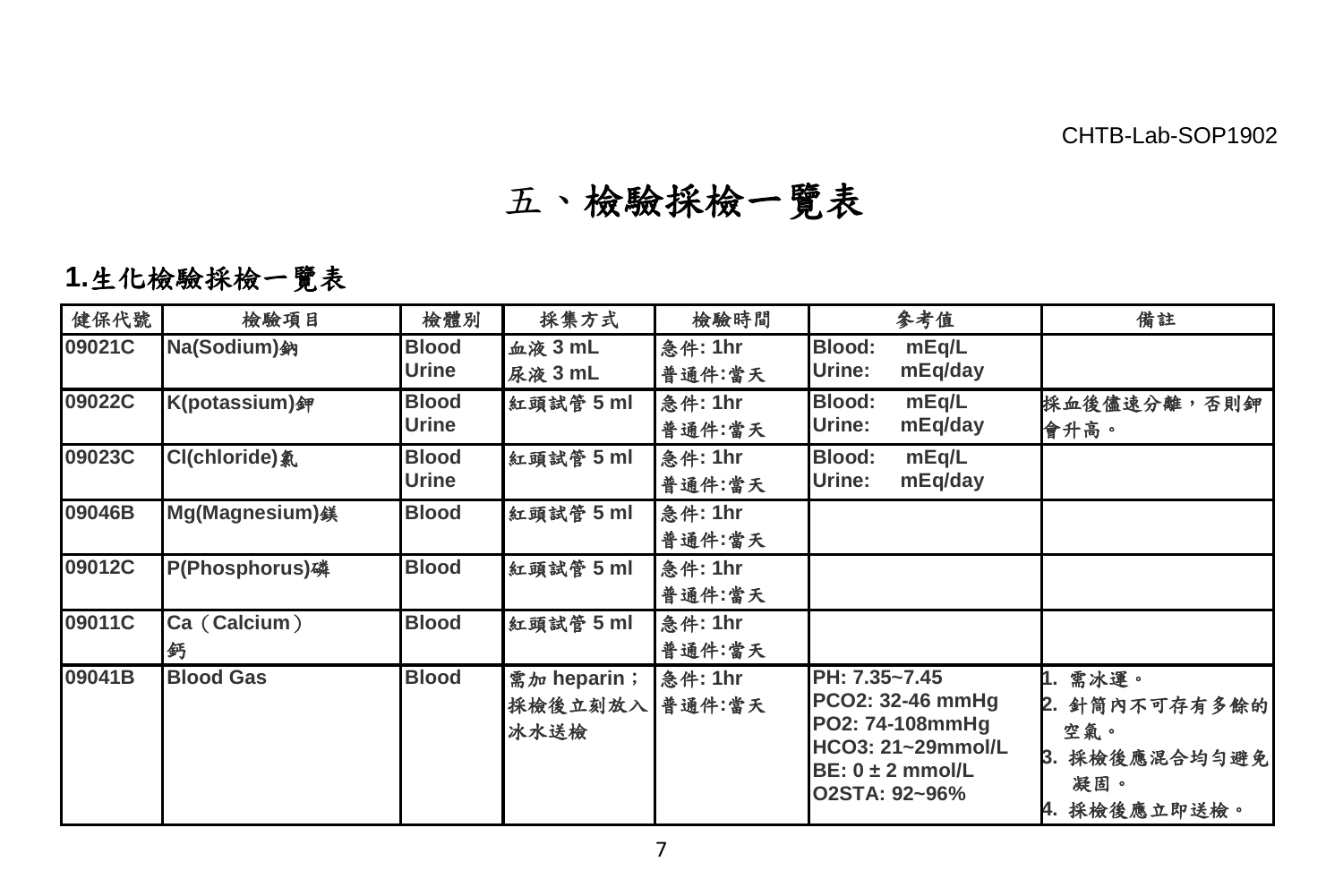CHTB-Lab-SOP1902

| 健保代號   | 檢驗項目                 | 檢體別          | 採集方式      | 檢驗時間            | 參考值 | 備註          |
|--------|----------------------|--------------|-----------|-----------------|-----|-------------|
| 09037C | Ammonia              | <b>Blood</b> | 紫頭試管 3ml  | <b>急件: 1hr</b>  |     | 檢體置於冰中立即送檢。 |
|        | 血中氨                  |              |           | 普通件:當天          |     |             |
| 09002C | <b>BUN</b>           | <b>Blood</b> | 紅頭試管 5 ml | <b>急件: 1hr</b>  |     |             |
|        | 血清尿素氮                |              |           | 普通件:當天          |     |             |
| 09014C | Creatinine           | <b>Blood</b> | 紅頭試管 5 ml | 急件: 1hr         |     |             |
|        | 肌酐酸(血液)              |              |           | 普通件:當天          |     |             |
| 09013C | <b>Uric Acid</b>     | <b>Blood</b> | 紅頭試管 5 ml | <b>急件: 1hr</b>  |     |             |
|        |                      |              |           | 普通件:當天          |     |             |
| 09030C | <b>Bilirubin-D</b>   | <b>Blood</b> | 紅頭試管 5 ml | <b>急件: 1hr</b>  |     | 需避光         |
|        | 直接膽紅素                |              |           | 普通件:當天          |     |             |
| 09029C | <b>Bilirubin-T</b>   | <b>Blood</b> | 紅頭試管 5 ml | <b>急件: 1hr</b>  |     | 需避光         |
|        | 膽紅素總量                |              |           | 普通件:當天          |     |             |
| 09040C | <b>Total Protein</b> | <b>Blood</b> | 紅頭試管 5 ml | 急件: 1hr         |     |             |
|        | 總蛋白質                 |              |           | 普通件:當天          |     |             |
| 09038C | <b>Albumin</b>       | <b>Blood</b> | 紅頭試管 5 ml | 急件: 1hr         |     |             |
|        | 白蛋白                  |              |           | 普通件:當天          |     |             |
| 09039C | Globulin             | <b>Blood</b> | 紅頭試管 5 ml | 急件: 1hr         |     |             |
|        | 球蛋白                  |              |           | 普通件:當天          |     |             |
| 09025C | GOT(AST) 处胺酸苯醋酸      | <b>Blood</b> | 紅頭試管 5 ml | 急件: 1hr         |     |             |
|        | 轉氨基酶                 |              |           | 普通件:當天          |     |             |
| 09026C | GPT(ALT)麩胺酸丙酮酸       | <b>Blood</b> | 紅頭試管 5 ml | <b>急件: 1hr</b>  |     |             |
|        | 轉氨基酶                 |              |           | 普通件:當天          |     |             |
| 09027C | Alkaline-Phosphotase | <b>Blood</b> | 紅頭試管 5 ml | <b> 急件: 1hr</b> |     | 室溫不安定       |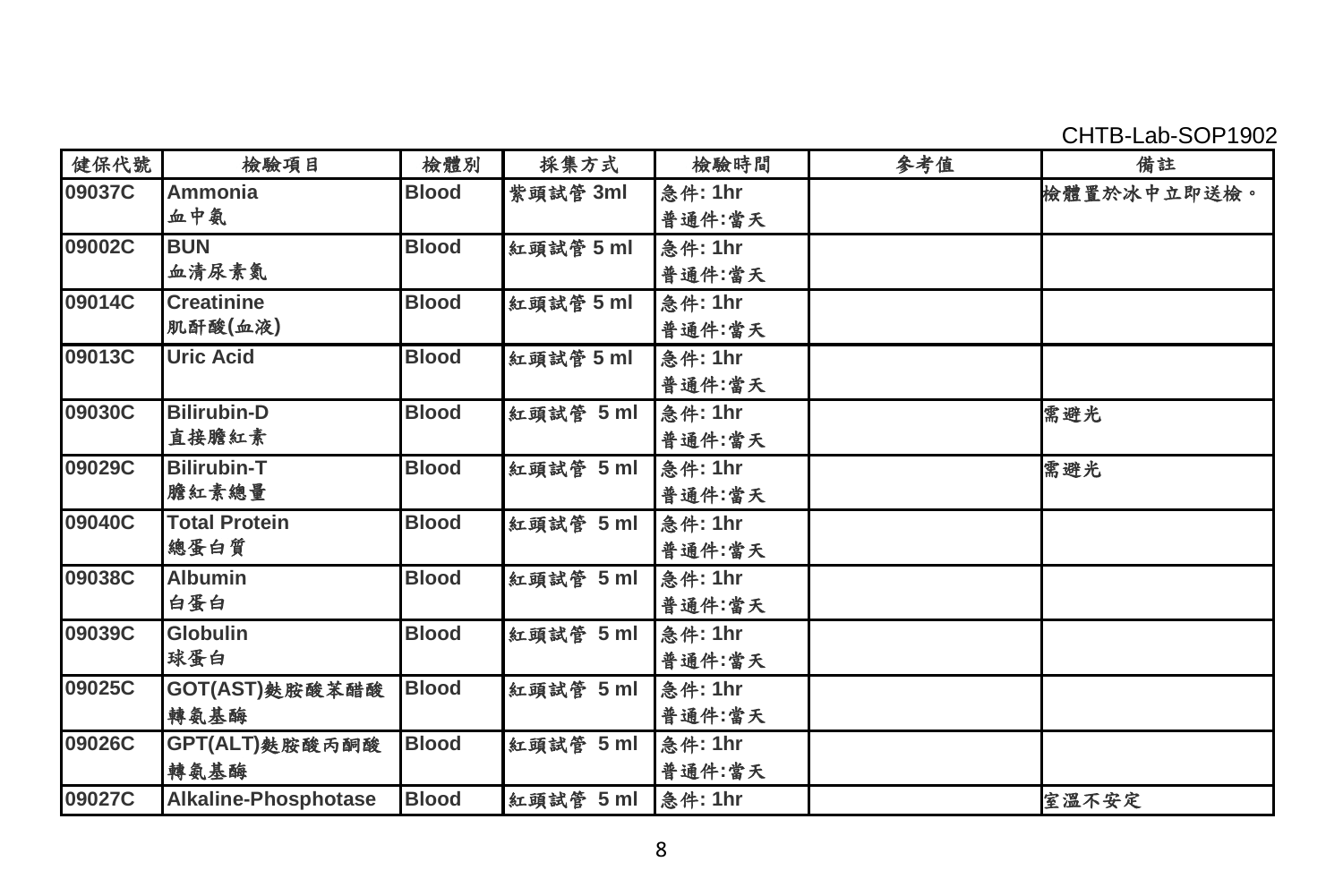CHTB-Lab-SOP1902

| 健保代號    | 檢驗項目                     | 檢體別          | 採集方式               | 檢驗時間           | 參考值 | 備註          |
|---------|--------------------------|--------------|--------------------|----------------|-----|-------------|
|         | 鹼性磷酯酶                    |              |                    | 普通件:當天         |     |             |
| 09031C  | $r-GT$                   | <b>Blood</b> | 紅頭試管 5 ml          | <b>急件: 1hr</b> |     |             |
|         | 麩胺轉酸酶                    |              |                    | 普通件:當天         |     |             |
| 09028C  | Acid phosphotase         | Serum        | 紅頭試管 3ml           | <b>急件: 1hr</b> |     |             |
|         | 酸性磷酯酶                    |              |                    | 普通件:當天         |     |             |
| 09017C  | Amylase                  | <b>Blood</b> | 紅頭試管 5 ml          | 急件: 1hr        |     |             |
|         | 澱粉酶                      |              |                    | 普通件:當天         |     |             |
| 09032C  | CPK(CK)                  | <b>Blood</b> | 紅頭試管 5 ml          | 急件: 1hr        |     |             |
|         | 肌酸磷化酶                    |              |                    | 普通件:當天         |     |             |
| 09033C  | <b>LDH</b>               | <b>Blood</b> | 紅頭試管 5 ml          | <b>急件: 1hr</b> |     |             |
|         | 乳酸脫氫酶                    |              |                    | 普通件:當天         |     |             |
| 09071C  | CK-MB 肌酸磷化同工酶            | <b>Blood</b> | 紅頭試管 5 ml          | <b>急件: 1hr</b> |     |             |
|         |                          |              |                    | 普通件:當天         |     |             |
| 09005CA | Glucose AC               | <b>Blood</b> | 灰頭試管 2ml,          | 急件: 1hr        |     |             |
|         | 飯前葡萄糖                    |              | 空腹八小時採血   普通件:當天   |                |     |             |
| 09005CP | <b>Glucose PC</b>        | <b>Blood</b> | 灰頭試管 2ml,飯 急件: 1hr |                |     |             |
|         | 飯後葡萄糖                    |              | 後兩小時採血             | 普通件:當天         |     |             |
| 09006C  | HbA1c                    | <b>Blood</b> | 紫頭試管, 2ml          | 急件: 1hr        |     |             |
|         | 醣化血红素                    |              |                    | 普通件:當天         |     |             |
| 09001C  | <b>Cholesterol-Total</b> | <b>Blood</b> | 紅頭試管,空腹            | 急件: 1hr        |     | 需禁食 8-12 小時 |
|         | 總膽固醇                     |              | 八小時採血              | 普通件:當天         |     |             |
| 09004C  | Triglyceride             | <b>Blood</b> | 紅頭試管,空腹            | 急件: 1hr        |     | 需禁食 8-12 小時 |
|         | 中性脂肪                     |              | 八小時採血              | 普通件:當天         |     |             |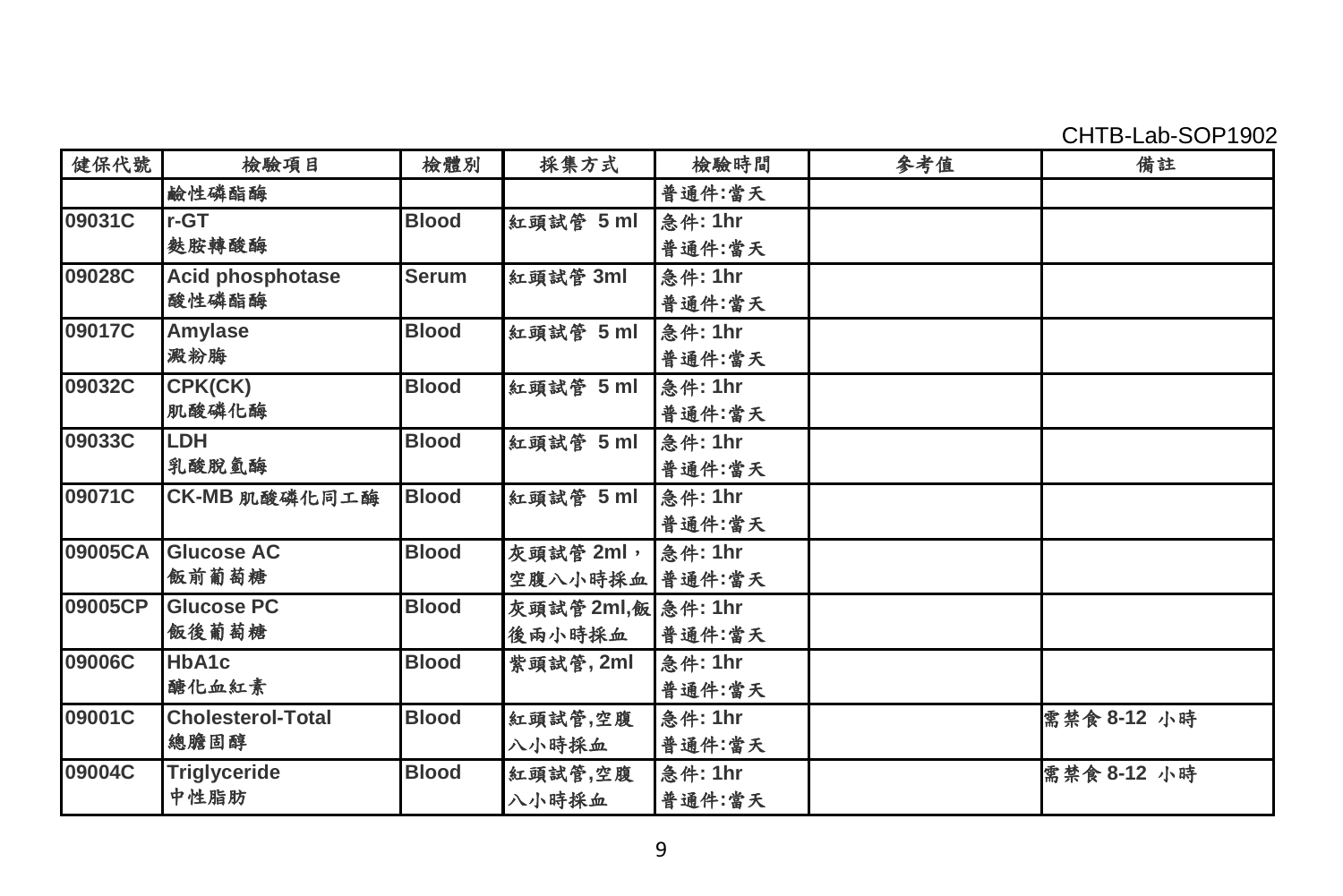CHTB-Lab-SOP1902

| 健保代號   | 檢驗項目                                | 檢體別                   | 採集方式                  | 檢驗時間                     | 參考值 | 備註          |
|--------|-------------------------------------|-----------------------|-----------------------|--------------------------|-----|-------------|
| 09065B | <b>Protein EP</b><br>蛋白電泳分析         | Serum<br>Urine        | 紅頭試管 3ml<br>尿液試管 10ml | 普通件:7天                   |     |             |
| 09043C | <b>HDL-Cholesterol</b><br>高密度脂蛋白膽固醇 | <b>Blood</b>          | 紅頭試管,空腹<br>八小時採血      | <b>急件: 1hr</b><br>普通件:當天 |     | 需禁食 8-12 小時 |
| 09044C | <b>LDL-Cholesterol</b><br>低密度脂蛋白膽固醇 | <b>Blood</b>          | 紅頭試管,空腹<br>八小時採血      | <b>急件: 1hr</b><br>普通件:當天 |     | 需禁食 8-12 小時 |
| 09003C | Urea N (Urine)<br>尿素氮(尿液)           | Urine                 | 10ml 尿液尖底<br>塑膠管      | 急件: 1hr<br>普通件:當天        |     |             |
| 09016C | <b>Creatinine (Urine)</b><br>肌酐(尿液) | Urine                 | 10ml 尿液尖底<br>塑膠管      | <b>急件: 1hr</b><br>普通件:當天 |     |             |
| 08030B | Hb-EP<br>血色素電泳                      | <b>Blood</b>          | 紫頭試管 3ml              | 普通件:7天                   |     |             |
| 06503B | <b>Osmolality</b><br>渗透壓            | <b>Blood</b><br>Urine | 紅頭試管3ml<br>尖底試管 10ml  |                          |     |             |

**2.**尿液檢驗採檢一覽表

| 健保代號   | 檢驗項目               | 檢體<br>別 | 採集方式             | 檢驗時間    | 參考值                                        | 備註                  |
|--------|--------------------|---------|------------------|---------|--------------------------------------------|---------------------|
| 06012C | Urine Routine      | Urine   | 隨機尿液尖            | 急件: 1hr | <b>Color: YELLOW</b>                       | 採集中段尿               |
| 06009C | <b>Sediment</b>    |         | 底塑膠管             | 普通件:當天  | <b>Turbidity: CLEAR</b><br>SG: 1.005~1.030 | 10ml。一般標            |
| 06013C | Urine biochemistry |         | 10 <sub>ml</sub> |         | pH: 5.0~9.0                                | 準量 10ml,<br>小兒至少3ml |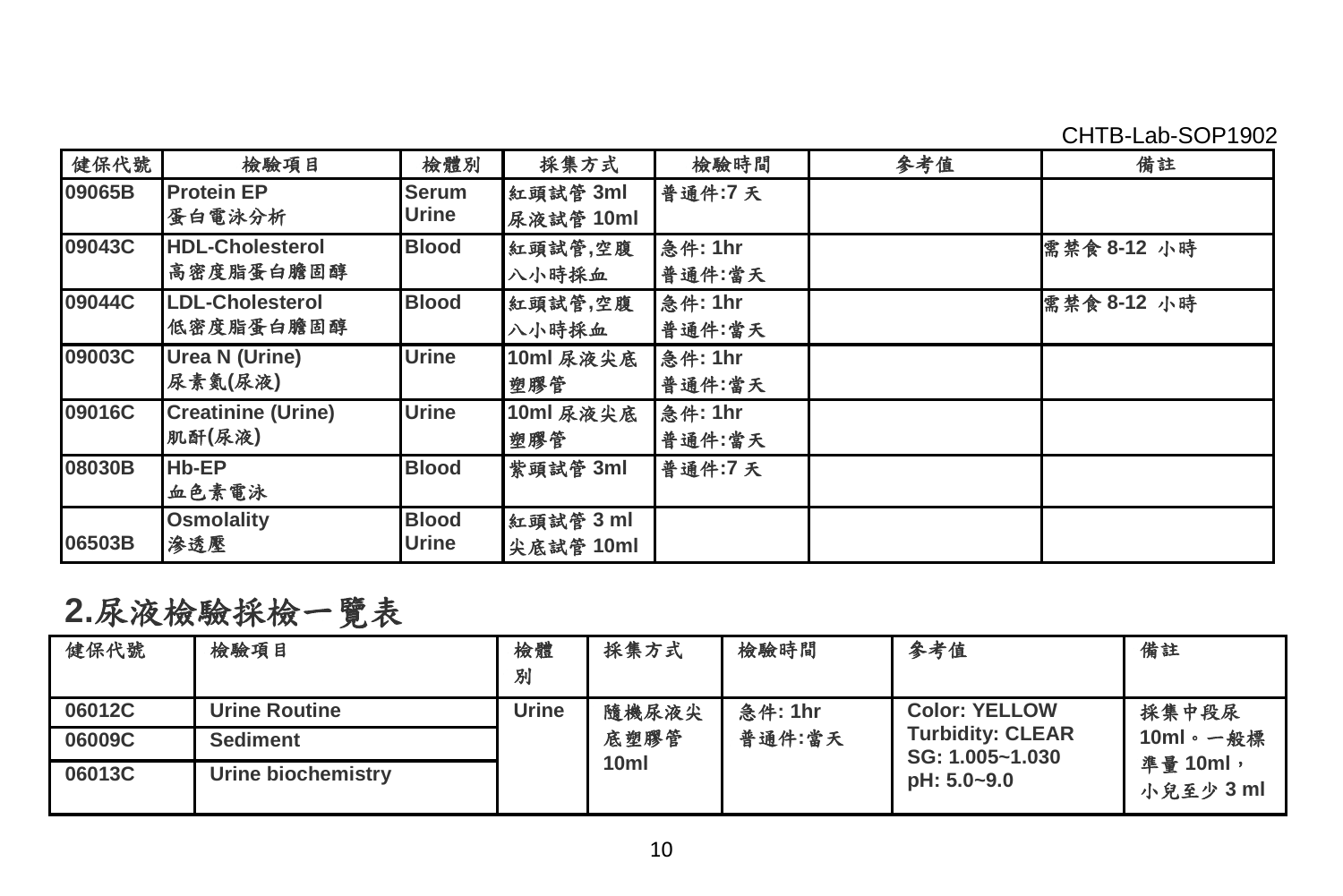CHTB-Lab-SOP1902

| 健保代號   | 檢驗項目                   | 檢體<br>別 | 採集方式         | 檢驗時間              | 參考值                                                  | 備註   |
|--------|------------------------|---------|--------------|-------------------|------------------------------------------------------|------|
| 06002C | Sp.Gr                  |         |              |                   | <b>Nitrite: NEGATIVE</b>                             | 馬上檢驗 |
| 06001C | <b>PH</b>              |         |              |                   | <b>Protein: NEGATIVE</b><br><b>Glucose: NEGATIVE</b> |      |
| 06003C | Protein                |         |              |                   | <b>Ketone: NEGATIVE</b>                              |      |
| 06004C | Glucose                |         |              |                   | Urobilinogen:                                        |      |
| 06007C | Ketone body            |         |              |                   | $0.1 - 1.0$ EU./dl                                   |      |
| 06005C | <b>Urobilinogen</b>    |         |              |                   | <b>Bilirubin: NEGATIVE</b><br><b>Blood: NEGATIVE</b> |      |
| 06006C | <b>Bilirubin</b>       |         |              |                   | $RBC < 0-1$                                          |      |
| 06015C | <b>Nitrite</b>         |         |              |                   | $WBC < 1-3$                                          |      |
| 06505C | β-HCG (Pregnancy test) | Urine   | 尖底塑膠管<br>8ml | 急件: 1hr<br>普通件:當天 | Negative                                             |      |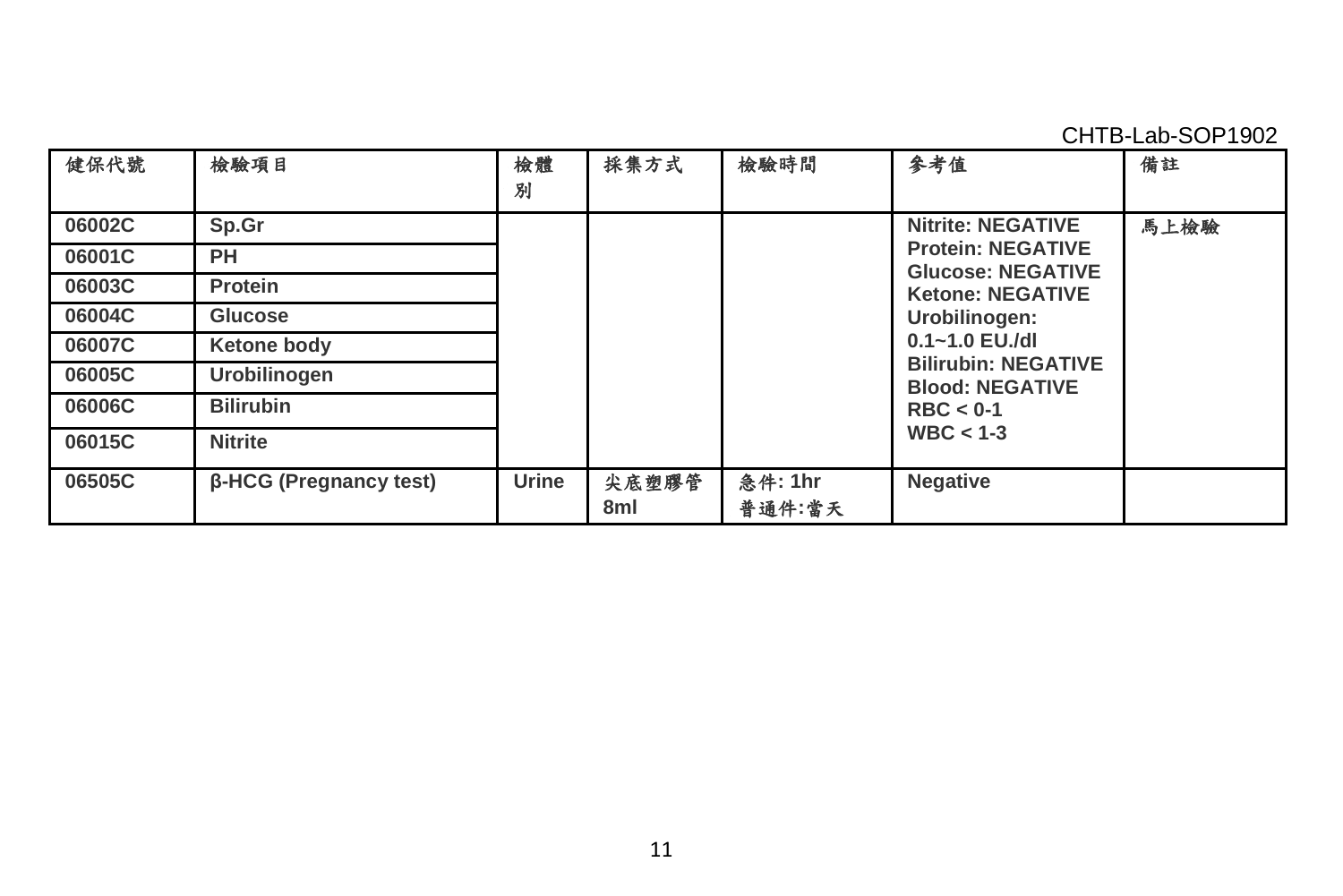| 健保代號   | 檢驗項目                      | 檢體別          | 採集方式        | 檢驗時間              | 參考值                                                              | 備註 |
|--------|---------------------------|--------------|-------------|-------------------|------------------------------------------------------------------|----|
| 08011C | CBC1全套血液檢查                | <b>Blood</b> | 紫頭試管        | 急件: 1hr           | WBC:M3.8~10.4 \ F3.8~10.4 (103/ul)                               |    |
| 08012C | CBC II 全套血液檢查             |              | 3ml         | 普通件:當天            | RBC:M4.1~5.9 \ F3.8~5.5 (106/UI)                                 |    |
| 08002C | WBC 白血球計數                 |              |             |                   | Hb:M13.0~17.0 \ F12.0~16. (g/dL)                                 |    |
| 08001C | RBC 紅血球計數                 |              |             |                   | Hct: M39~52 \ F35~48 (:%)                                        |    |
| 08003C | Hemoglobin (Hb)<br>血色素檢查  |              |             |                   | MCV:82~101 (fL)<br>MCH:27~33 (pg)                                |    |
| 08004C | Hematocrit (Hct)<br>血球比容值 |              |             |                   | MCHC:31~36 g/dL<br>RDW:11.5~14.5:%<br>Platelet: 140~400 (103/ul) |    |
|        | <b>MCV</b><br>血球平均體積      |              |             |                   | $PDW: 9.0 - 17.0 %$                                              |    |
|        | <b>MCH</b><br>血球平均血色素     |              |             |                   |                                                                  |    |
|        | <b>MCHC</b><br>血球平均血色素濃度  |              |             |                   |                                                                  |    |
| 08006C | <b>Platelet</b><br>血小板計數  |              |             |                   |                                                                  |    |
| 08008C | Reticulocyt 網狀紅<br>血球計數   | <b>Blood</b> | 紫頭試管<br>3ml | 急件: 1hr<br>普通件:當天 |                                                                  |    |
| 08013C | WBC DC<br>白血球分類計數         | <b>Blood</b> | 紫頭試管<br>3ml | 急件: 1hr<br>普通件:當天 |                                                                  |    |
| 08005C | <b>ESR</b>                | <b>Blood</b> | 黑頭試管        | 急件: 1hr           |                                                                  |    |

# **3.**血液檢驗採檢一覽表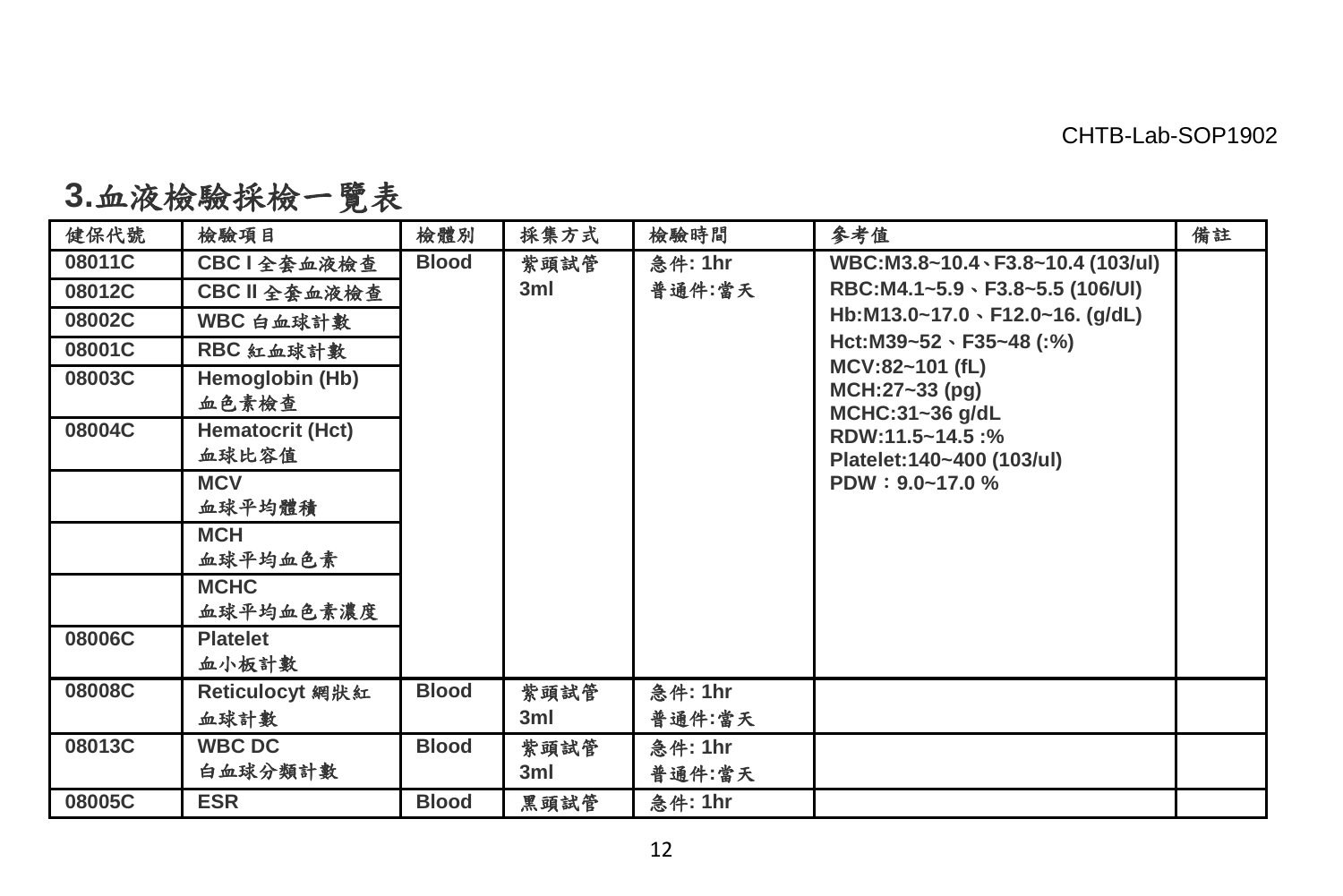CHTB-Lab-SOP1902

| 健保代號   | 檢驗項目                     | 檢體別          | 採集方式                     | 檢驗時間                     | 參考值 | 備註 |
|--------|--------------------------|--------------|--------------------------|--------------------------|-----|----|
|        | 紅血球沉降速度測定                |              | 1.6ml                    | 普通件:當天                   |     |    |
| 08024B | Fibrinoge<br>纖維蛋白原測定     | <b>Blood</b> | 藍頭試管<br>1.8 <sub>m</sub> | 急件: 1hr<br>普通件:當天        |     |    |
| 09079B | D-dimer<br>D-D 雙合試驗      | <b>Blood</b> | 藍頭試管<br>1.8 <sub>m</sub> | <b>急件: 1hr</b><br>普通件:當天 |     |    |
| 08026C | <b>PT</b><br>凝血酶原時間      | <b>Blood</b> | 藍頭試管<br>1.8 <sub>m</sub> | 急件: 1hr<br>普通件:當天        |     |    |
| 08036B | <b>APTT</b><br>部分凝血活酶原時間 | <b>Blood</b> | 藍頭試管<br>1.8 <sub>m</sub> | 急件: 1hr<br>普通件:當天        |     |    |

**4.**糞便檢驗採檢一覽表

| 健保代號   | 檢驗項目                           | 檢體別   | 採集方式  | 檢驗時間              | 參考值                                           | 備註 |
|--------|--------------------------------|-------|-------|-------------------|-----------------------------------------------|----|
| 07009C | <b>Stool Routine</b>           | Stool | 翼便收集盒 | 急件: 1hr<br>普通件:當天 | Form:Formed<br>Color:Brown<br>Mucus: Negative |    |
| 07001C | Stool OB                       | Stool | 翼便收集盒 | 急件: 1hr<br>普通件:當天 | <b>Negative</b>                               |    |
| 07011C | Parasite ova<br>(Direct Smear) | Stool | 翼便收集盒 | 急件: 1hr<br>普通件:當天 | <b>Not Found</b>                              |    |
| 07012C | Parasite ova<br>(Conc.Method)  | Stool | 豊便收集盒 | 急件: 1hr<br>普通件:當天 | <b>Not Found</b>                              |    |
| 07003c | Ameba<br>(Direct Smear)        | Stool | 豊便收集金 | 急件: 1hr<br>普通件:當天 | <b>Not Found</b>                              |    |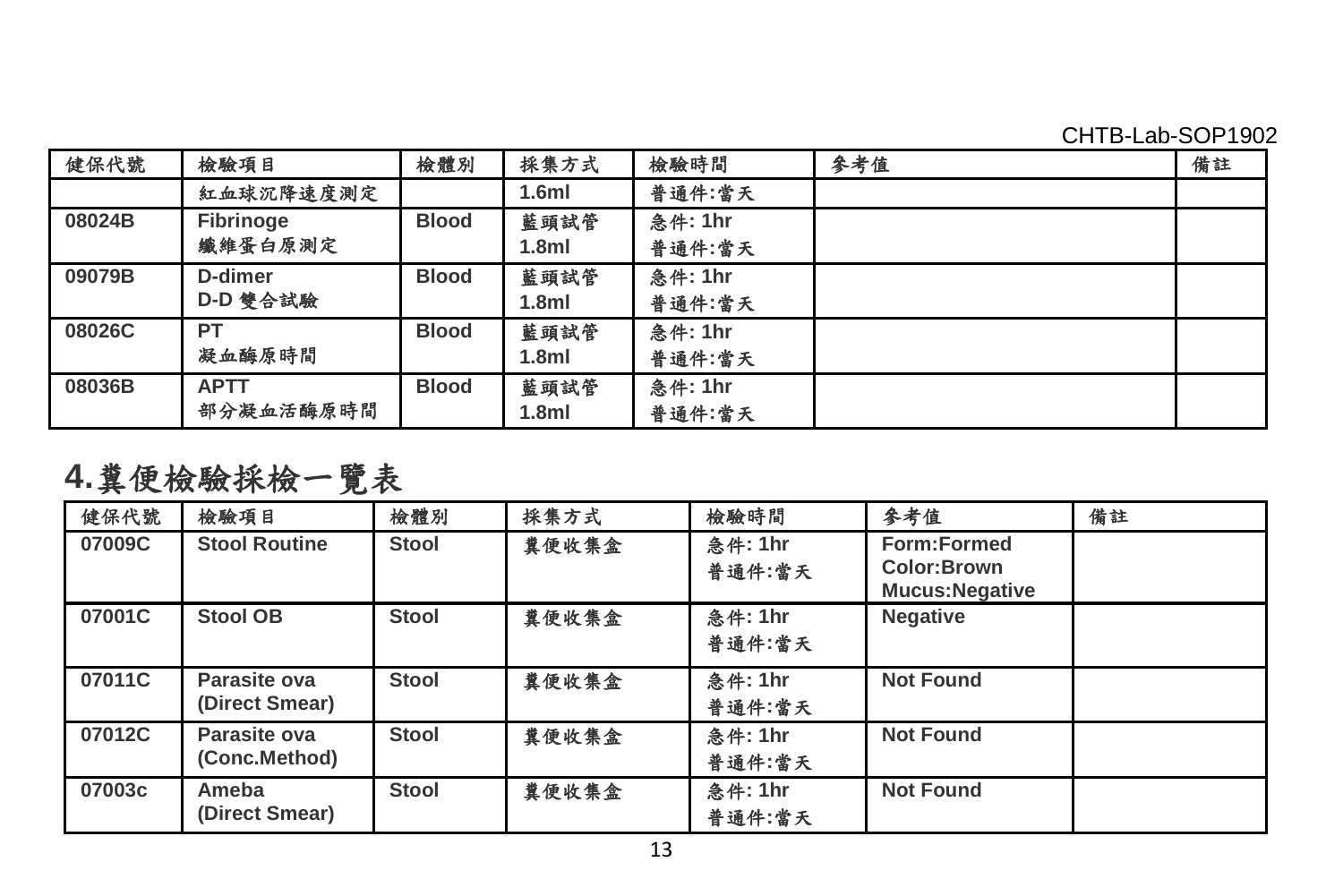**5.**血清檢驗採檢一覽表

| 健保代號   | 檢驗項目            | 檢體別          | 採集方式        | 檢驗時間                  | 參考值 | 備註 |
|--------|-----------------|--------------|-------------|-----------------------|-----|----|
| 12007C | <b>AFP</b>      | <b>Blood</b> | 紅頭試管<br>5ml | 每天(當日16:30前之檢體)       |     |    |
| 12021B | <b>CEA</b>      | <b>Blood</b> | 紅頭試管<br>5ml | 每天(當日16:30前之檢體)       |     |    |
| 12079B | CA-199          | <b>Blood</b> | 紅頭試管<br>5ml | 每天(當日16:30前之檢體)       |     |    |
| 12077B | CA-125          | <b>Blood</b> | 紅頭試管<br>5ml | 每天(當日16:30前之檢體)       |     |    |
| 14032C | <b>HBsAg</b>    | <b>Blood</b> | 紅頭試管<br>5ml | 每天(當日16:30前之檢體)       |     |    |
| 14033C | Anti-HBs        | <b>Blood</b> | 紅頭試管<br>5ml | 每天(當日16:30前之檢體)       |     |    |
| 14037C | Anti-HBc        | <b>Blood</b> | 紅頭試管<br>5ml | 每天(當日16:30前之檢體)       |     |    |
| 14035C | <b>HBeAg</b>    | <b>Blood</b> | 紅頭試管<br>5ml | 每天(當日10:30前之檢體)       |     |    |
| 14036C | Anti-HBe        | <b>Blood</b> | 紅頭試管<br>5ml | 每天(當日10:30前之檢體)       |     |    |
| 14048C | Anti-CMV IgG    | <b>Blood</b> | 紅頭試管<br>5ml | 每天(當日 10:30 前之檢<br>躄) |     |    |
| 14051C | <b>Anti-HCV</b> | <b>Blood</b> | 紅頭試管<br>5ml | 每天(當日 10:30 前之檢<br>躄) |     |    |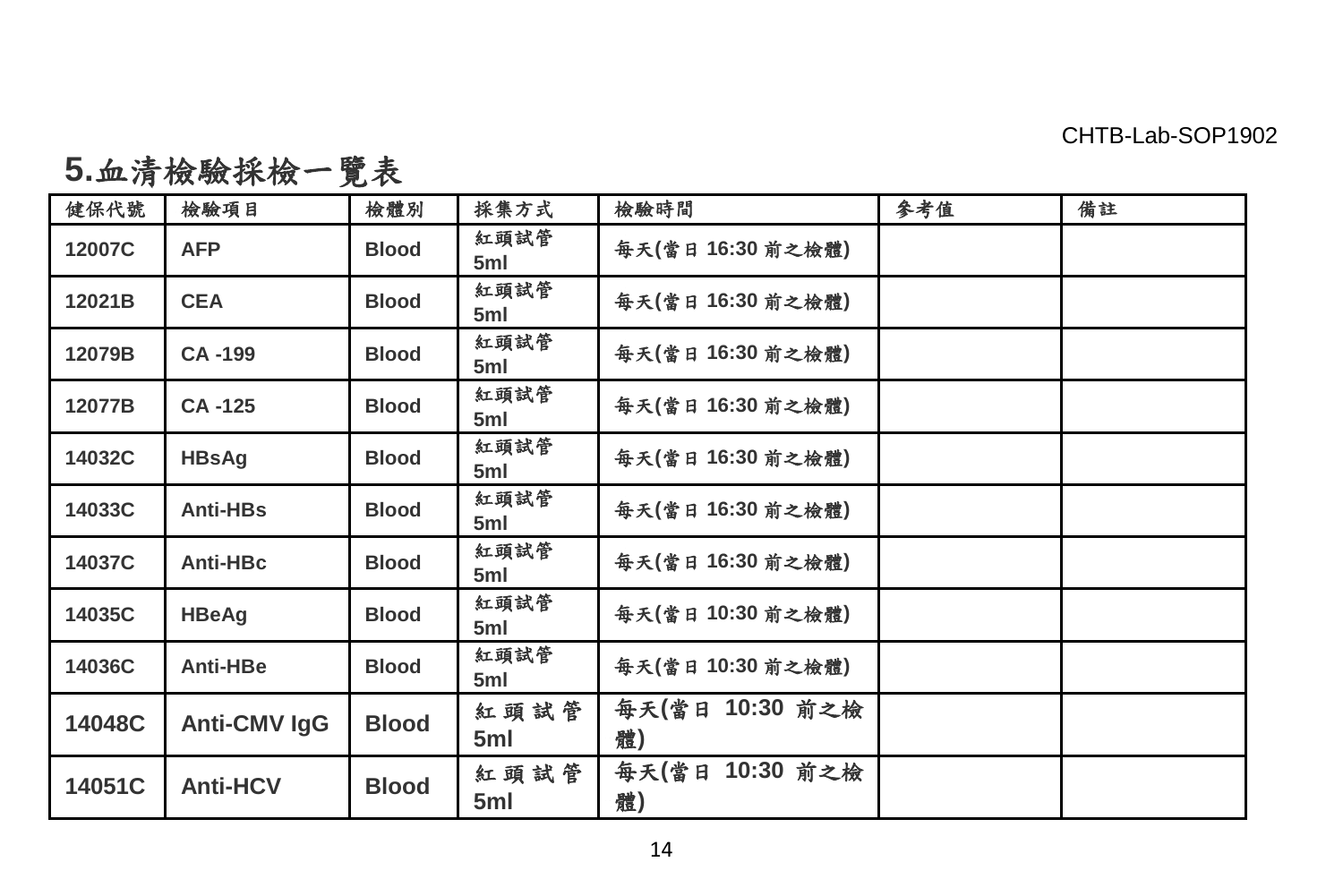CHTB-Lab-SOP1902

| 健保代號   | 檢驗項目                         | 檢體別          | 採集方式         | 檢驗時間                  | 參考值                | 備註 |
|--------|------------------------------|--------------|--------------|-----------------------|--------------------|----|
| 12078B | CA-153                       | <b>Blood</b> | 紅頭試管<br>5ml  | 每天(當日 10:30 前之檢<br>體) |                    |    |
| 12001C | <b>RPR</b>                   | <b>Blood</b> | 紅頭試管<br>5ml  | 每天(當日16:30前之檢<br>體)   |                    |    |
| 12018C | <b>TPHA</b>                  | <b>Blood</b> | 紅頭試管<br>5ml  | 每天(當日16:30前之檢<br>體)   |                    |    |
| 12118B | Legionella Ab                | <b>Blood</b> | 紅頭試管<br>5ml  | 每天(當日16:30前之檢<br>躄)   | $<1:100(-)$        |    |
| 12011C | <b>RA</b>                    | <b>Blood</b> | 紅頭試管<br>5ml  | 每天(當日 16:30 前之檢<br>體) |                    |    |
| 12015C | <b>CRP</b>                   | <b>Blood</b> | 紅頭試管<br>5ml  | 每天(當日16:30前之檢<br>躄)   | $0-0.3$ mg/dL      |    |
| 12086B | HLA-B27                      | <b>Blood</b> | 黃頭試管<br>8 ml | 7個工作天(不含假日)           | <b>Negative</b>    |    |
| 14049C | Anti-HIV                     | <b>Blood</b> | 紅頭試管<br>5ml  | 每天(當日16:30前之檢<br>體)   | <b>Nonreactive</b> |    |
| 12031B | IgE                          | <b>Blood</b> | 紅頭試管<br>5ml  | 每天(當日16:30前之檢<br>體)   | $< 200$ IU/ml      |    |
| 30022C | <b>Mast Allergen</b><br>Test | <b>Blood</b> | 紅頭試管<br>8ml  | 週日早上操作週一發報<br>告       | Class <sub>0</sub> |    |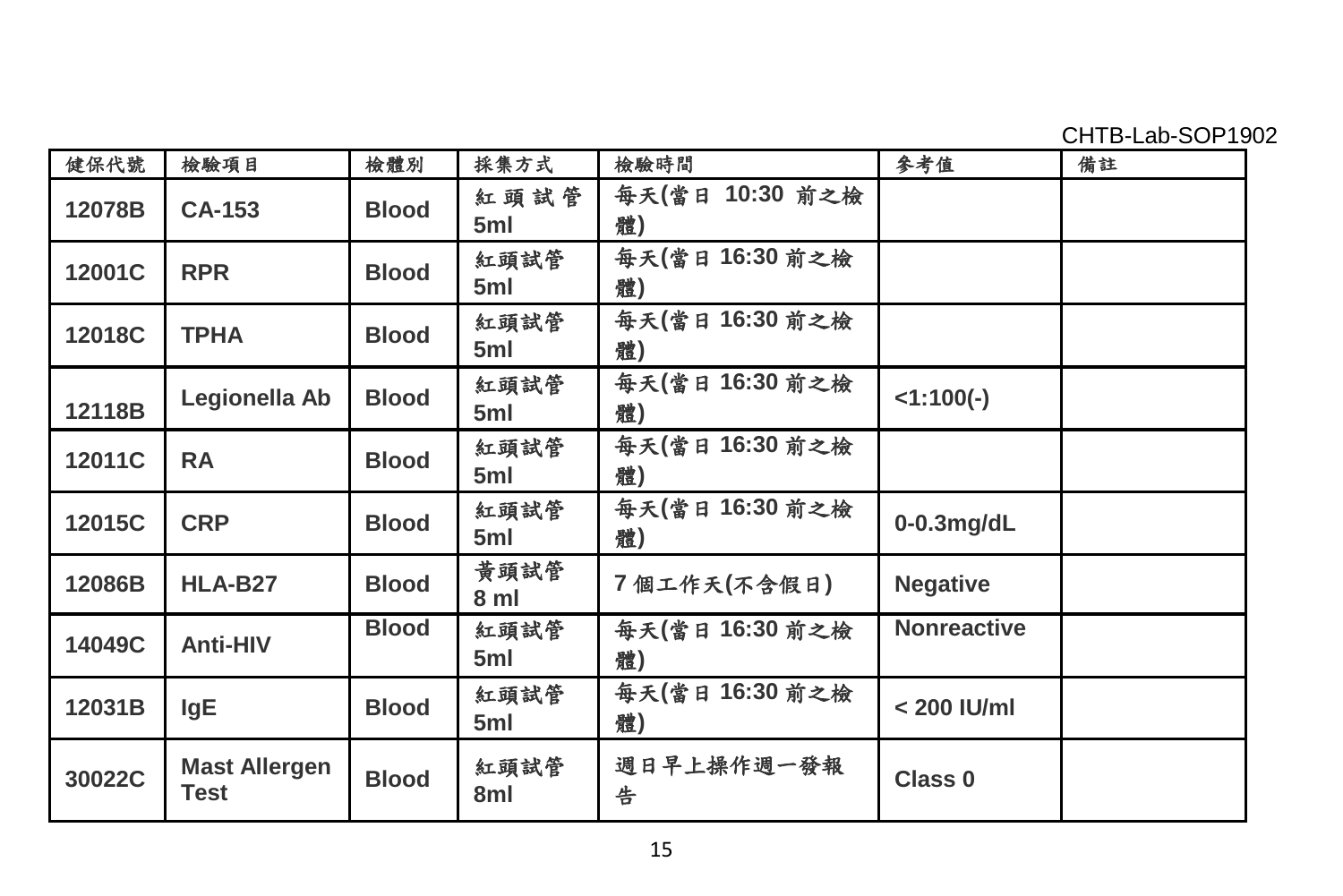CHTB-Lab-SOP1902

| 健保代號   | 檢驗項目          | 檢體別              | 採集方式                           | 檢驗時間        | 參考值             | 備註 |
|--------|---------------|------------------|--------------------------------|-------------|-----------------|----|
| 12182C | <b>TB PCR</b> | 所有檢<br>體皆可<br>接受 | 無菌容器<br>(痰盒、尿<br>杯)或無菌<br>黑蓋試管 | 7個工作天(不含假日) | <b>Negative</b> |    |

# **6.**微生物檢驗採檢一覽表

| 健保代<br>號 | 檢驗項目                 | 檢體別                                                                            | 採集方式                     | 檢驗時間                                                          | 參考值                                                         | 備<br>註 |
|----------|----------------------|--------------------------------------------------------------------------------|--------------------------|---------------------------------------------------------------|-------------------------------------------------------------|--------|
| 13016B   | <b>Blood culture</b> | <b>Blood</b><br><b>Bone</b><br>marrow                                          | 成人 3~5mL<br>小孩 1~3 mL    | 七 天<br>Negative:<br>Positive: 抹片看到即<br>電話通知,藥物敏感試<br>驗出來,即發報告 | aerobic and anaerobic<br>No growth after in<br><b>7days</b> |        |
| 13007B   | Aerobic culture      | <b>Bronchial/</b><br><b>Tracheal</b><br>Sputum<br><b>Nose</b><br><b>Throat</b> | 無菌痰盒或無<br>菌黑蓋試管<br>嗜氧棉棒  | Negative: 三 夭<br>Positive:第三天開始                               |                                                             |        |
| 13007B   | Aerobic culture      | <b>Body fluid</b>                                                              | 檢體以無菌紅<br>蓋試管或無菌<br>針管運送 | Negative: 三 夭,<br>Positive: 第二天開始<br>有初步報告                    | No growth in 3 days                                         |        |
| 13007B   | Aerobic culture      | Pus,                                                                           | 嗜氧棉棒或無                   | Negative:<br>三<br>夭                                           | No growth in 3 days                                         |        |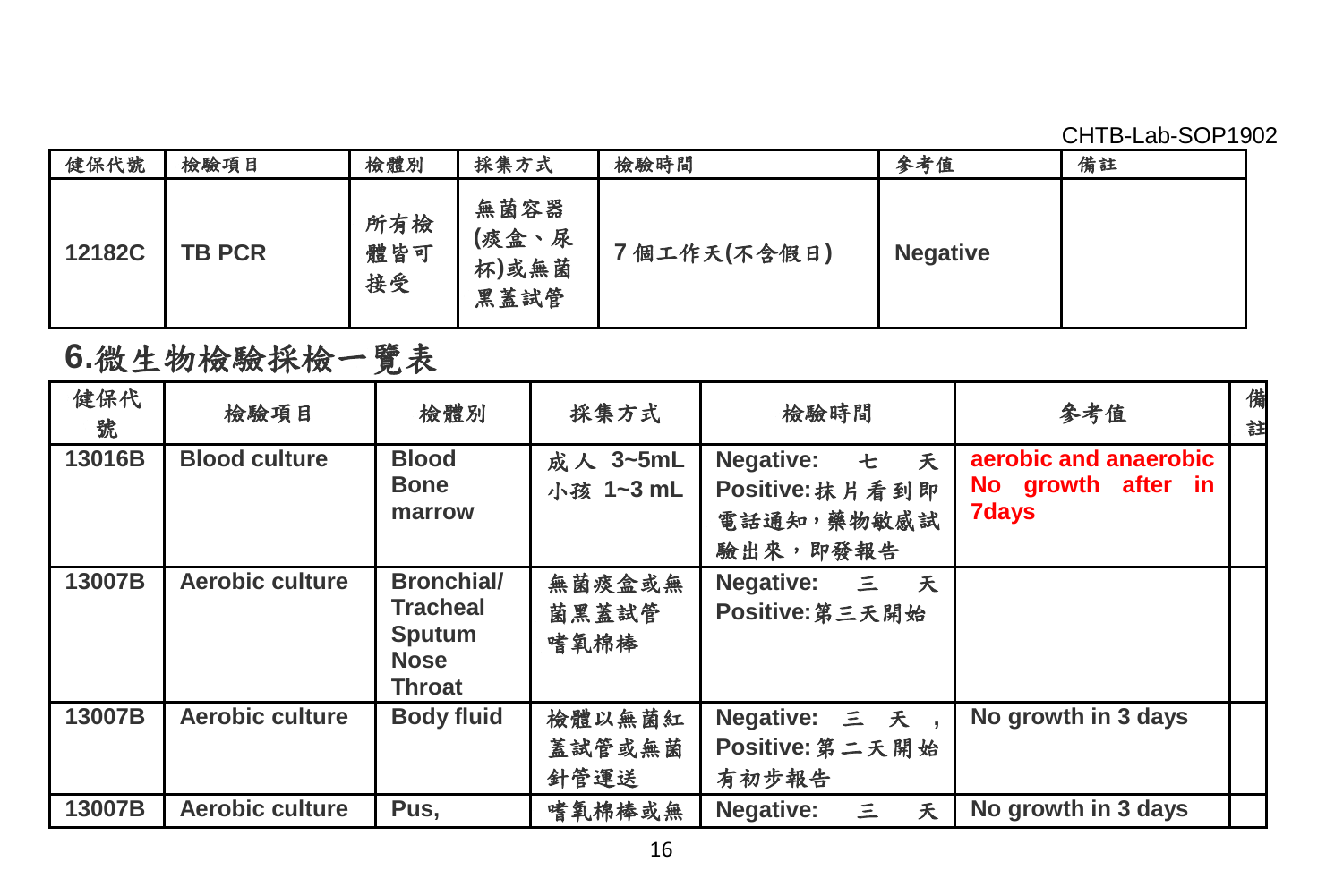CHTB-Lab-SOP1902

| 健保代<br>號 | 檢驗項目              | 檢體別                         | 採集方式                              | 檢驗時間                                      | 參考值                                 | 備<br>註 |
|----------|-------------------|-----------------------------|-----------------------------------|-------------------------------------------|-------------------------------------|--------|
|          |                   | Wound                       | 菌黑蓋試管或<br>無菌針管運送                  | Positive:3~5 夭                            |                                     |        |
| 13026C   | <b>TB culture</b> | 所有檢體皆<br>可接受                | 無菌容器(痰<br>盒、尿杯),血<br>瓶或無菌黑蓋<br>試管 | Negative:8 週後<br>Positive: 培養陽性即<br>發初步報告 | Mycobacterium<br>culture Negative • |        |
| 13025C   | Acid fast stain   | 所有檢體皆<br>可接受                | 無菌容器(痰<br>盒、尿杯),或<br>無菌黑蓋試管       | 當天即發報告                                    | <b>Negative</b>                     |        |
| 13001C   | Gram stain        | Body fluid<br>CSF.<br>無菌檢體等 | 無菌痰盒,無<br>菌黑蓋試管或<br>抹片            | 當天即發報告                                    | No bacteria seen                    |        |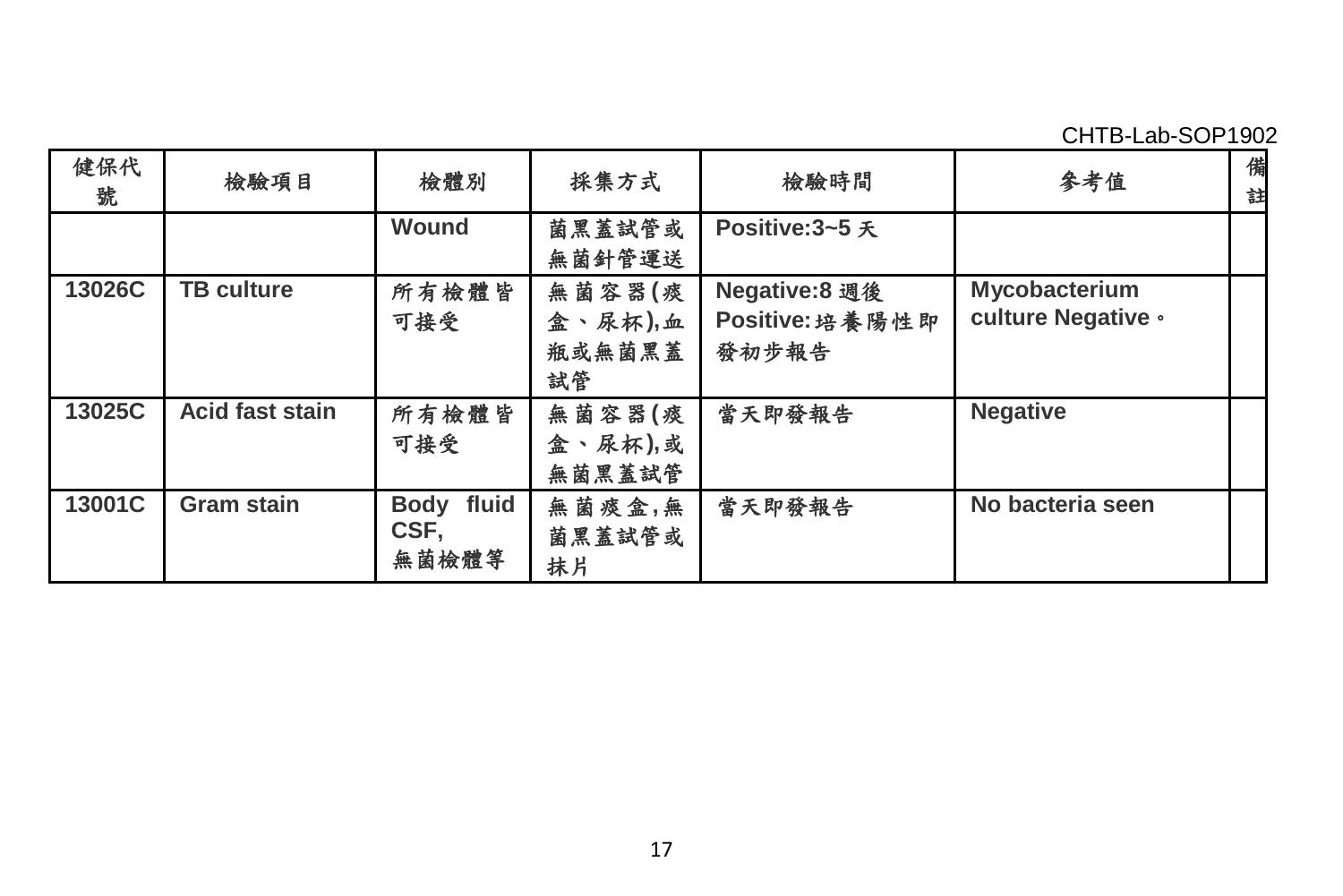# 六、各類檢體收集容器

| 頭蓋顏色  | 抗凝固劑或內涵物                                      | 應用                                                                                                                                    | 注意事項                                      |
|-------|-----------------------------------------------|---------------------------------------------------------------------------------------------------------------------------------------|-------------------------------------------|
| 棕     | 無                                             | *用途:生化、血清檢驗、CSF<br>之cell count、culture 第                                                                                              |                                           |
| 黑頭管   | <b>Buffered sodium citrate</b><br>(血:抗凝劑=4:1) | *檢體量:1.6 ml(管壁黑線)<br>*用途:ESR<br>須溫和上下混合8次                                                                                             | 輕搖混合,避免凝固                                 |
| 藍     | Na-Citrate<br>(血:抗凝劑=9:1)                     | *用途:血液凝固學試驗因子<br>$(PT \cdot APTT \cdot FDP \cdot D-Dimer) \cdot$<br>體液細胞計數、體液 culture 等<br>*檢體量:1.8 ml(管壁黑線處,<br>不可多不可少)<br>須溫和上下混合8次 | 輕搖混合,避免凝固                                 |
| 灰     | <b>NaF</b>                                    | *用途:血糖<br>*檢體量: 2.7 ml(不可多,不可<br>少)<br>須溫和上下混合8次                                                                                      | 輕搖混合,避免凝固                                 |
| 尿液輸送管 | 無                                             | * Pregnancy test · Urine<br>analysis等,一般尿液(非細菌<br>培養)相關檢驗。                                                                            | 1.尿液檢體採集以早晨剛起<br>床的尿液較佳,採集時取中<br>段尿,儘速送檢。 |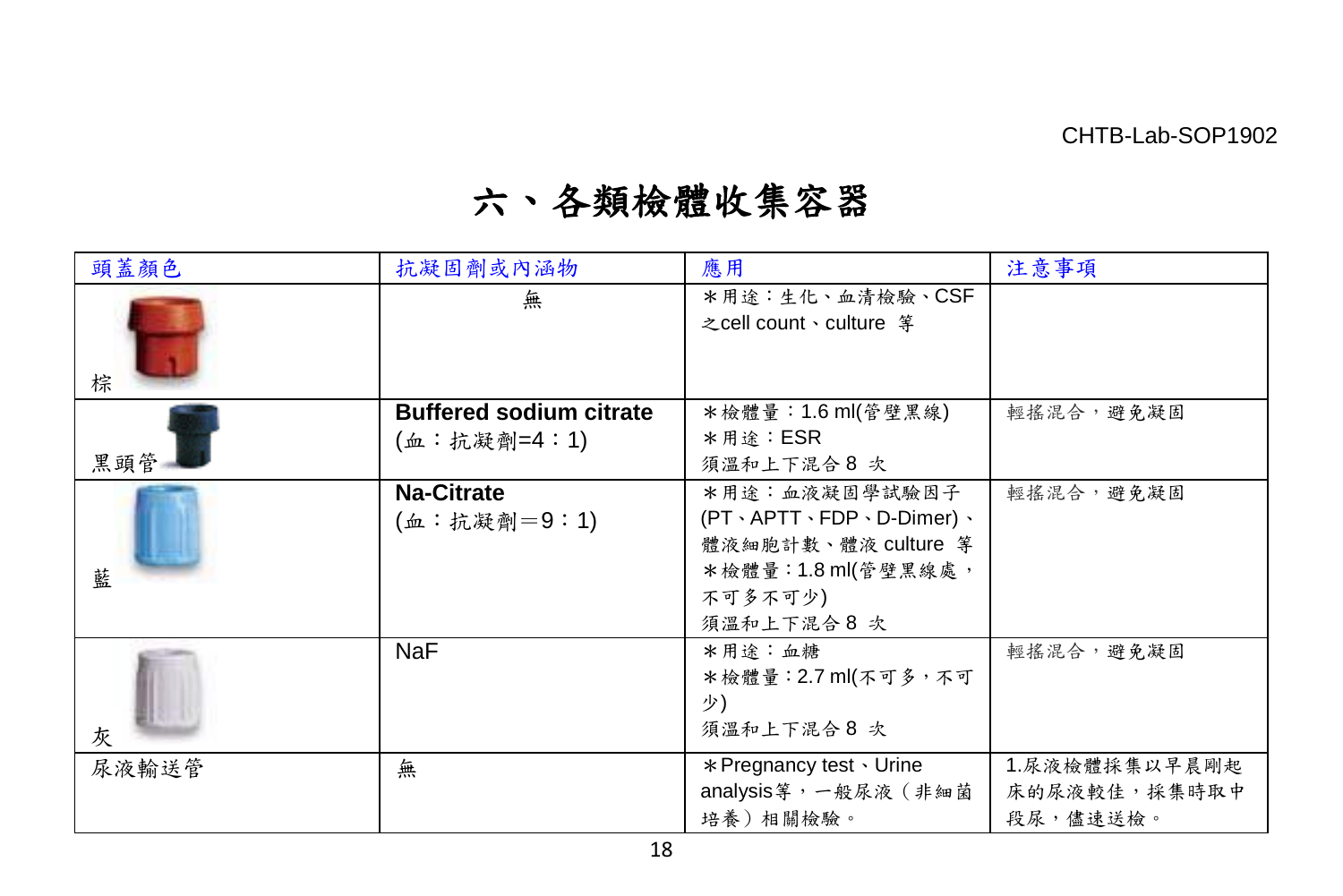CHTB-Lab-SOP1902

|                            |          | *檢體量: 8-10ml                                                                                                              | 2.懷孕試驗之檢體可使用隨<br>意時間之尿液。                                       |
|----------------------------|----------|---------------------------------------------------------------------------------------------------------------------------|----------------------------------------------------------------|
| 頭蓋顏色                       | 抗凝固劑或內涵物 | 應用                                                                                                                        | 注意事項                                                           |
| 無菌盒                        | 無        | *Stool routine (非細菌培養)<br>等糞便相關檢驗。<br>*微生物:Sputum culture、<br>Urine culture<br>*檢體量: 3-5ml                                | Urine culture:清潔外陰部及<br>尿道口。                                   |
| 50ml 尖底管痰盒                 | 無        | TB smear/TB culture · TB PCR<br>檢體量: 5-10ml                                                                               | 痰液:最好為清晨的第一口<br>痰,且新鮮咳出者。                                      |
| Transwab<br><b>ST-STAR</b> | 無        | Stool culture · Common<br>culture(Pus, Wound, Eye,<br>Ear,Throat)註:檢體以<br>Transtube收集,一支檢體只能<br>作一項檢驗,同時作培養與染<br>色,請送檢兩支。 | 1. Pus, Wound 表面清潔,<br>採深層部位。<br>2. Stool culture 採膿或含血<br>部位。 |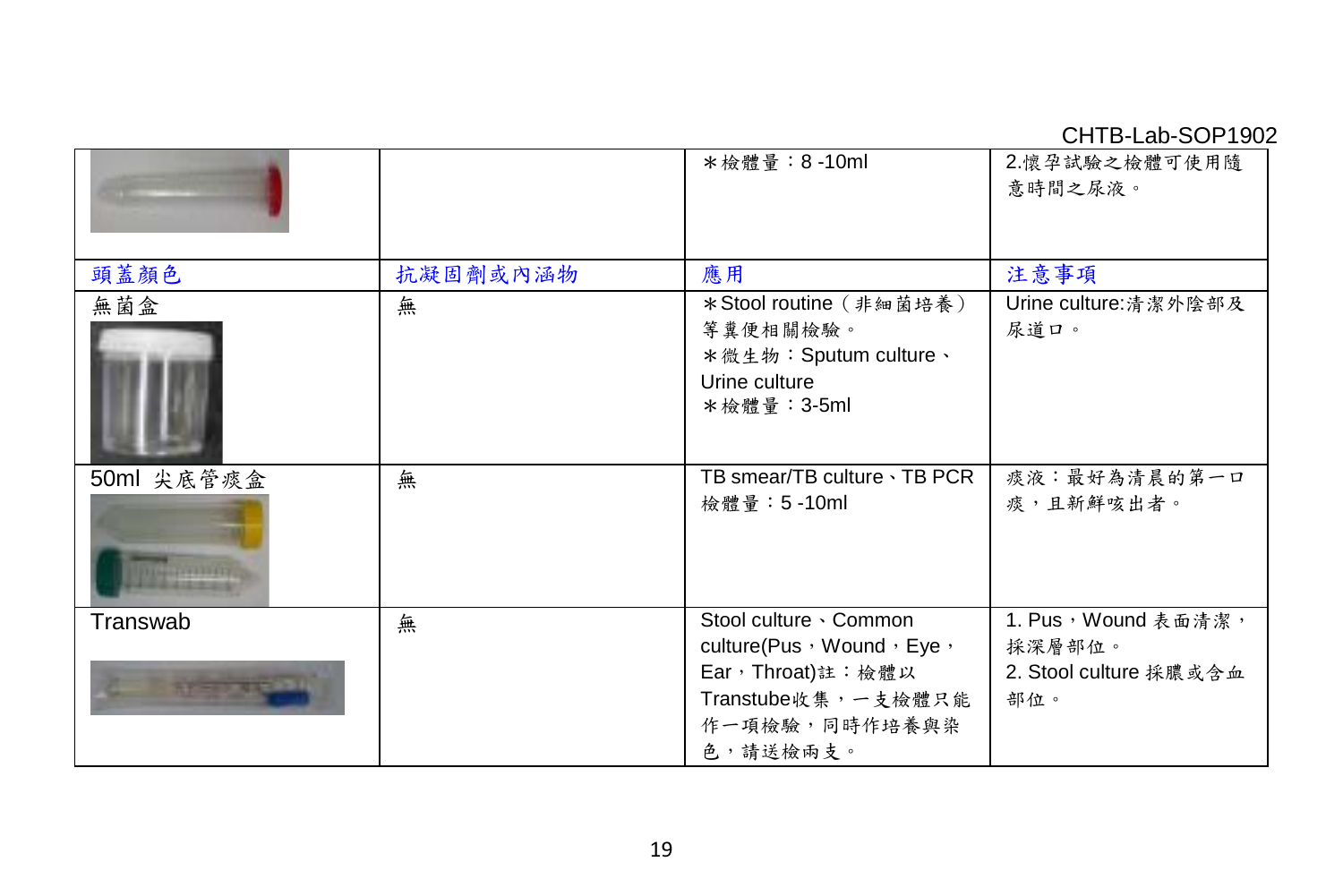|         |     |              | CHTB-Lab-SOP1902 |
|---------|-----|--------------|------------------|
| 厭氧/嗜氧血瓶 | 培養基 | 一般厭氧菌/需氧菌血液培 | 勿保存於 4℃冰箱冷藏。     |
|         |     | 養用           |                  |
|         |     |              |                  |
|         |     |              |                  |
|         |     |              |                  |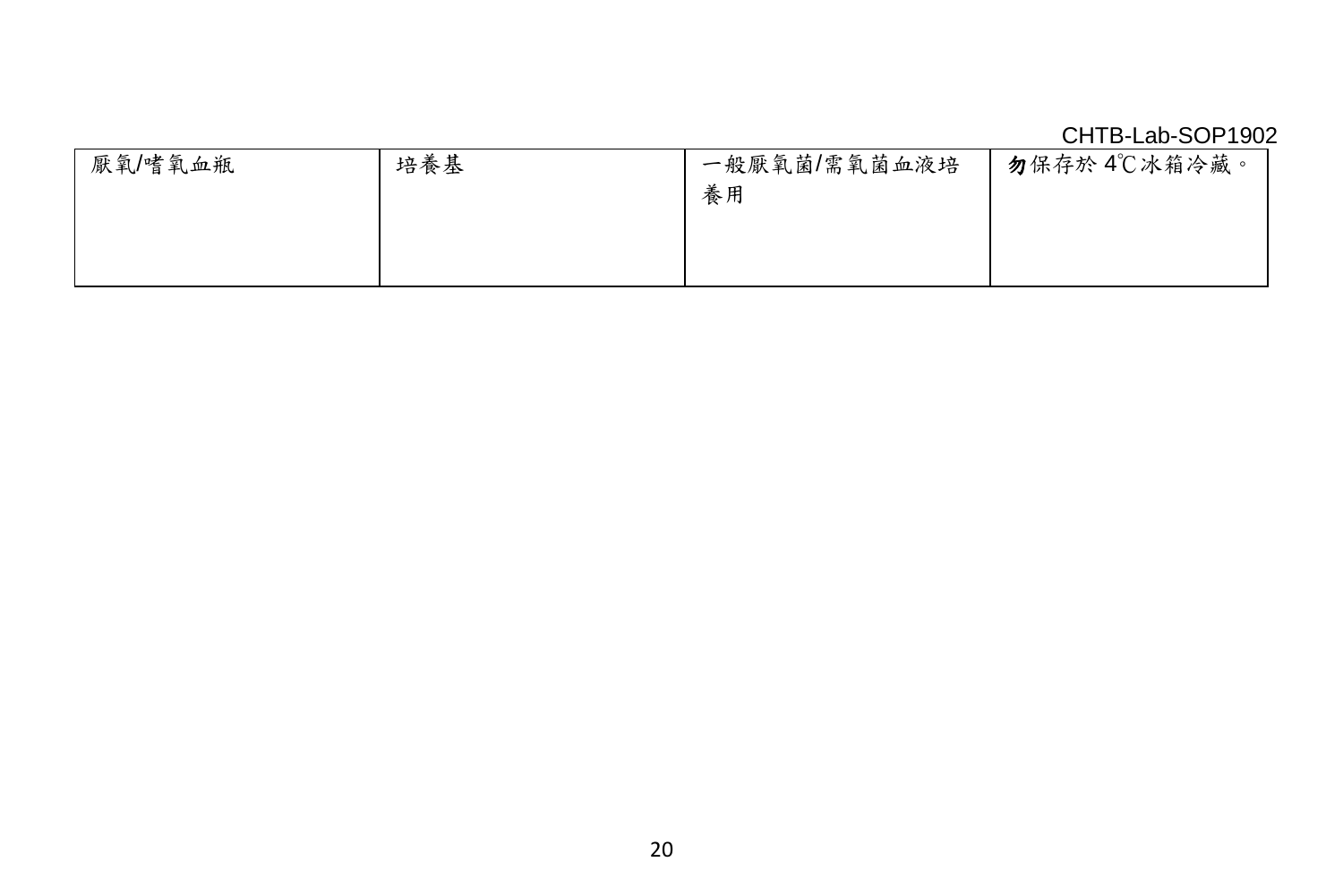# 七、檢體採集注意事項

1 採檢前病人辨識

採檢前須執行病人身分辨識(至少要有兩種辨別方式),辨識方法依各採檢單位而訂。

- 2 檢體標示
	- 2.1 原始檢體需有適當識別,基本識別內容應有:
		- 2.1.1 姓名
		- 2.1.2 病歷號
		- 2.1.3 採檢者簽章
		- 2.1.4 床號(住院者)
		- 2.1.5 特殊檢體應標示檢體來源。
		- 2.1.6 血庫備(輸)血檢體應有採檢者及核對者簽名。
- 3. 一般採血注意事項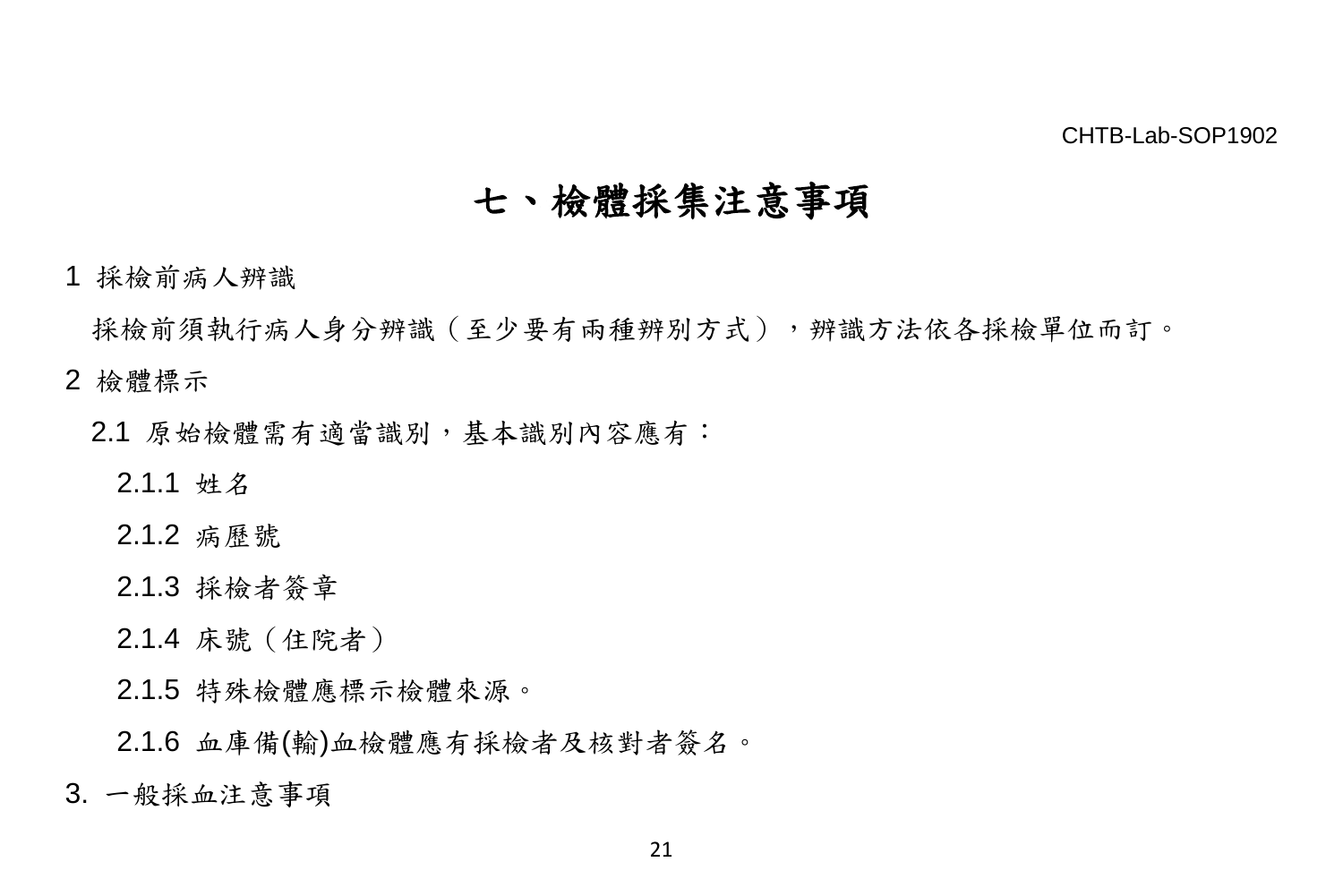- 3.1 採血後把針頭移除(避免針扎請勿雙手回套),沿管壁輕輕注入試管中,避免溶血(真空採血 不在此限)。
- 3.2 血液注入試管順序
	- 真空採血:先做血液培養瓶→棕頭管→黑→藍→綠→紫→灰頭管。因紫頭管含鉀,會使生化 鉀假性升高,順序必須置於紅頭蓋生化檢驗項目後面。
- 3.3 檢體間不可相互傾倒(不同採血試管抗凝劑成分不同,千萬勿將試管蓋錯置以避免影響檢驗 結果正確性)。
- 4. 不良檢體的處理
	- 4.1 檢體與抗凝固劑比例不符合:ESR(黑蓋)、PT/APTT(藍蓋)、血凝試驗(藍蓋)檢體 量未達標示處或過量,應重新採檢。
	- 4.2 檢體凝固:CBC/DC、ESR、PT/APTT、Blood Gas 等含抗凝固劑之檢體,若凝固則無法 檢驗,應重新採檢。
	- 4.3 檢體溶血:紅血球細胞破裂造成溶血,血清呈紅色除了干擾比色外,會使血清成份改變,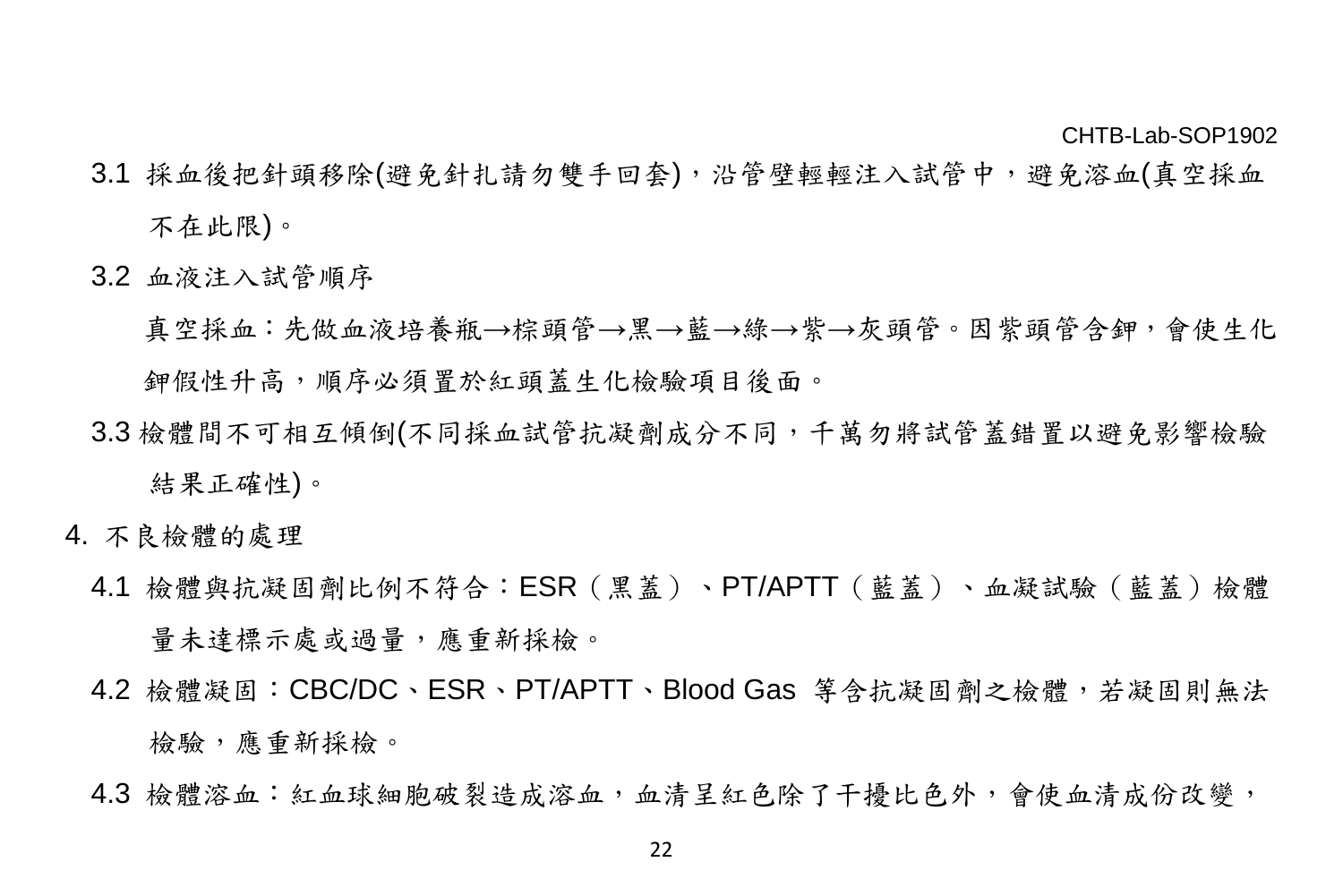- 嚴重溶血者應重新採檢。受溶血影響較大項目:LDH、GOT、GPT、K、Na、P、Ca、T-bilirubin。 4.4 容器錯誤:會導致檢驗結果偽性偏高或降低,應重新採檢。
- 4.5 運送方式錯誤:如Blood Gas、NH3 及LAC 等檢體未使用冰運送檢,會導致檢驗結果偽性 偏高或降低,應重新採檢。
- 5. 儲存對血液成份之影響
	- 一般臨床生化檢體作業均在2小時內完成血清分離。若全血放置於室溫過久,由於血球的作用之 下會造成血清成份的改變。譬如引起氨、鉀、二氧化碳、乳酸、無機磷等之增加,此乃因血球 儲存期間繼續代謝產生所致。相反地,因繼續代謝而減少者有:葡萄糖、鈉、pO<sub>2</sub>、pH、中性 脂肪、膽紅素及AST、ALT、CK 等酵素。一般人葡萄糖每小時下降約7%,加氟化鈉可以阻止 葡萄糖酵素與血醣之分解作用。
- 6. 尿液檢體採集
	- 6.1 尿液常規/懷孕試驗/尿液培養
		- 6.1.1 早晨起床的第一次尿液最適宜(最濃縮),應避免激烈運動後採取尿液做檢查。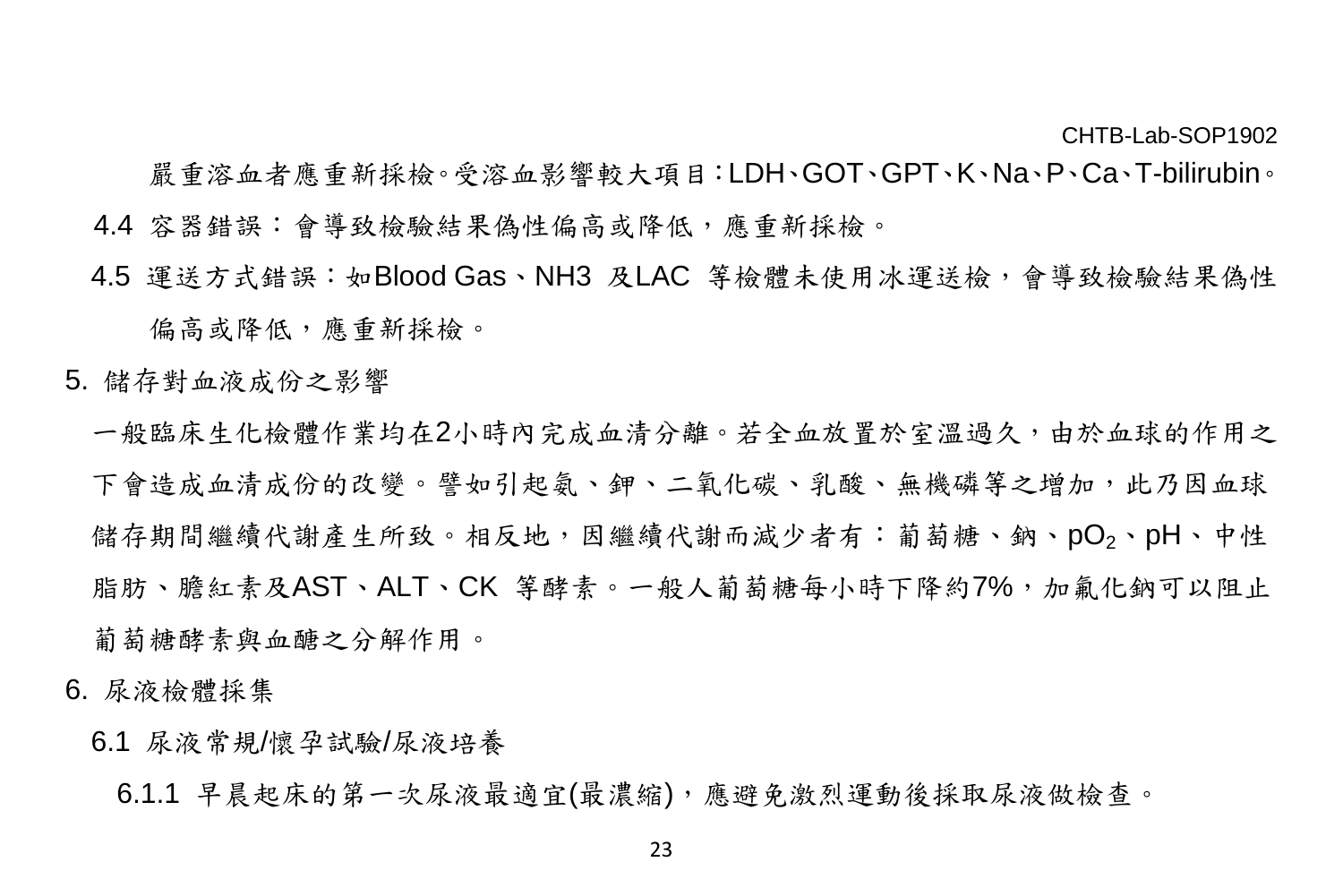- 6.1.2 採取尿液做檢查時,應取中段尿,即排掉少許尿液之後再留取中段尿液於尿液試管內(約 10ml),其餘的尿液則排除。
- 6.1.3 尿液採取後,應儘速送檢,避免尿中細菌繁殖和成份的破壞(最好在30分鐘內送達,若 無法立即送檢應2-8℃保存。

6.2 24小時尿液檢查

6.2.1 例:留早上8:00 一隔天早上8:00,第一天早上8:00 之尿液排掉不留而其後的尿液都倒 入醫院提供的尿液收集盒,直到隔天早上8:00 的最後一次尿液。

6.2.2 送檢前保存於2-8℃冷藏冰箱。

6.2.3 檢體運送過程應小心,避免外漏,若尿液總量不正確會影響報告準確性。

### 7.糞便檢體採集

- 7.1 採取隨機糞便檢體1-2 匙(約花生米大小;若為液狀糞便則取1-2ml 量)放入收集容器內。
- 7.2 糞便檢體不可以解入馬桶後再撈起,以避免水或尿液的污染。
- 7.3 採取糞便檢體時,請採取有意義部位,如:有血、黏液等可疑部位。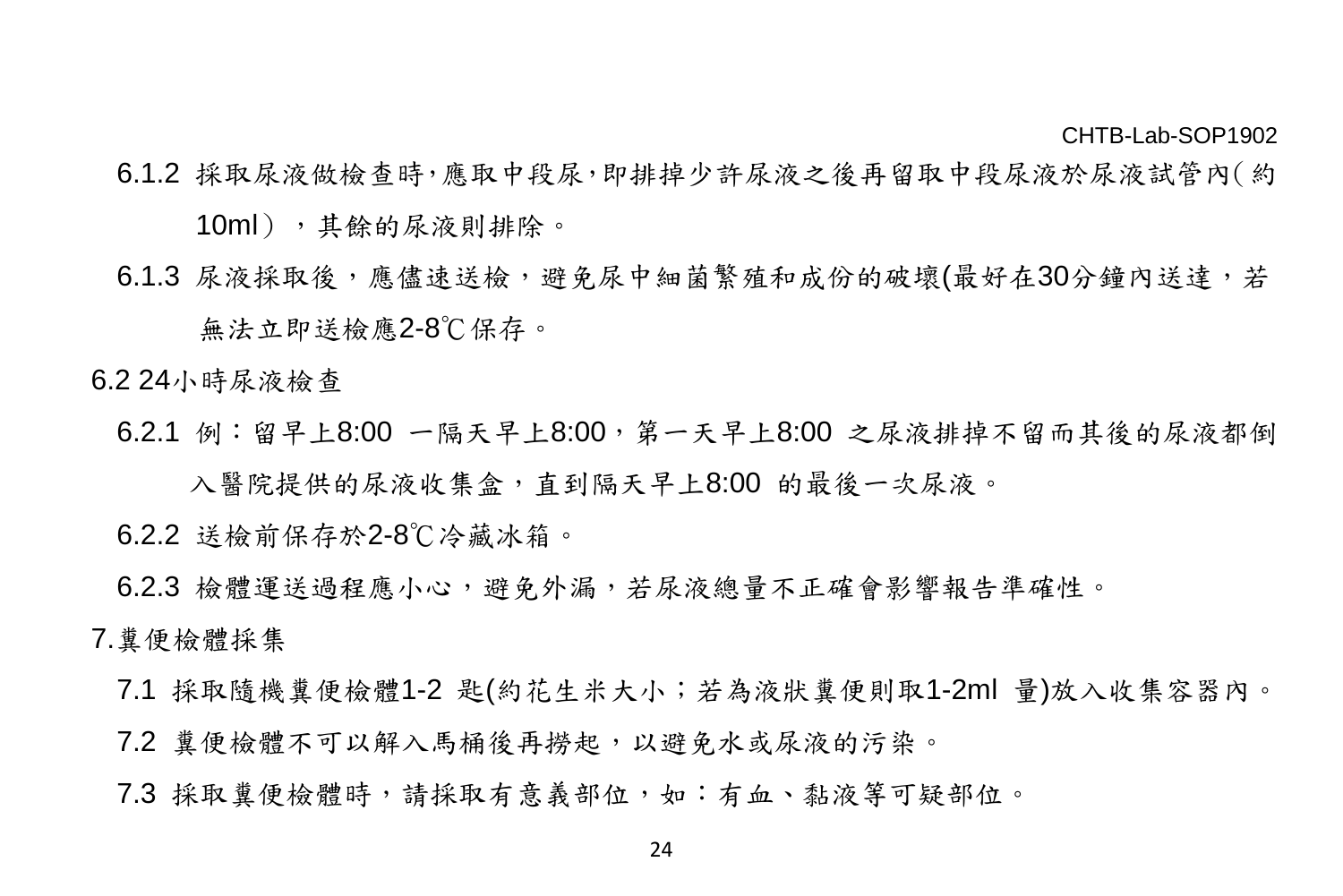- 7.4 請勿將衛生紙和大便同時放入收集容器內,因紙纖維會導致潛血試驗呈陽性反應。
- 7.5 若要檢查潛血,受檢前三天須禁食未煮熟魚、肉類,動物血製品,山葵,蘿蔔,香蕉,深 色蔬菜,阿斯匹靈和鐵劑,以避免潛血偽陽性。另外糞便中含大量還原物質(如Vit C)時, 則會造成潛血偽陰性。
- 7.6 不可將尿液排於糞便上,因尿液對原蟲(protozoa)有害會影響其檢出率。
- 8. 體液檢體

胸水、腹水、心包膜積水及關節腔液送檢原則依送檢項目來做分管:做生化學檢查(紅蓋一 般試管),做細菌培養(紫蓋),若打入血瓶內請開立血液培養,並在檢驗單上註明檢體類別。 做細胞計數檢查(紫蓋),需避免檢體凝固,影響細胞計算。

- 9. 細菌培養
	- 9.1 檢體容器必須是無菌,並註明病人姓名、病歷號
	- 9.2 檢驗申請單上應詳細註明

9.2.1 病人姓名、病歷號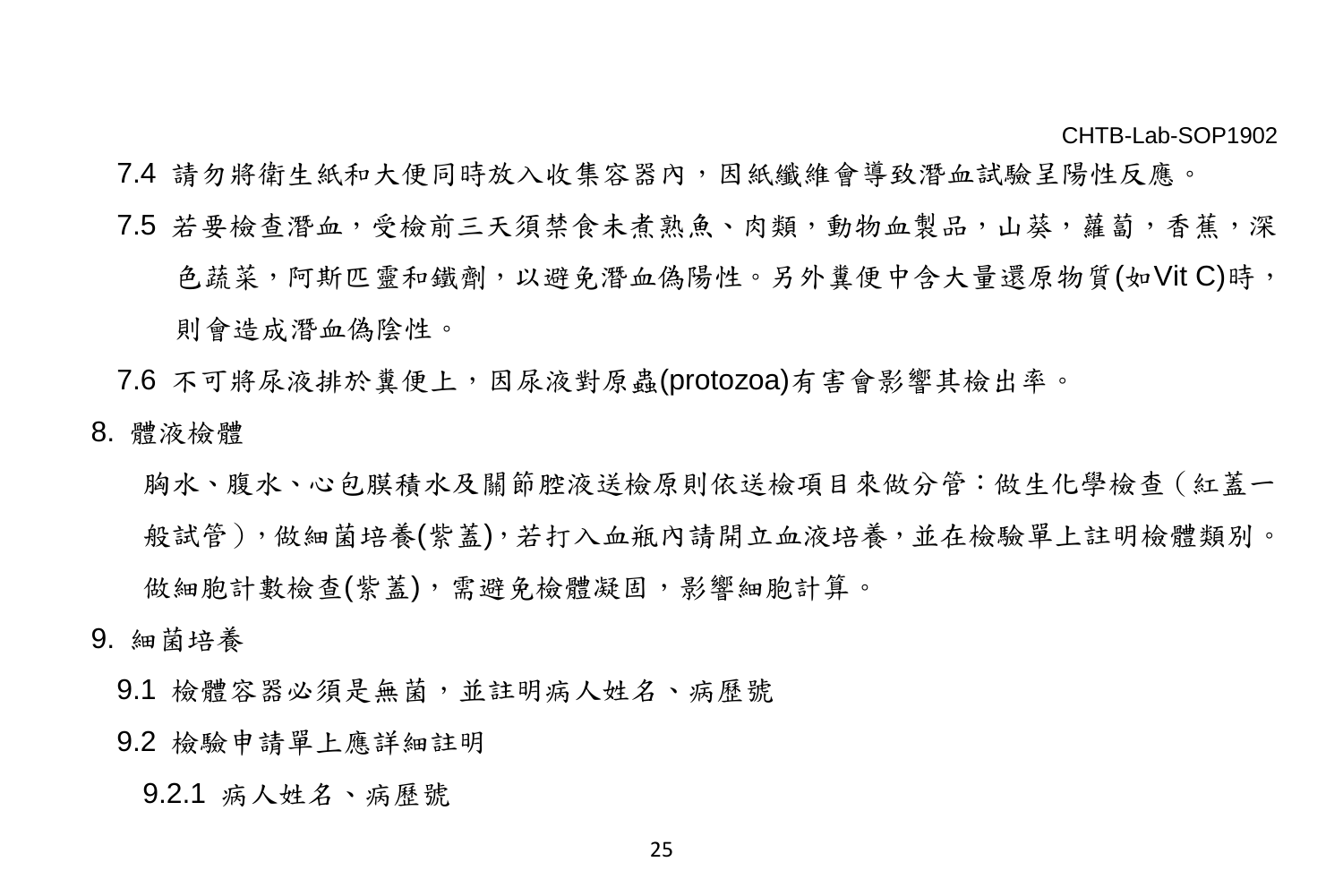- 9.2.2 門診或住院床號
- 9.2.3 檢驗類別
- 9.2.4 檢體部位或來源
- 9.2.5 檢體收集時間及日期

9.2.6 治療之醫師姓名及醫師之臆測診斷

- 10. 檢體收集的基本原則
	- 10.1 收集真正病灶處之檢體,且不得受到鄰近區域微生物之污染,例如:咽喉潰瘍(ulcer)欲 作培養時,須小心地從真正潰瘍處採取檢體,不要受到口腔分泌物之污染。
	- 10.2 請使用本科所指定之Transtube 收集檢體,不要直接以棉花拭子攜送檢體至實驗室,因 拭子所能採取的檢體量有限,極易乾燥。
	- 10.3 收集"足量"的檢體,若使用Transtube 收集檢體,一支僅能做一項檢驗。
	- 10.4 儘可能在病人服用抗生素或傷口局部治療之前收集檢體。
	- 10.5 不要在檢體中添加固定液或防腐劑,以免干擾"有意義"病原菌的分離。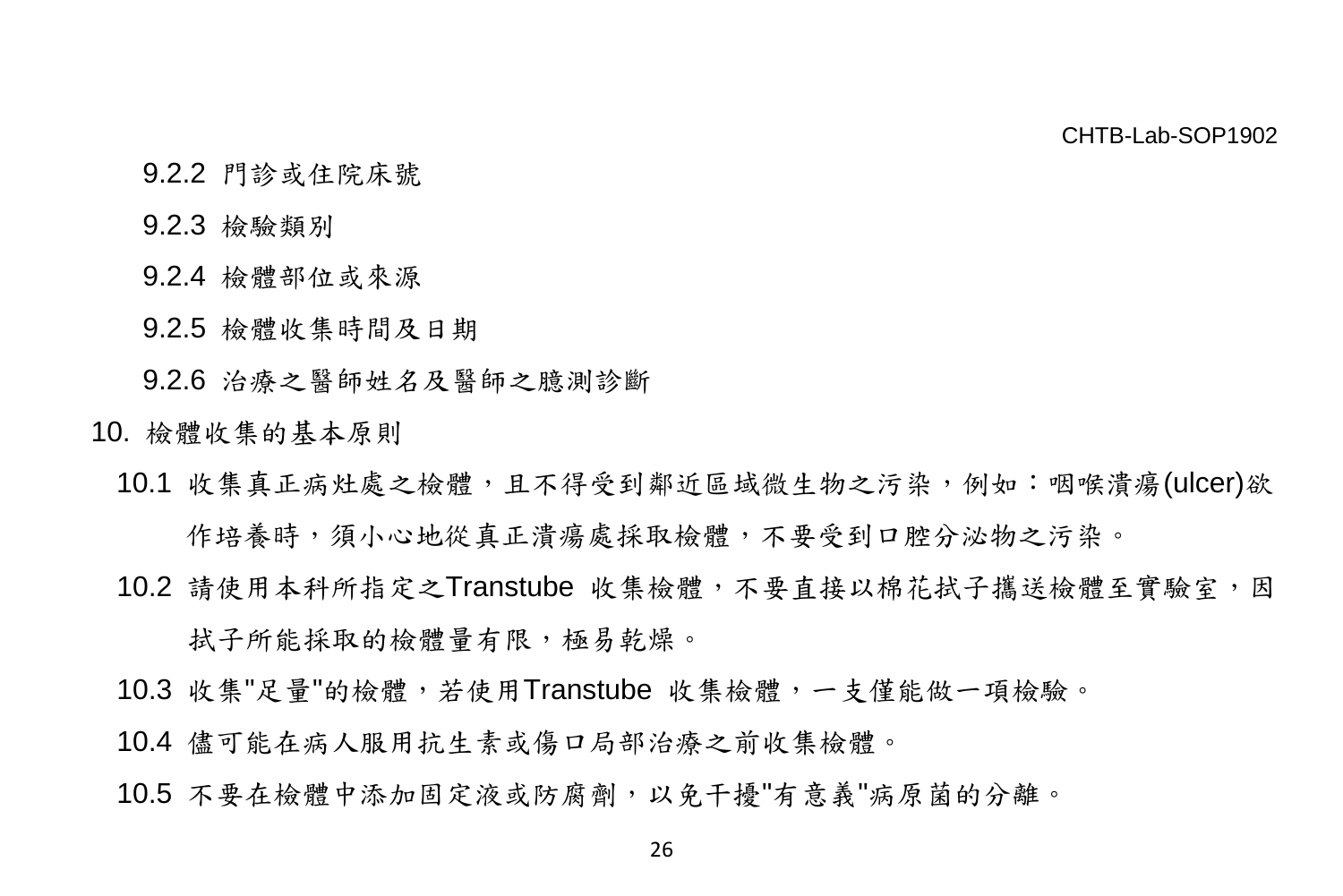- 10.6 裝檢體的容器須作適當標示,包括病人姓名、病歷號碼、床號、檢體種類、收集時間等。
- 10.7 收集檢體時,須小心地避免他人受到感染。例如痰液或其他排泄物避免沾到容器表面。
- 10.8 在檢驗單上提供臨床資料。此可指示檢驗人員選擇合適培養基及操作正確技術。
- 11. 細菌培養檢體收集方法種類
	- 11.1 血液培養(Blood culture)
		- 11.1.1作兩套血液培養:每次間隔30分鐘,在不同部位作靜脈血或動脈血取樣。只作一套
			- 培養之分離檢出率只有80%,兩套可提高90%以上,三套可高達99%。
		- 11.1.2採取方法
			- 11.1.2.1 75%酒精擦拭欲穿刺處,再以2%碘酊,待其乾燥並發揮殺菌作用,最後再以 75%酒精擦拭。
			- 11.1.2.2血液培養瓶瓶口亦應同樣的方式處理,將可把可能外來的污染微生物降至最 低。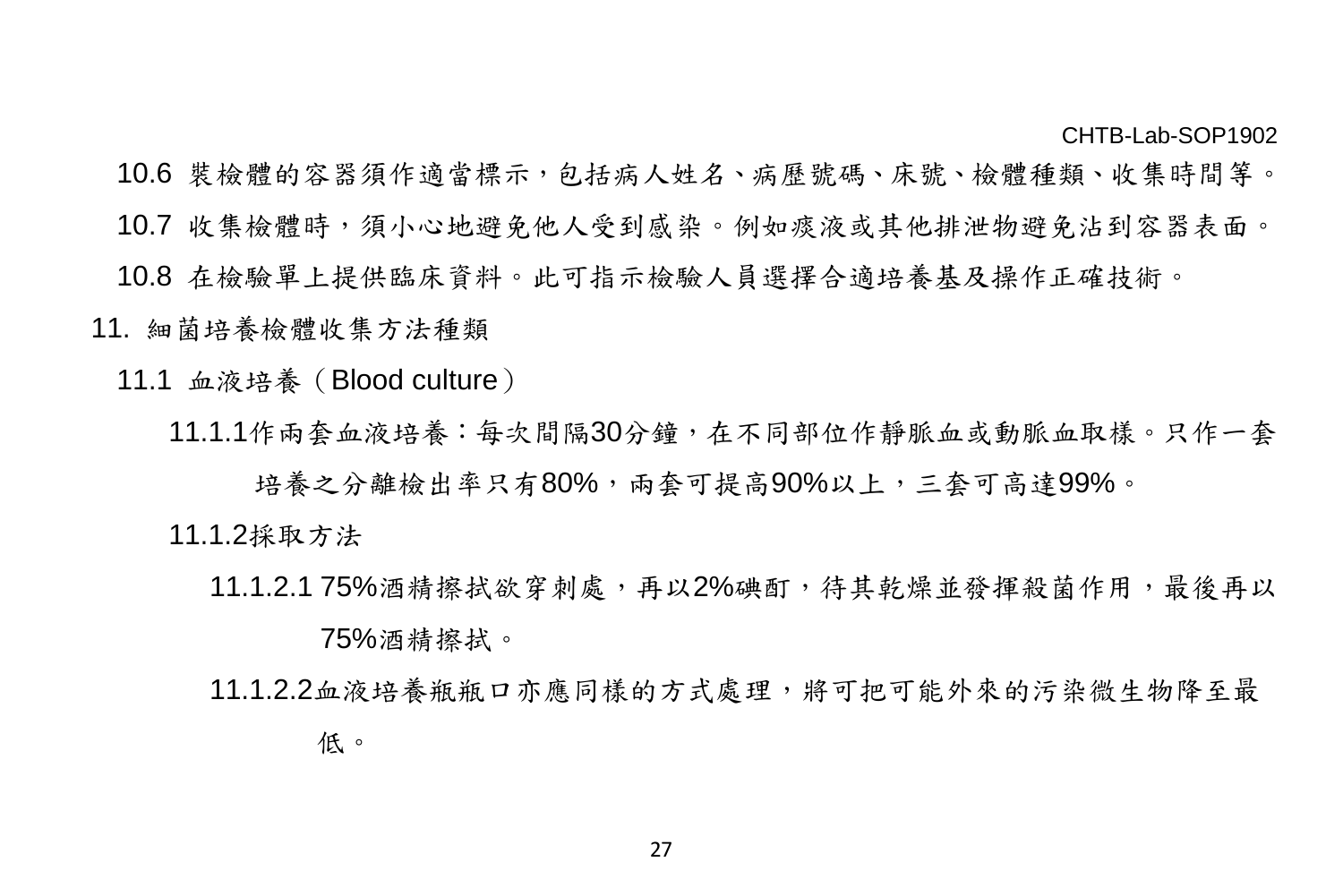11.1.2.3 成人:大約抽取10ml 血液,先注入厭氧血液培養瓶,再注入嗜氧血液培養

瓶。

- 11.2 尿液培養(Urine culture)
	- 11.2.1必須在檢驗單上註明,是否已使用抗生素治療,若病患有留置導尿管,不可自引 流袋收集尿液。
		- 11.2.1.1中段尿:在採集檢體前,盡可能先將尿道口洗淨或消毒,排出的尿液前段須丟 棄,收集中段或後段尿液於無菌容器。
		- 11.2.1.2導尿:清洗或消毒生殖器和尿道口後,把無菌導管經由尿道置入膀胱,收集尿 液於無菌容器。

11.2.1.3膀胱穿刺取尿:先行消毒皮膚再穿刺。

11.3 痰液培養(Sputum culture)

11.3.1教導病人深咳,及避免唾液混入以達檢驗效果,Epithelial cells>25 表示檢體極可 能受到唾液污染。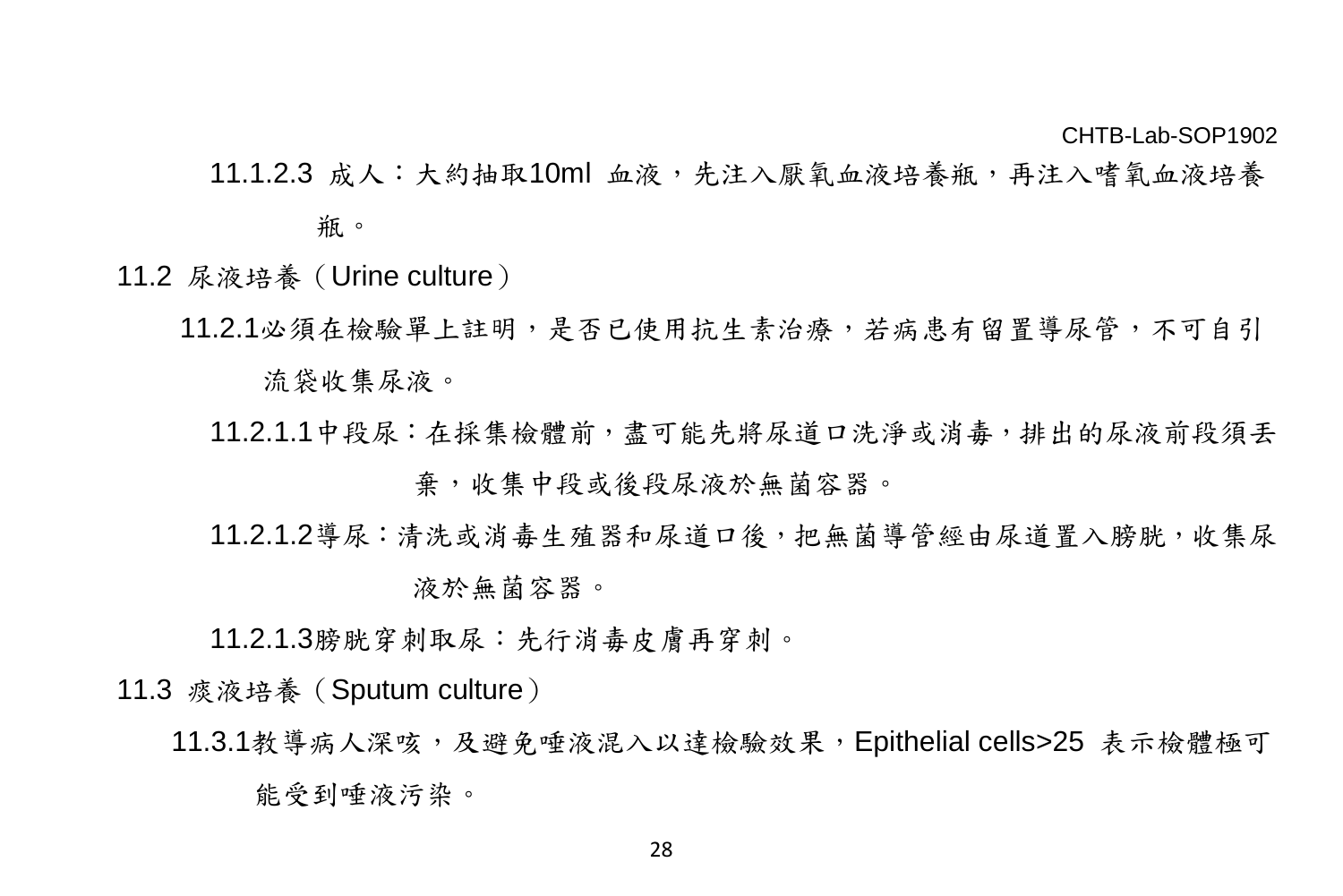11.3.2早晨第一口痰為最佳。病人刷牙漱口後,由深部下呼吸道咳出(避免唾液污染),至

少深咳1-5mL裝於無菌容器內。

11.3.3 經由鼻咽導管抽取。

11.3.4 利用支氣管鏡收集支氣管分泌物。收集1mL以上的量。

11.3.5 收集TB culture 的檢體,建議應連續收集二~三次。

11.3.6 T.B culture的檢體請用尖底離心管(火箭筒)收集。尿液檢體請收集10ml之藍蓋尖底

管(二管)。體液,胸水,腹水用無菌試管收集。TB之血液培養抽10c.c血液,注入黴

菌/分枝桿菌專用血液培養瓶(紅頭) 收集。

11.4 咽喉培養(Throat culture)

11.4.1在光線充足的情況下。

11.4.2採集檢體時須以壓板壓住舌頭,以無菌運輸培養棉棒沾採扁桃體區域或後咽和任何

發炎潰瘍處,避免接觸口腔其他區域。

11.4.3置於Transtube 內,以防檢體乾燥或污染。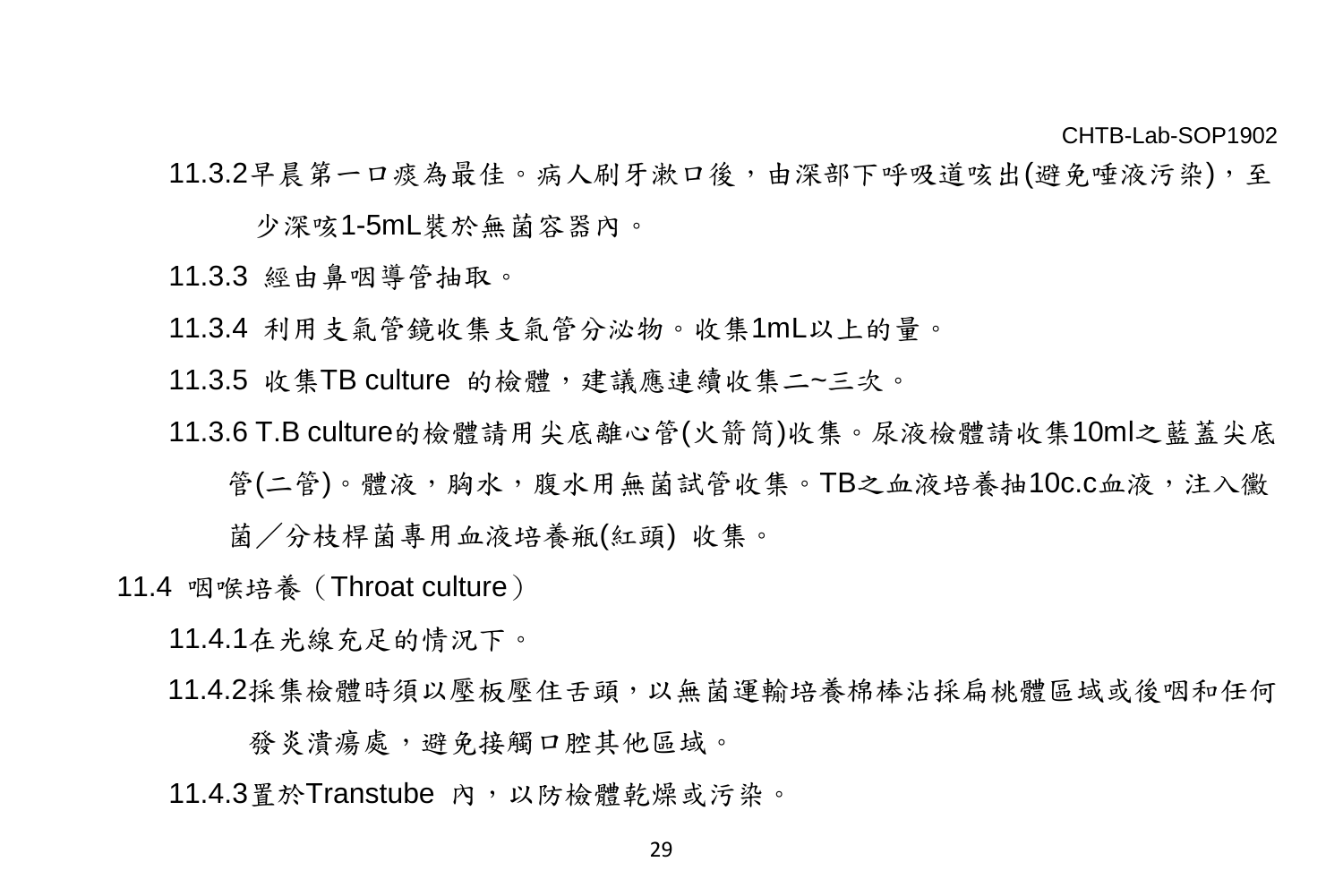- 11.5 體液檢體(Body fluid culture):包括Pleural effusion、Ascites等。
	- 11.5.1由醫師以無菌技術,將一根套管腔針,或特殊設計的針插入欲採集的部位。

11.5.2以注射筒抽取體液。

11.5.3置於EDTA(紫色頭)抗凝管。

11.5.4需作厭氧培養,須收集一支Transtube。

11.5.5採檢後盡速送檢。

11.5.6採集之檢體須分裝於無菌試管除生化檢查試管不需添加抗凝劑外,其餘試管(細胞計

數微生物、細胞學等)均需添加抗凝劑,防止凝固。

11.6 膿或傷口檢體(Pus culture/Wound culture)

11.6.1用75% alcohol 擦拭病灶部位。

11.6.2用一無菌刀片將其切開,然後以無菌棉花拭子採取檢體。

11.6.3利用專用運輸培養棉棒採取膿或分泌物後直接插入輸送培養基棉棒採取之檢體必

須完全插入輸送培養基內。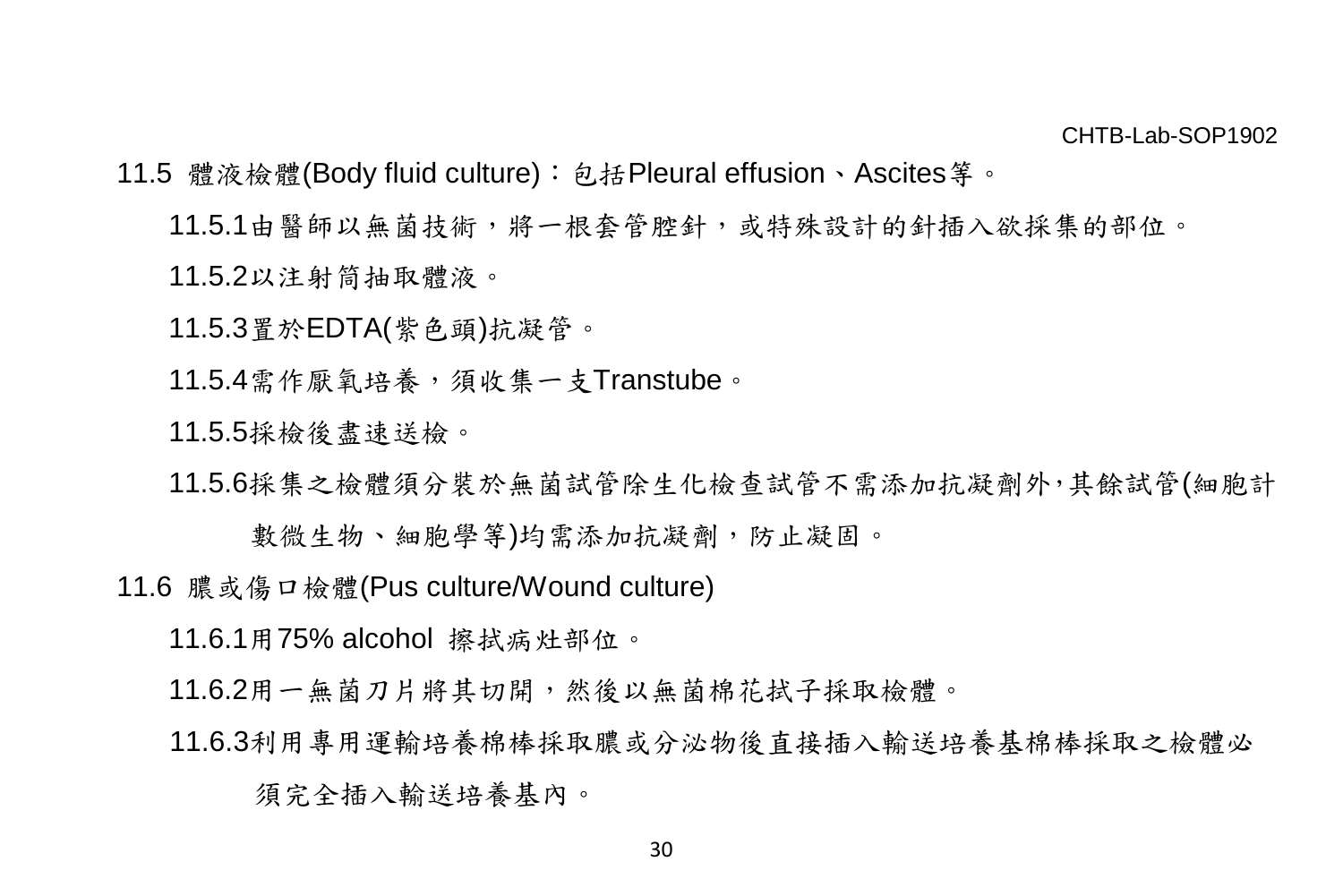11.6.4深部感染應採集2支Transtube,分別檢驗嗜氧與厭氧培養。

11.6.5若是創傷範圍極廣時,應儘可能將傷口之表面部位割除只取深層部位的檢體,否則

所取得的檢體可能受到表層微生物的污染。

11.7 糞便檢體(Stool culture)

11.7.1選擇糞便中含有膿、血液、黏液部分,以運輸培養棉棒收集檢體。

11.7.2欲採集直腸檢體需先將肛門口周圍消毒,將運輸培養棉棒插入肛門,輕輕旋轉,以

便使之與直腸粘膜接觸然取出,採取之檢體必須完全插入輸送培養基內。

11.7.3主要分離Salmonella 及Shigella。

- 12. 備血檢體:
	- 12.1 備血申請單需包含:醫師、採檢者、核對者簽名申請日期、需血時間、血型、備血種類與 數量及檢驗資料。
	- 12.2 備血檢體採集需確時實執行:三讀五對。
	- 12.3 備血檢體需有二人簽章,一位為採檢者,一位為核對者(核對血液檢體及備血申請單上,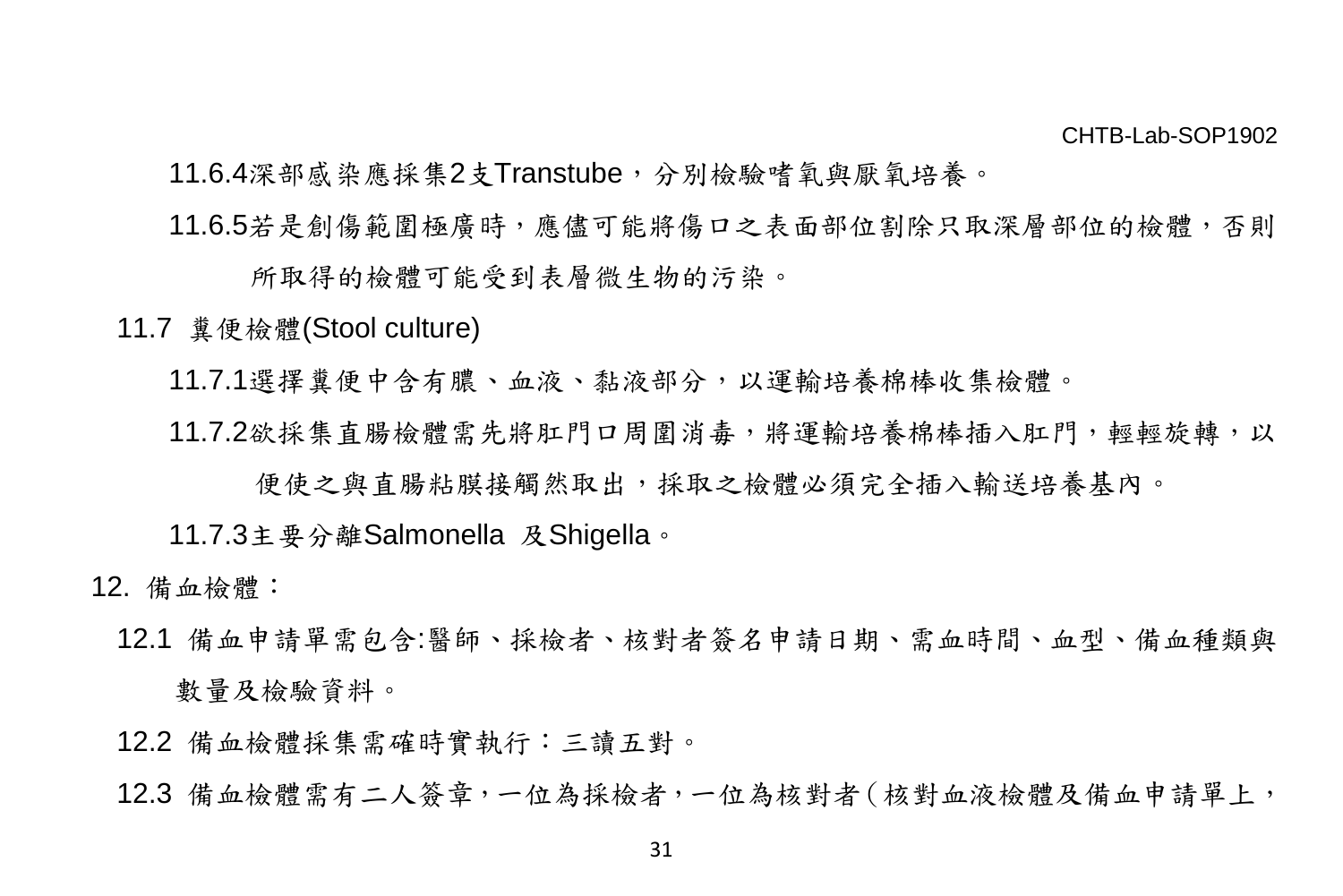病患基本資料是否吻合)。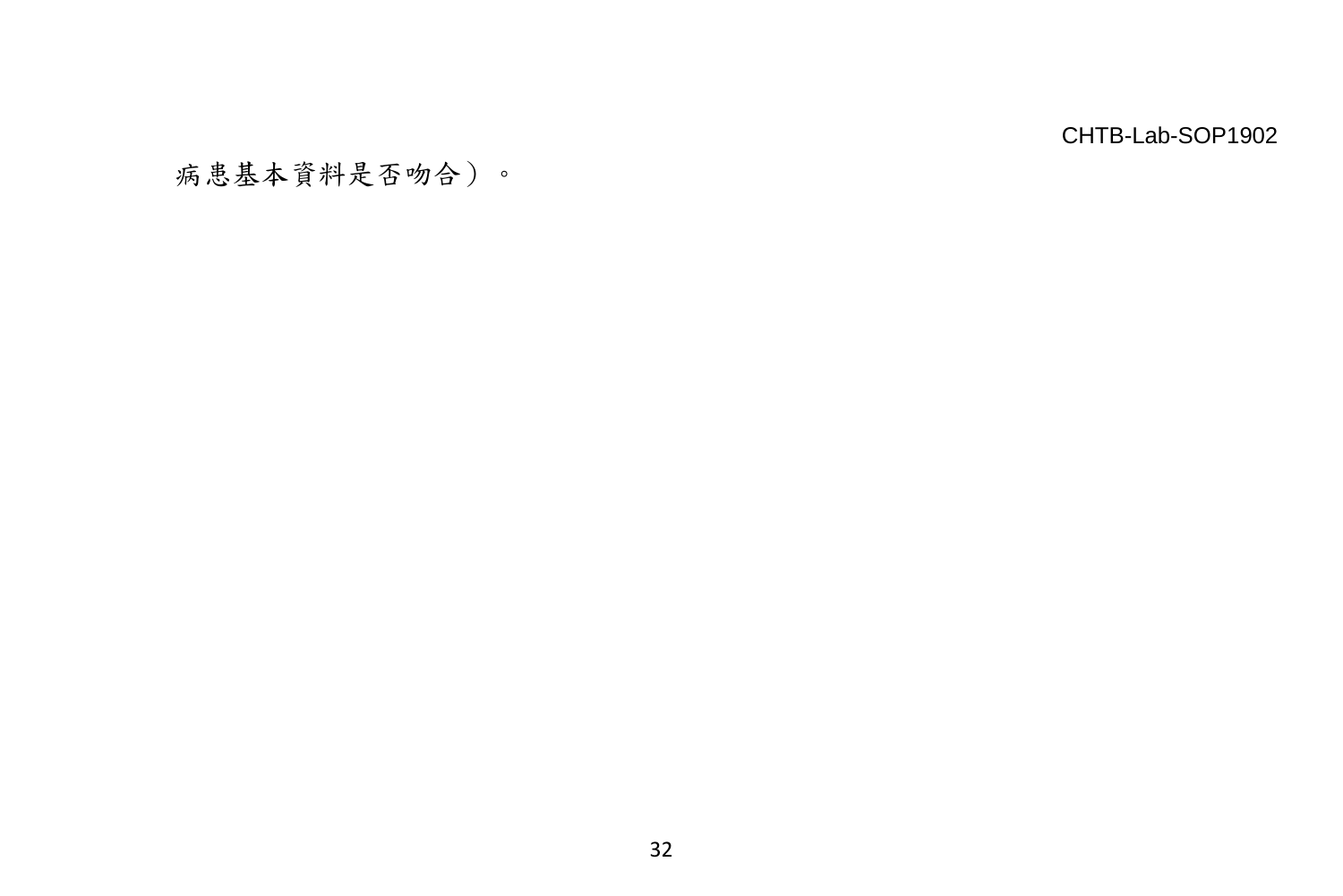# 八、醫事檢驗科檢驗報告時效

| 檢驗項目         | 報告時效  |
|--------------|-------|
| 血清免疫         | 3天    |
| 病理及細胞學檢驗     | 7天    |
| 一般細菌培養       | 4天    |
| 血液培養         | 7天    |
| 生化及血液        | 24 小時 |
| 急件 CBC I     | 15 分鐘 |
| 生化、血液急件      | 1 小時  |
| 抗酸菌染色        | 24 小時 |
| 抗酸菌培養        | 8 週   |
| 鑑定           | 7天    |
| 藥敏(鑑定為結核桿菌群) | 28 夭  |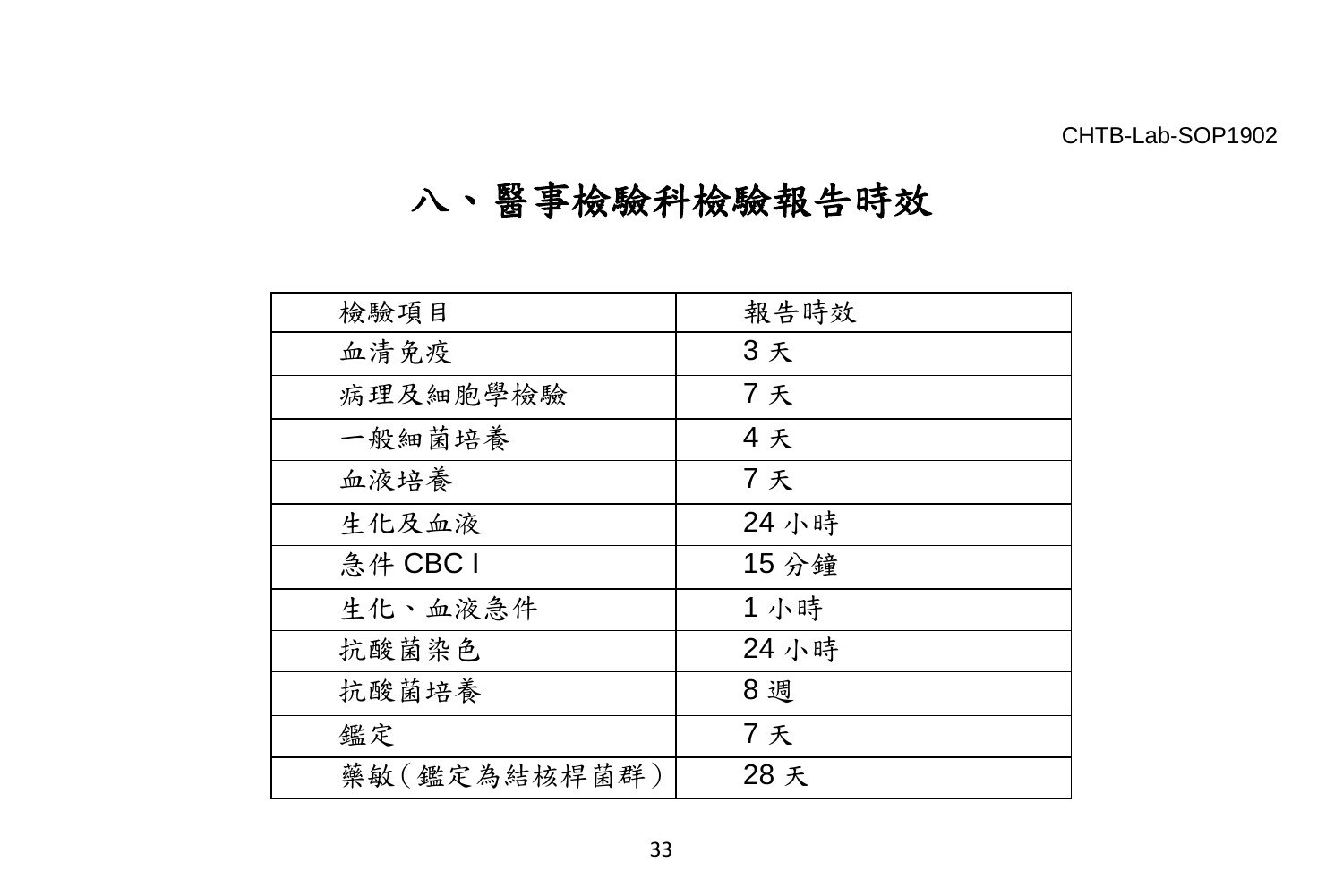| $- - -$ | --- |
|---------|-----|
| .       |     |
|         |     |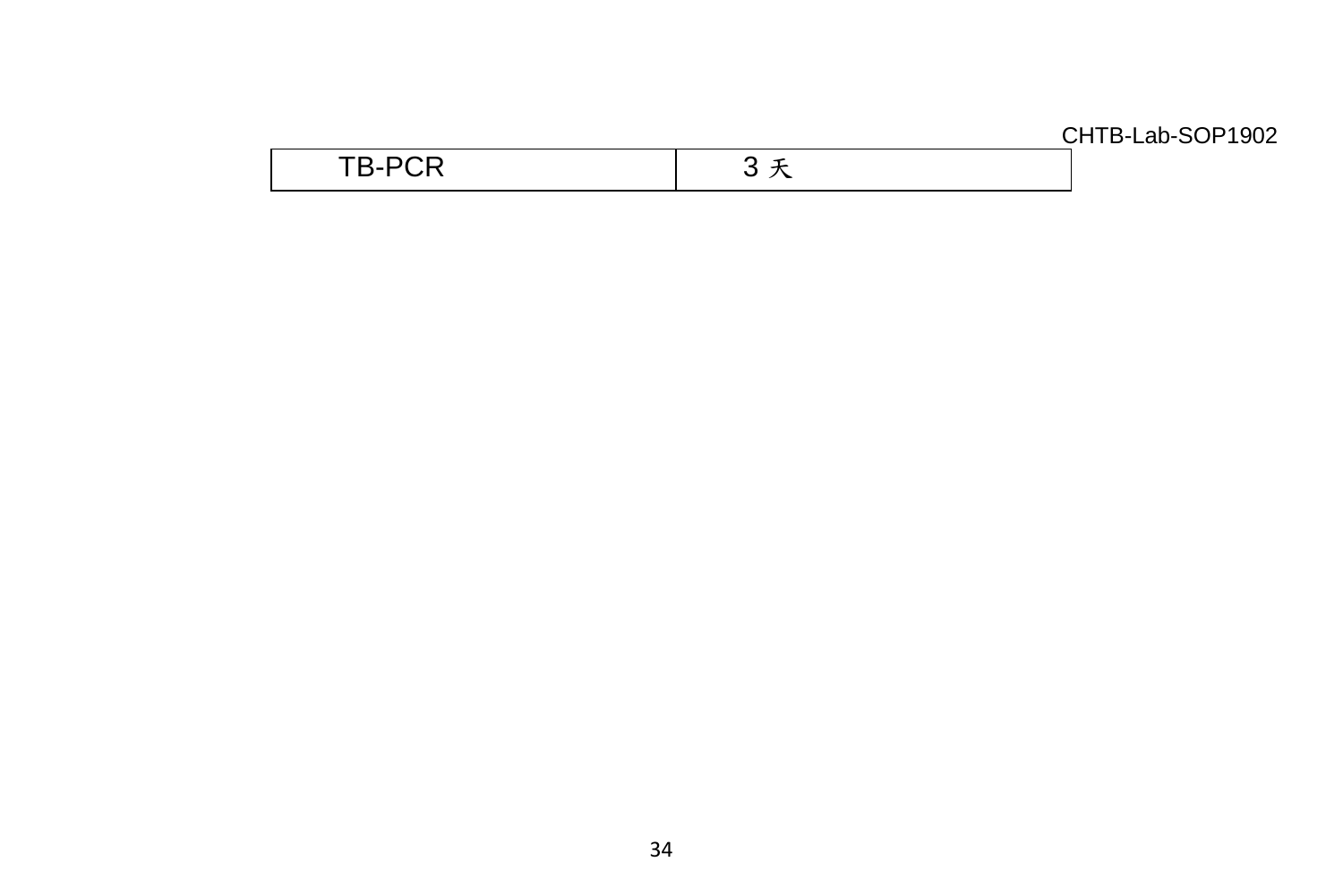### 九、檢驗單與檢體之要求

- 1 本科之檢驗申請單(以下簡稱:檢驗單)至少須有申請序號、病歷號、姓名、性別、出生年月日、 床號或來源 (如:門診、住院等)、申請科別、申請醫師、申請時間、診斷、檢體名稱、檢驗 項目、採檢容器等資料。
- 2 檢驗單分血液、尿液、糞便、生化、血清免疫、微生物、備血、痰液及體液檢驗單,醫師可 依需要項目適當點選。
- 3 檢體標籤需包括姓名、病歷號碼、病床號碼(住院者)、採檢日期及採檢者。
- 4 檢體不慎污染檢驗單時,尤其尿液容易溢出,請更換新的檢驗單。
- 5 血液檢體採集要求:
	- 5.1 核對檢驗單姓名是否與病患姓名符合。
	- 5.2 依檢驗項目選取適合之採血管,將所需試管貼上標籤。
	- 5.3 協助病患將袖子拉高起袖子拉高,綁止血帶加壓並請握緊拳頭。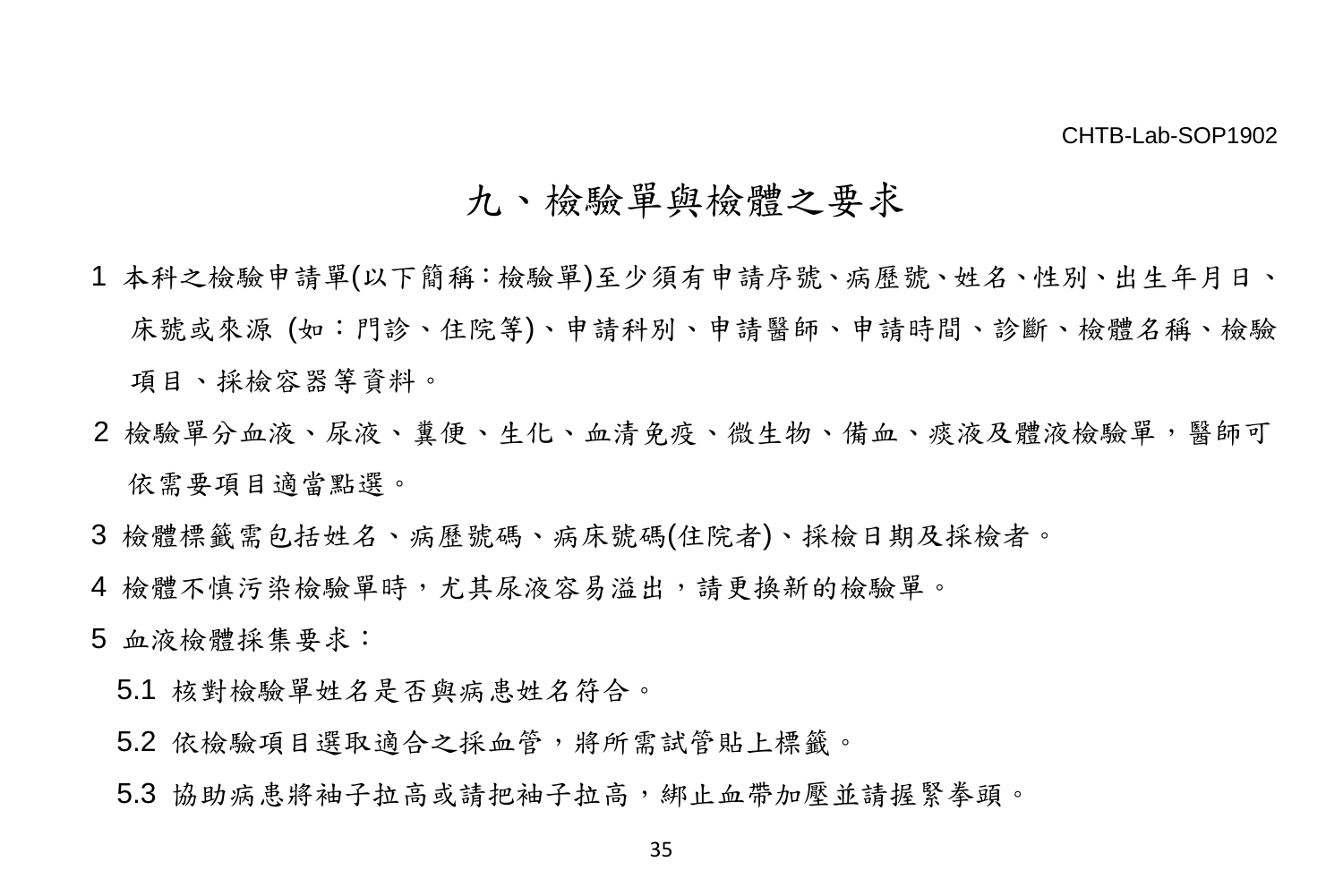5.4 選擇合適之血管進行抽血。

血管選擇優先順序:1.前臂中靜脈2.頭靜脈3.貴要靜脈(肘皮靜脈)4.手背靜脈。

- 5.5 用75%酒精棉球消毒。
- 5.6 採血管使用之優先順序:血液培養瓶(厭氧瓶優先)→紅頭管→藍頭管→→紫頭管→灰頭 管。
- 5.7 手放鬆把止血帶打開並壓住傷口5-10分鐘不要揉。
- 5.8 完成抽血程序請病患依預約時間至診間看報告。

#### 5.9 不可採血部位

5.9.1.切除乳房該側手臂。

5.9.2.血腫、水腫部位。

5.9.3.有疤痕部位。

5.9.4 手臂上有導管、瘻管或血管移植。

5.9.5.病人在點滴中或輸血中應避免採血。(任何 IV 或上下游部位)。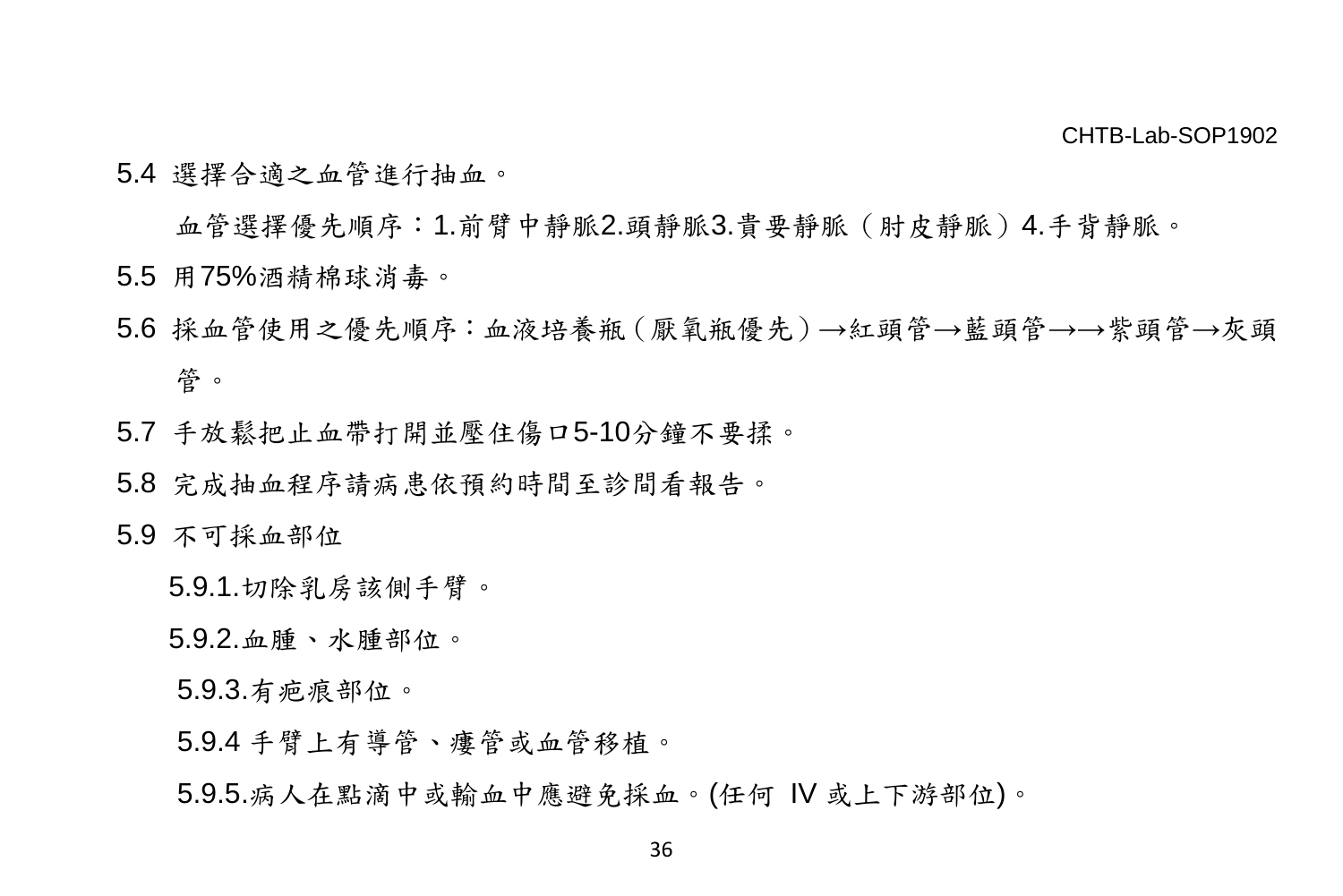### 5.10 採血注意技巧

5.10.1.止血帶綁在手臂上不宜過緊或過鬆。

5.10.2 時間不要超過一分鐘。

5.10.3. 不要以人工加壓血管方式讓血滴到試管中。

5.10.4. 含抗凝劑試管應輕輕上下翻轉 8-10 次,不可用力震盪搖晃。

- 6 檢體傳送:
	- 6.1 尿液檢查:檢體於室溫下,一小時內送檢。如無法送檢,請置於2~8℃冰箱保存。
	- 6.2 糞便檢查:常規檢查檢體請於室溫下,二小時內送檢。如無法送檢,請至於2~8℃冰箱保

存。Amoebia檢查請將檢體保存於37℃溫水浴中,30分鐘內通知委託代檢機構。

6.3 血液檢查:CBC檢體於室溫下,一小時內送檢。血液凝固檢查檢體,30分鐘內送檢。Protein

C、Protein S等,30分鐘內通知委託代檢機構,馬上離心分裝血漿。

6.4 生化檢查:檢體於室溫下,一小時內送檢。全血需於室溫下二小時內離心,不可將全血置 於冰箱,會加速血球破壞,而溶血。Blood Gas,NH3檢體需冰浴15分鐘內送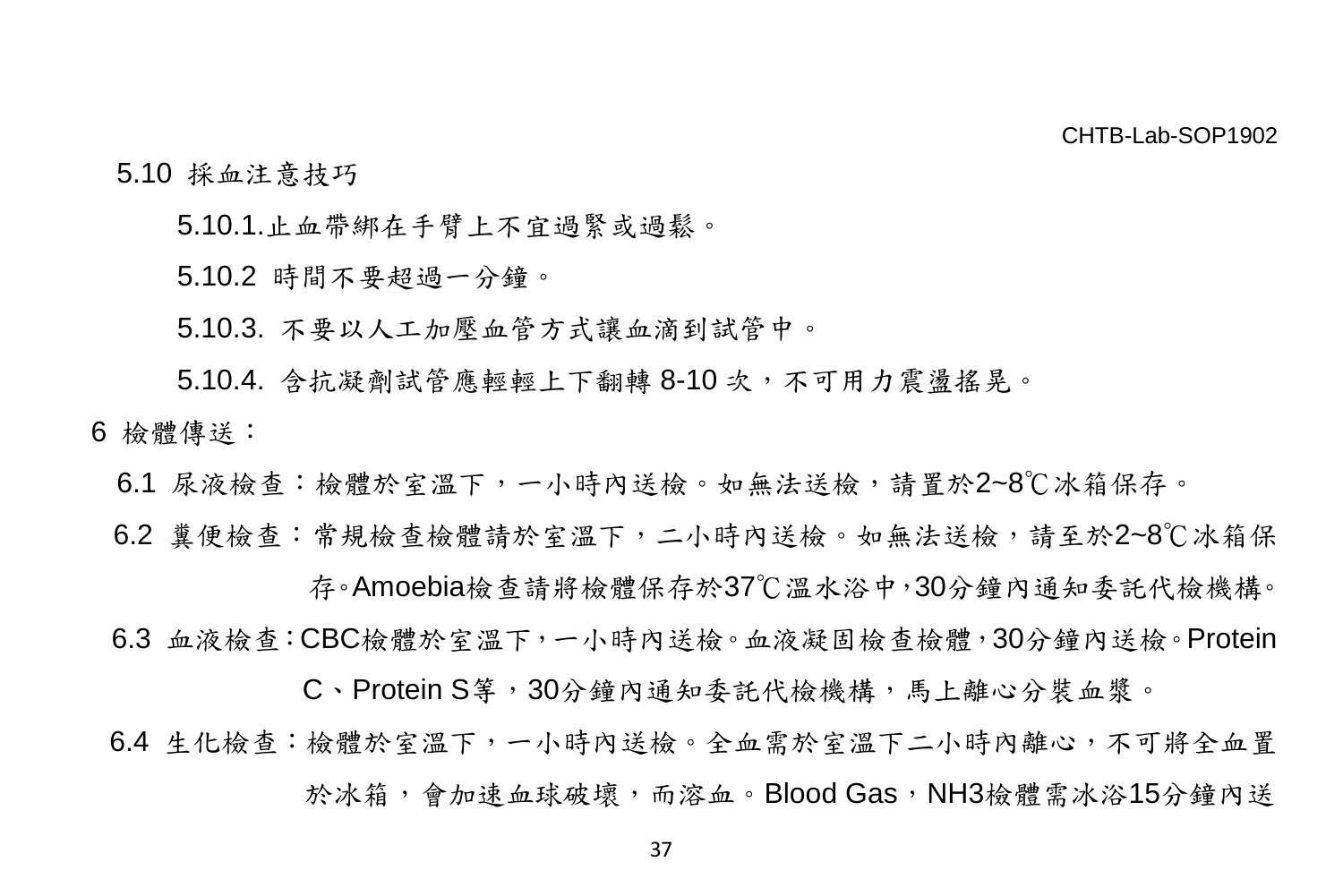檢。

- 6.5 血清檢查:檢體於室溫下,一小時內送檢。Homocysteine、Cold Agglutinin、 Cryoglobulin Screen檢體需於30分鐘內送檢。
- 6.6 細菌檢查:檢體於室溫下,一小時內送檢。如無法送檢,請置於2~8℃冰箱保存。(血液、 體液及CSF培養除外)。
- 6.7 備血檢體:檢體於室溫下,一小時內送檢通知委託代檢機構。標本有效期間,以開單時間 起三天內有效。

7.檢體前處理與檢驗

- 7.1 門診檢體採集後,由本科完成電腦簽收後,交由委託代檢機構檢驗(抗酸菌檢驗檢體除外)。
- 7.2 住院檢體由委託代檢機構直接至病房收取進行檢驗,抗酸性檢驗檢體送至本科完成簽收 後,交由各相關組別檢驗。
- 7.3 需補做各項檢驗項目,僅接受當日檢體,若特殊需求,請聯絡委託代檢機構。
- 7.4 檢驗過程中如發現任何異常如檢體溶血、血液凝固或達危急值標準,將立即通知負責醫護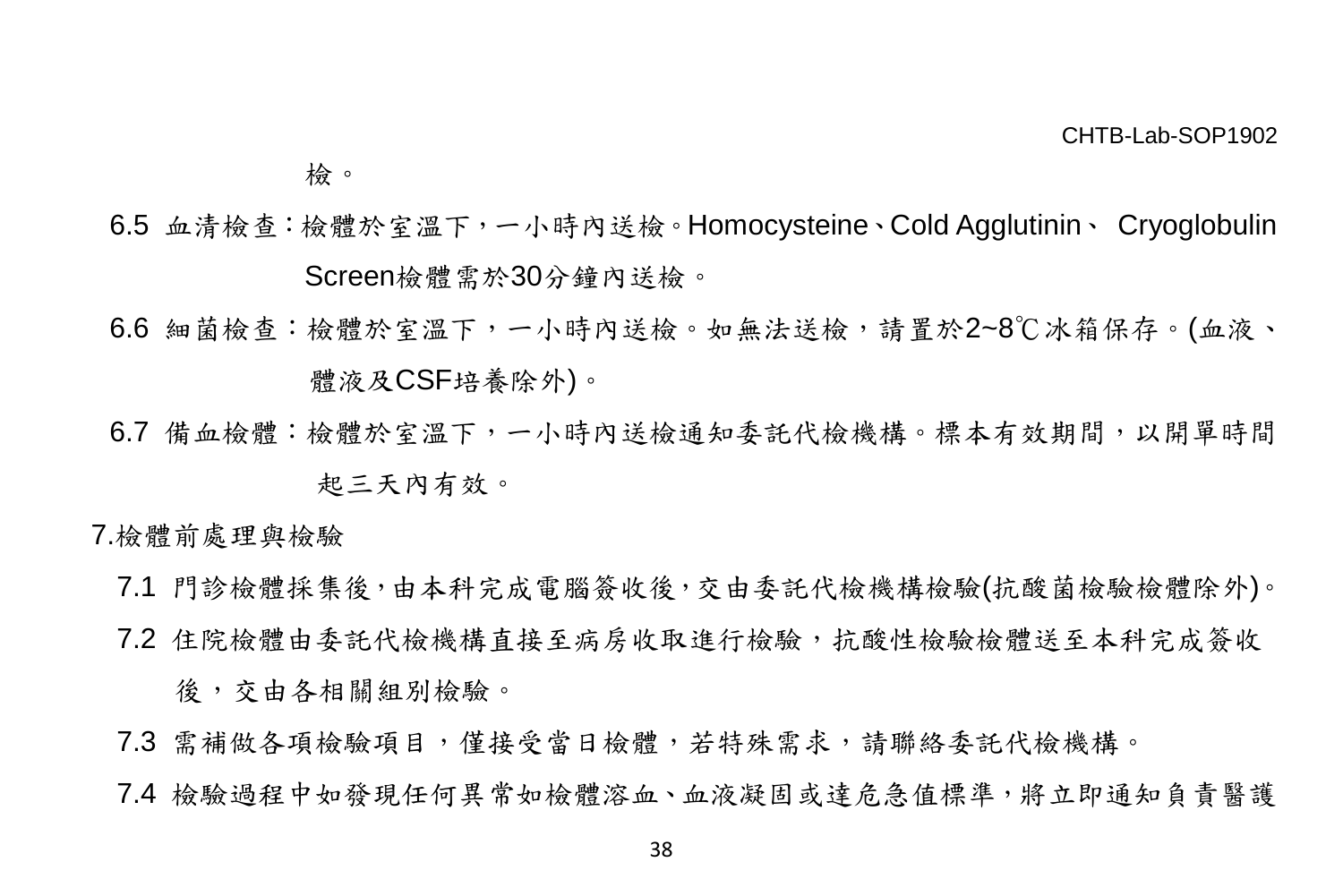人員,做檢體重採或退件相關處理。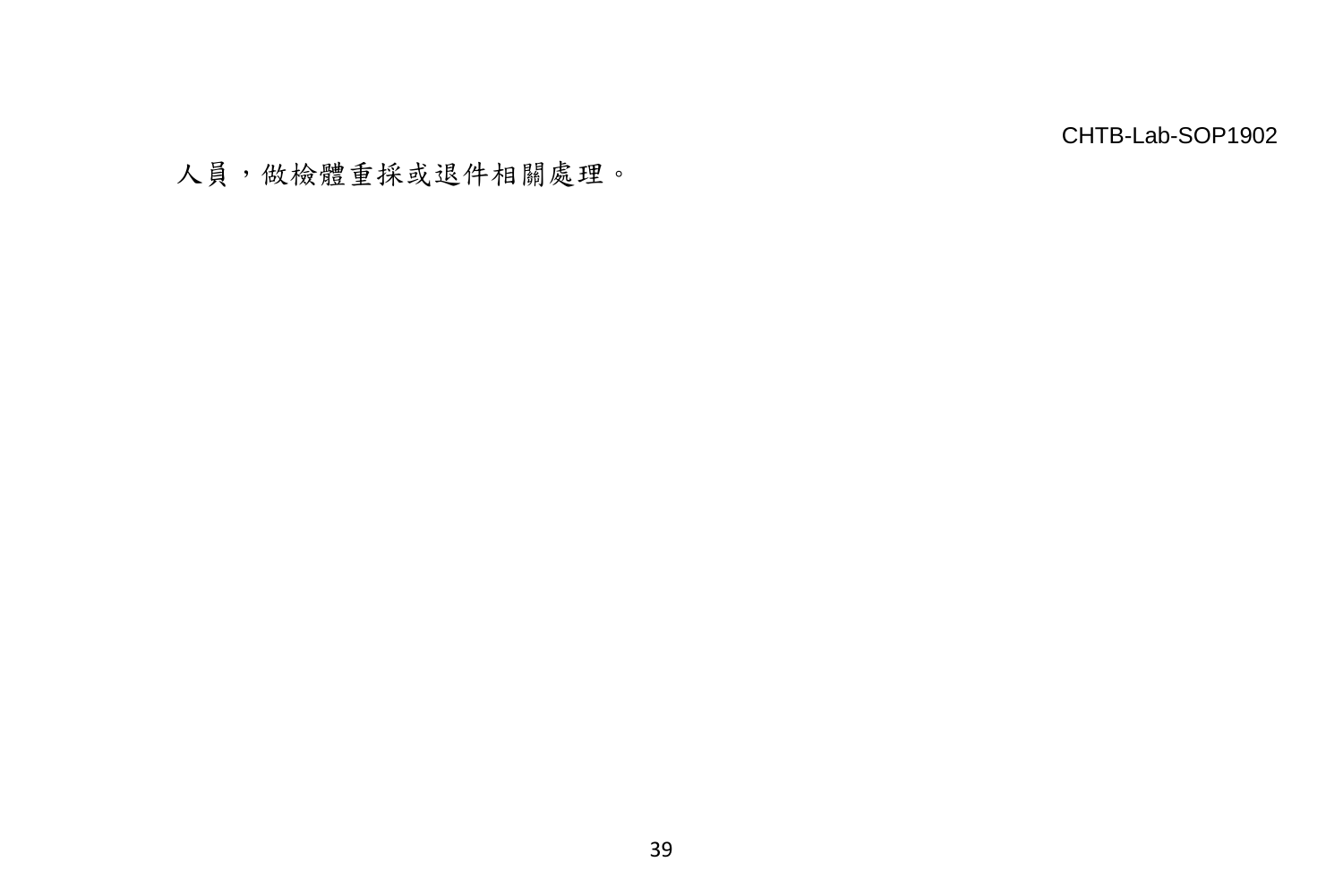### 十、檢驗測定之危險臨界值

### 1. 病人檢驗項目危險值緊急通報參考值表,如下表:

| 項目(生化)            | 報告低值 | 報告高值 | 備註(注意  | 參考值         | 單位          |
|-------------------|------|------|--------|-------------|-------------|
|                   |      |      | 事項)    |             |             |
| <b>Total</b>      |      | 3    |        | $0.2 - 1.5$ | mg/dL       |
| <b>Bilirubin</b>  |      |      |        |             |             |
| <b>Glucose</b>    | 60   | 400  |        | 70-110      | <b>IU/L</b> |
| <b>Na</b>         | 120  | 160  |        | 135-147     | mmol/L      |
| Κ                 | 2.5  | 6.0  | 嚴重溶血-> | $3.5 - 5.3$ | mmol/L      |
|                   |      |      | 通知重抽   |             |             |
| <b>CI</b>         | 80   | 130  |        | 98-108      | mmol/L      |
| Ca                | 5.0  | 12.0 |        | $8 - 10.5$  | mg/dL       |
| <b>Creatinine</b> |      | 2.0  |        | $0.5 - 1.5$ | mg/dL       |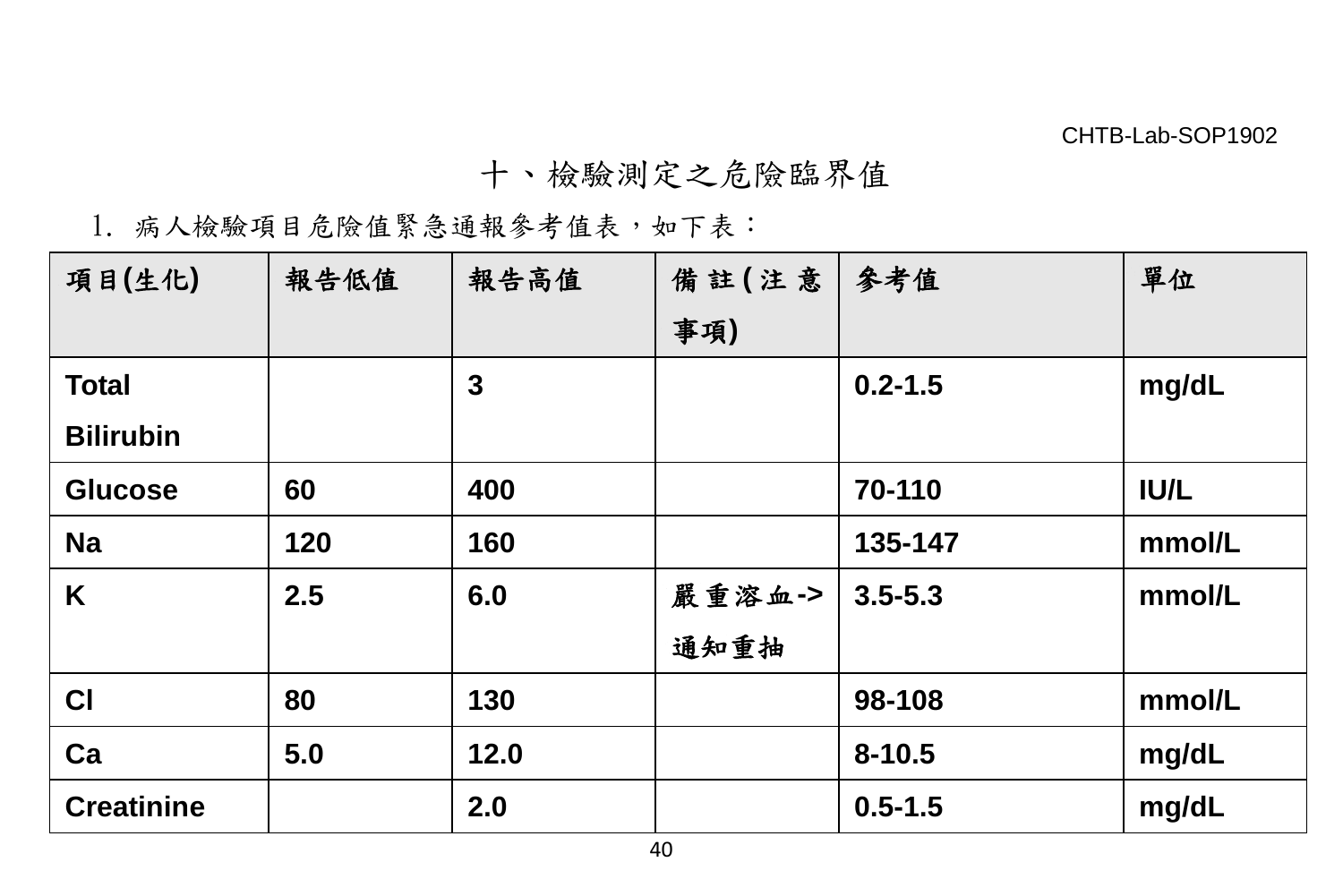| <b>BUN</b>         |      | 60   |        | $5 - 23$   | mg/dL       |
|--------------------|------|------|--------|------------|-------------|
| GOT(AST)           |      | 120  |        | $8 - 40$   | <b>IU/L</b> |
| GPT(ALT)           |      | 105  |        | $5 - 35$   | <b>IU/L</b> |
| <b>CK-MB</b>       |      | 16   | 嚴重溶血-> | $0 - 10.4$ | <b>IU/L</b> |
|                    |      |      | 通知重抽   |            |             |
| <b>Troponin-I</b>  |      | 0.4  |        | $0 - 0.4$  | ng/ml       |
| <b>Digoxin</b>     |      | 2.0  |        | $0.8 - 2$  | ng/ml       |
| <b>Theophyllin</b> |      | 20   |        | $10 - 20$  | ng/ml       |
| <b>CPK</b>         |      | 300  |        | 25-192     | U/L         |
| <b>CEA</b>         |      | 10   |        | $0 - 5$    | ng/mL       |
| 項目(血液學)            | 報告低值 | 報告高值 | 備註(注意  | 參考值        | 單位          |
|                    |      |      | 事項)    |            |             |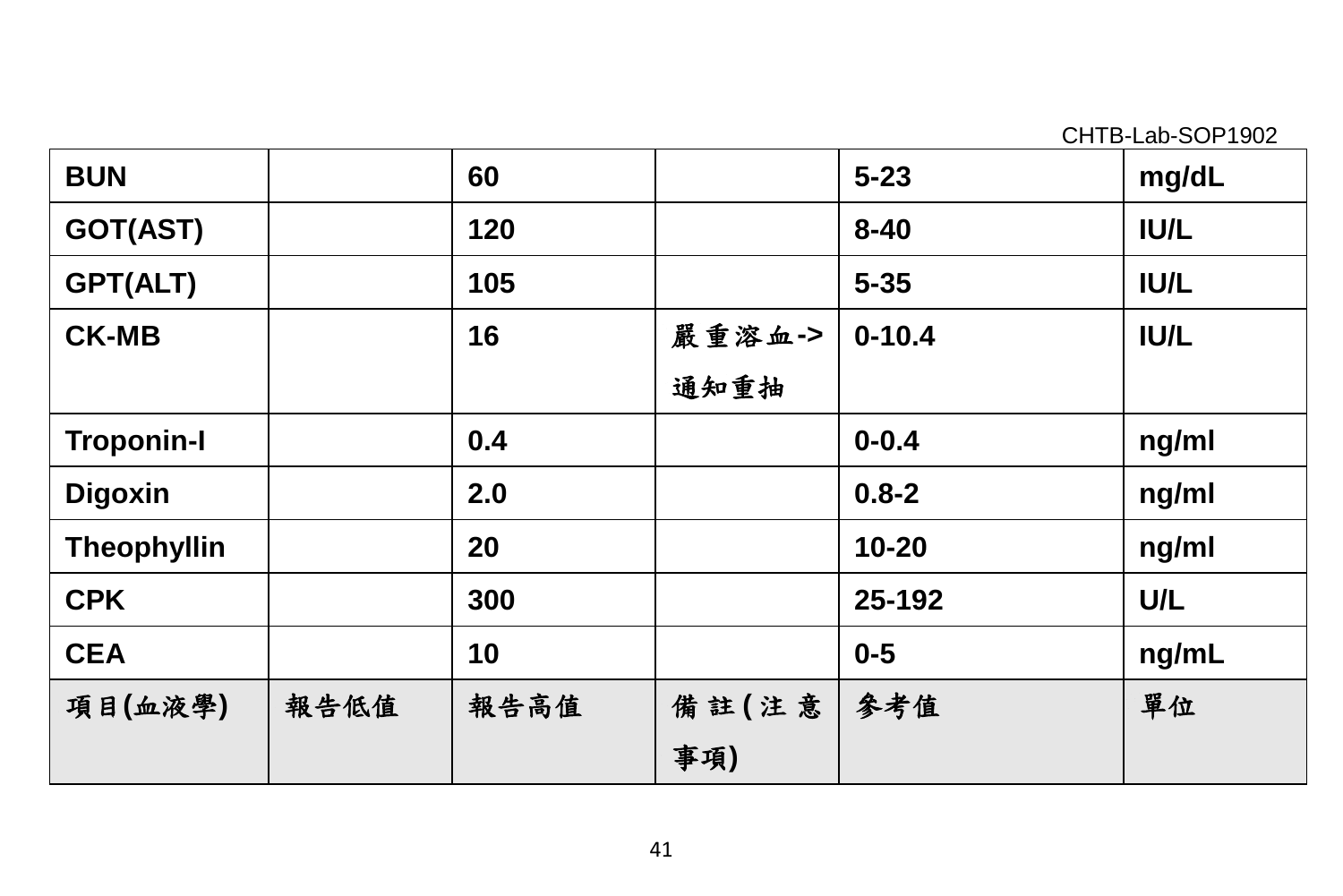| <b>WBC</b>         | 3000 | 20000 | clot-> 通知 | 4000-9000       | /µl        |
|--------------------|------|-------|-----------|-----------------|------------|
|                    |      |       | 重抽        |                 |            |
| Hb                 | 7.0  | 19    | clot-> 通知 | M:14-18 F:12-16 | g/dL       |
|                    |      |       | 重抽        |                 |            |
| <b>Platelet</b>    | 50   | 800   | clot-> 通知 | 150-400         | $/\mu$     |
|                    |      |       | 重抽        |                 |            |
| <b>Prothrombln</b> |      | 30    | 需採檢至黑     | $8 - 12$        | <b>Sec</b> |
| Time               |      |       | 色標線處      |                 |            |
| <b>APTT</b>        |      | 100   | 需採檢至黑     | 23.9-35.5       | <b>Sec</b> |
|                    |      |       | 色標線處      |                 |            |
| Fibrinogen         | 100  |       |           | 200-400         | mg/dl      |
| 項目(其他)             | 報告低值 | 報告高值  | 備註(注意     | 其他              |            |
|                    |      |       | 事項)       |                 |            |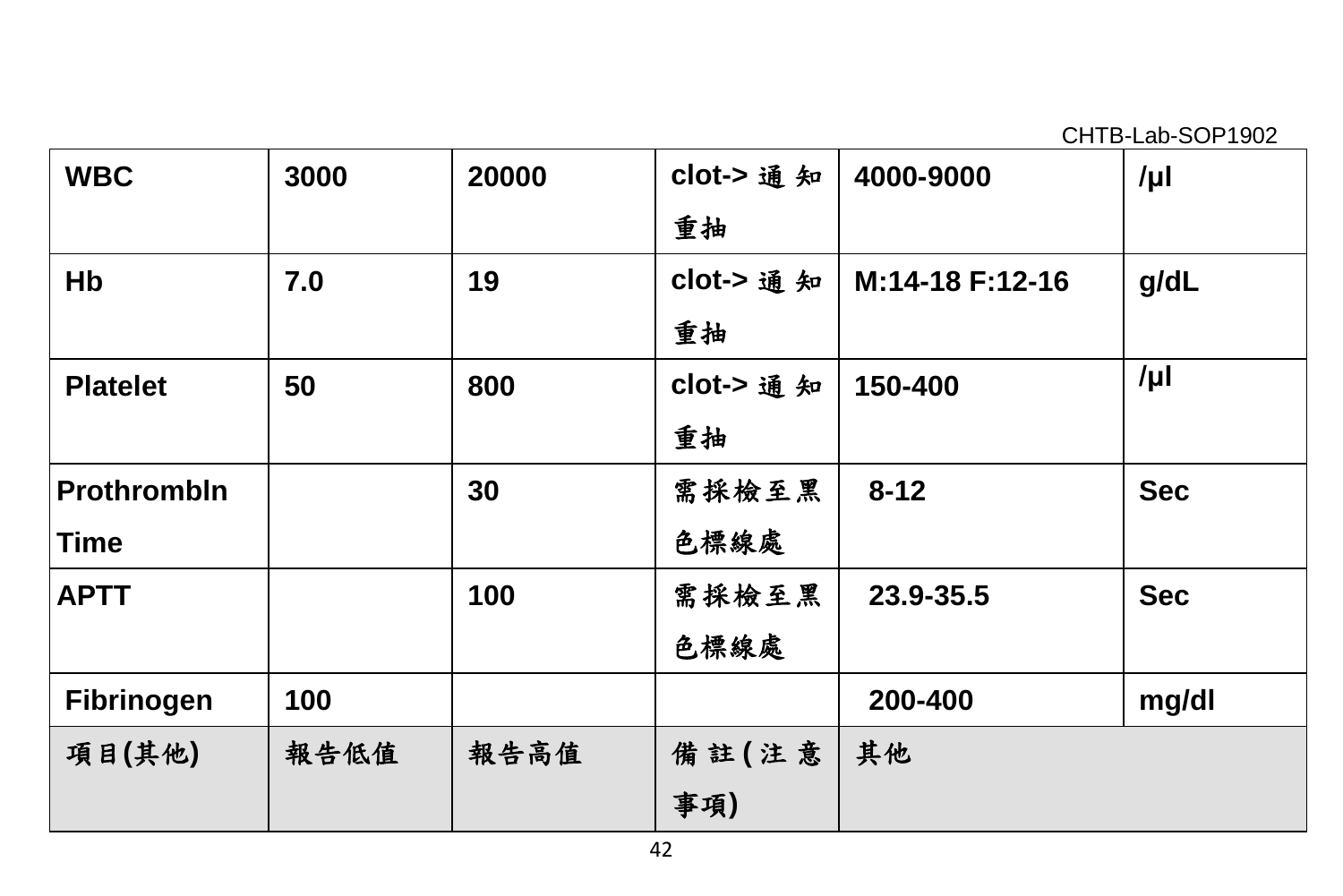| 病理                                             | 惡性            |                              | 危險臨界值通報                                      |
|------------------------------------------------|---------------|------------------------------|----------------------------------------------|
| <b>Blood culture</b>                           | 陽性            |                              | 1.病房報告:委外代檢單位先                               |
| <b>CSF culture</b>                             | 陽性            |                              | 行以電話告知原送檢單位                                  |
| <b>Fluid</b><br><b>Body</b><br><b>lculture</b> | 陽性            |                              | 後,將報告傳真至送檢單<br>位,然後將報告填入本院                   |
| <b>RPR</b>                                     | ≧1:8x         |                              | 「大同資訊系統」後,透過                                 |
| <b>TPHA</b>                                    | $\geq$ 1:320x |                              | 本院危險值簡訊傳呼模式<br>照會原開單醫師。                      |
| <b>HIV</b>                                     | $POS(+)$      |                              |                                              |
| <b>TSH</b>                                     | 10            | Ref: 0.490~<br>$4.670$ ulU/m | 2. 病理報告若為異常時,由<br>檢驗科影印一份報告並填<br>寫細胞學暨病理組織異常 |
| <b>Anti-HAV</b>                                | >0.8          |                              | 報告照會紀錄表,於醫師晨                                 |
| <b>IgM</b>                                     |               |                              | 會時,照會主治醫師,並<br>進行此個案報告討論。                    |
| Anti-HBc                                       | >0.8          |                              |                                              |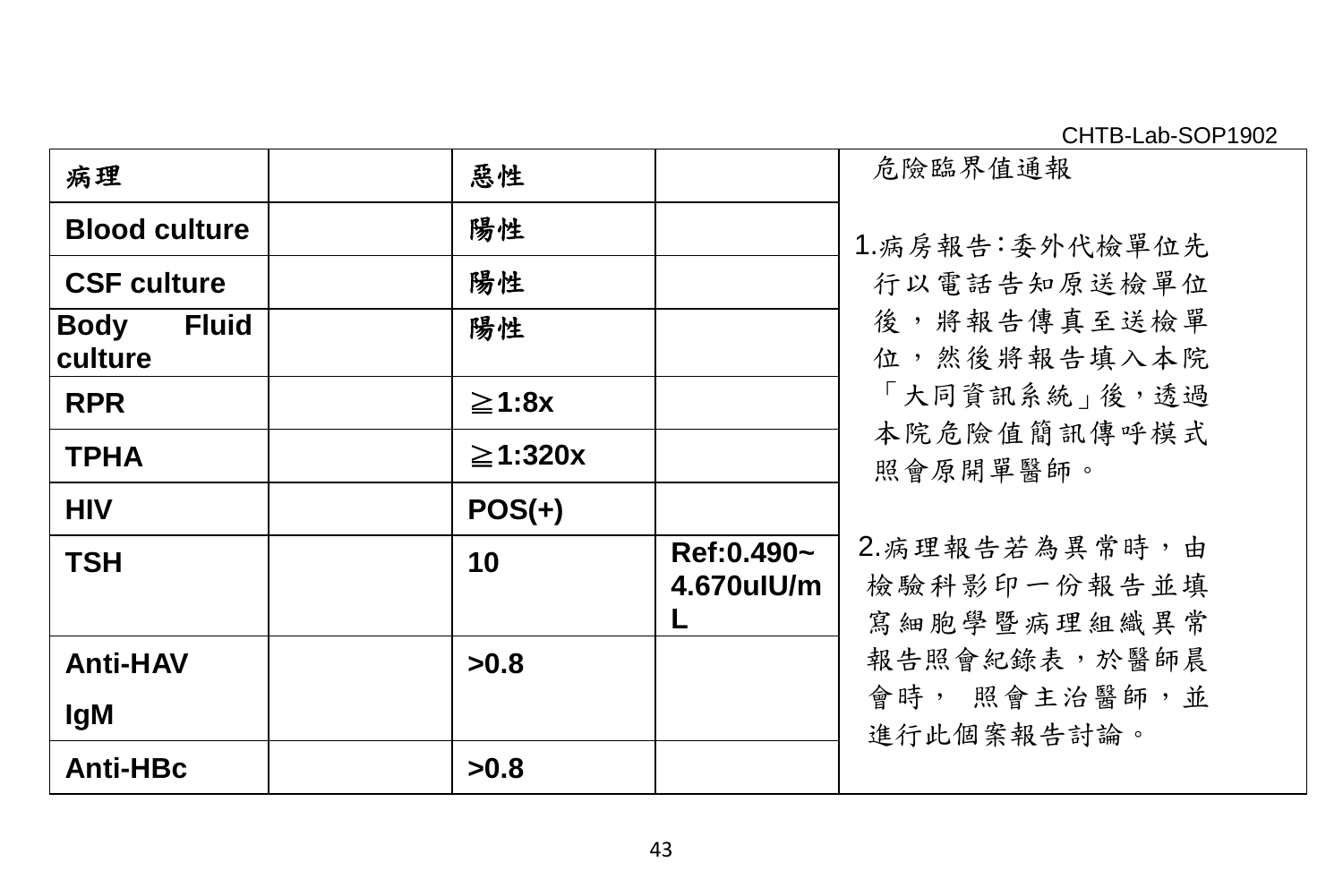| lgM                  |      |               |                                     |       |
|----------------------|------|---------------|-------------------------------------|-------|
| <b>Measles (IgM)</b> |      | >0.9          |                                     |       |
| Ab                   |      |               |                                     |       |
| Rubella (IgM)        |      | 陽性            |                                     |       |
| Ab                   |      |               |                                     |       |
| <b>Amebiasis</b>     |      | $\geq$ 32X(+) |                                     |       |
| Ab                   |      |               |                                     |       |
| <b>Anti-HCV</b>      |      | >1.0          |                                     |       |
| <b>TB-PCR</b>        |      | 陽性            |                                     |       |
| <b>TB-ID</b>         |      | <b>MTBC</b>   |                                     |       |
| <b>INR</b>           |      | >2.5          | $0.76 - 1.27$                       | Ratio |
| eGFR                 | $30$ |               | $\geq$ 60(ml/min/1.73m <sup>2</sup> |       |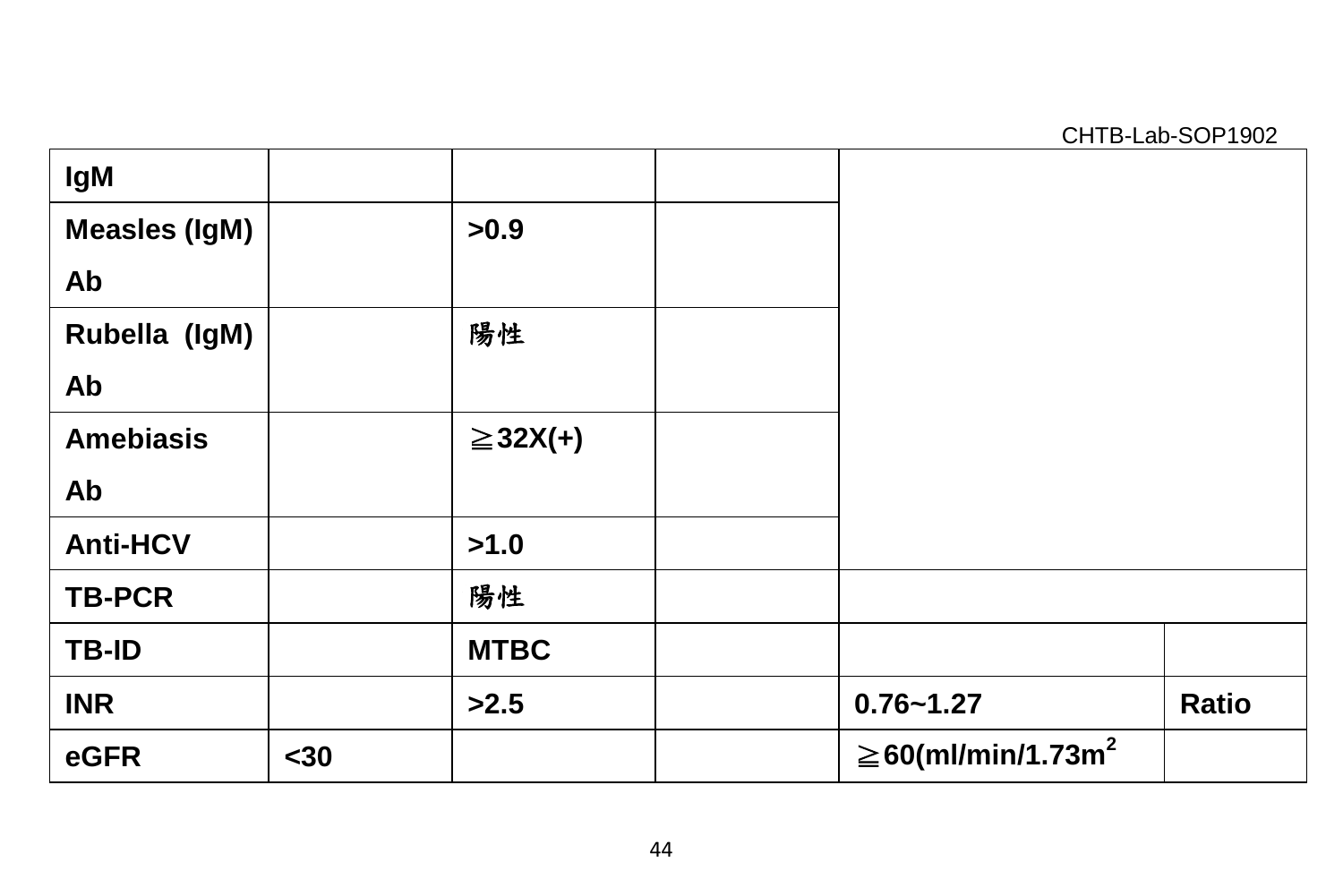| Gene-xpert | 陽性<br>MTB        |
|------------|------------------|
|            | RIF 抗藥           |
| Gene-xpert | 陽性<br><b>MTB</b> |
|            | RIF 敏感           |
| Gene-xpert | 陽性<br><b>MTB</b> |
|            | RIF 無法判定         |
| 登革熱病毒      | 陽性               |
| NS1 抗原篩檢   |                  |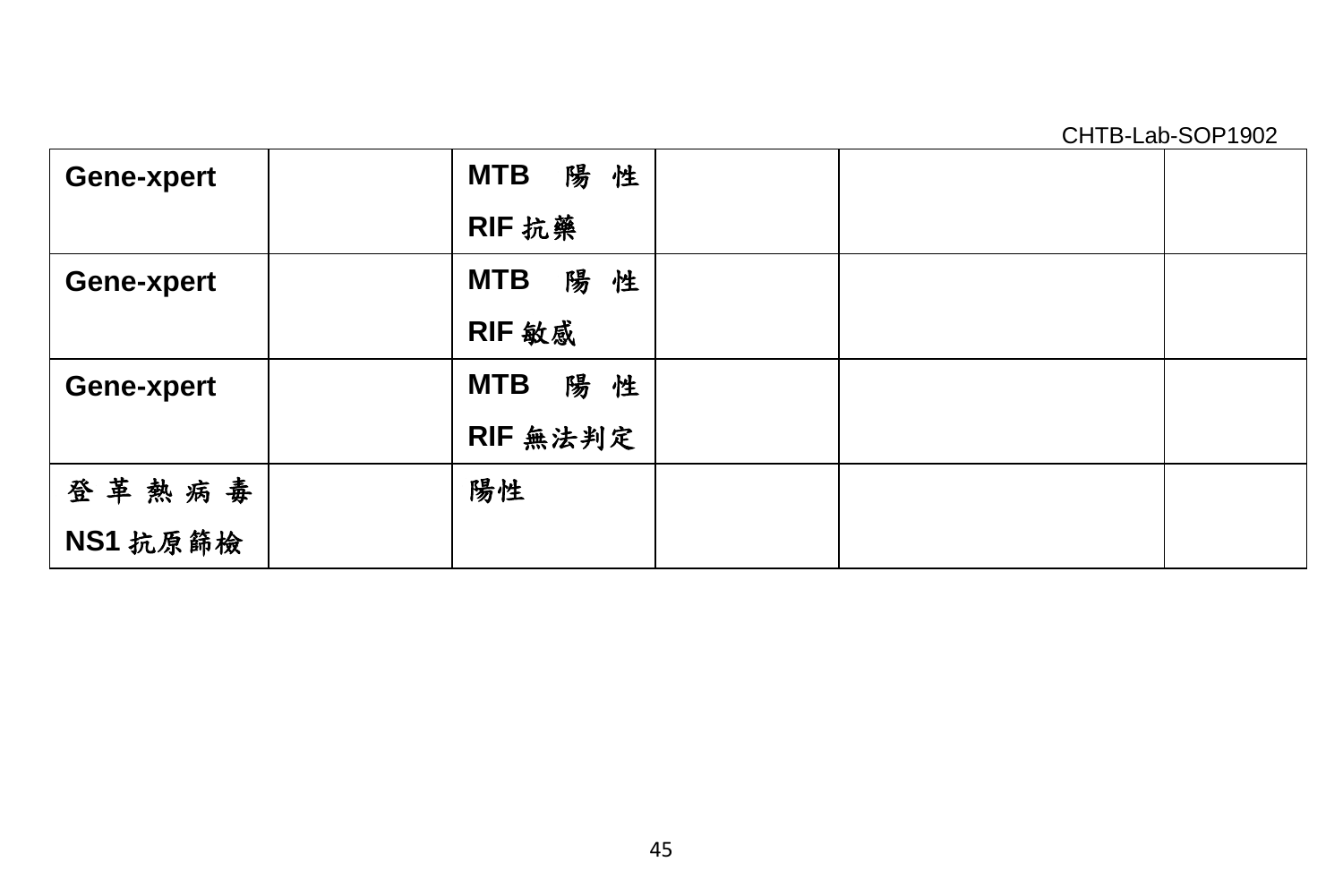### **2.**危險臨界值通報

- 2.1委外代檢機構於危險值報告核發前,醫檢師確認報告內容後,先行以電話告知原送檢單位
- 後,然後將報告填入本院檢驗資訊系統後透過本院危險值簡訊傳呼模式照會原開單醫師。 2.2每日進行確認簡訊傳呼是否成功,若未成功則另外以電話通知,並填寫「危險值通報紀錄 表」。
- 2.3結核桿菌門診報告陽性時,統一多列印一份報告給感控,並將培養陽性總表給門診護理科 及門診醫政室,進行通報,通知門診病人回診。
- 2.4細胞學報告若為異常時,影印一份報告並填寫「細胞學暨病理組織異常報告照會紀錄表」, 於醫師晨會或門診看診時,照會主治醫師,並進行此個案報告討論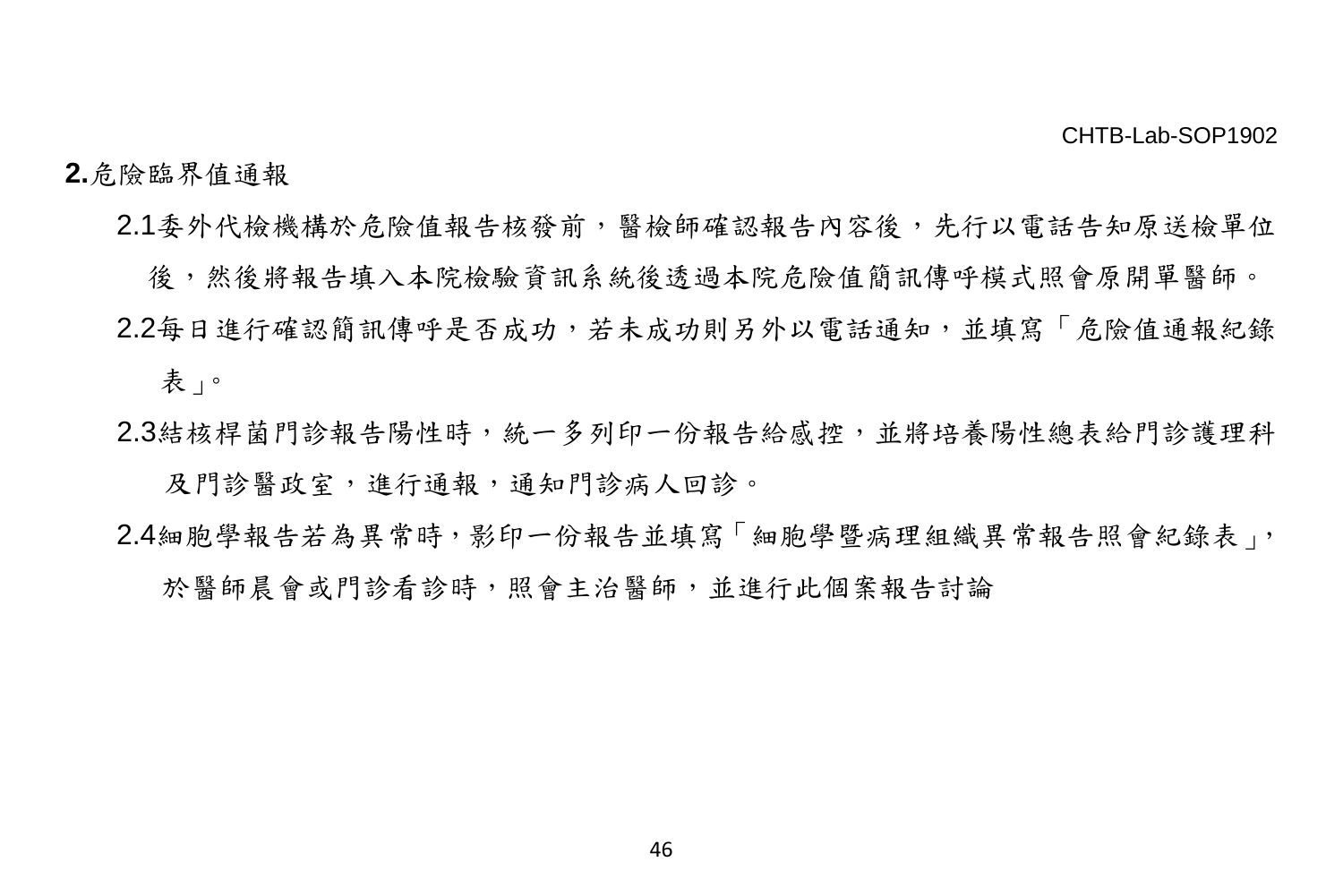### 十一、結核桿菌抹片及培養

1.目的:

- 1.1顯微鏡鏡檢法是在臨床檢體中確認感染分枝桿菌疾病的最快速方法,利用此項檢查能偵測 檢體中是否含有分枝桿菌屬。分枝桿菌屬鏡檢法可提供醫生很多用途,包括(1)能迅速確認 病人是否被感染,提供作為初步診斷結核菌感染的參考,(2)能監測病人接受藥物治療進行 的狀況,(3)確認培養出的菌落為分枝桿菌。
- 1.2結核桿菌培養的目的為檢測檢體中是否含有分枝桿菌屬。利用分枝桿菌屬細胞壁具有抗 酸、鹼的性質,使用NaOH鹼性溶液作用於非經無菌技術採集之檢體(痰液、糞便等)前處 理,然後接種於內含孔雀綠(malachite green)及各種抗生素之蛋基及瓊脂培養基,以抑制 檢體中非分枝桿菌屬的生長,另外加入N-acetyl-L-cysteine(NALC)作為消化劑,促使檢體 液化,而成功分離出檢體中之分枝桿菌屬。

2.檢體採集

2.1痰液:檢體量建議3~5 mL,採集於無菌痰盒或50 mL離心管內。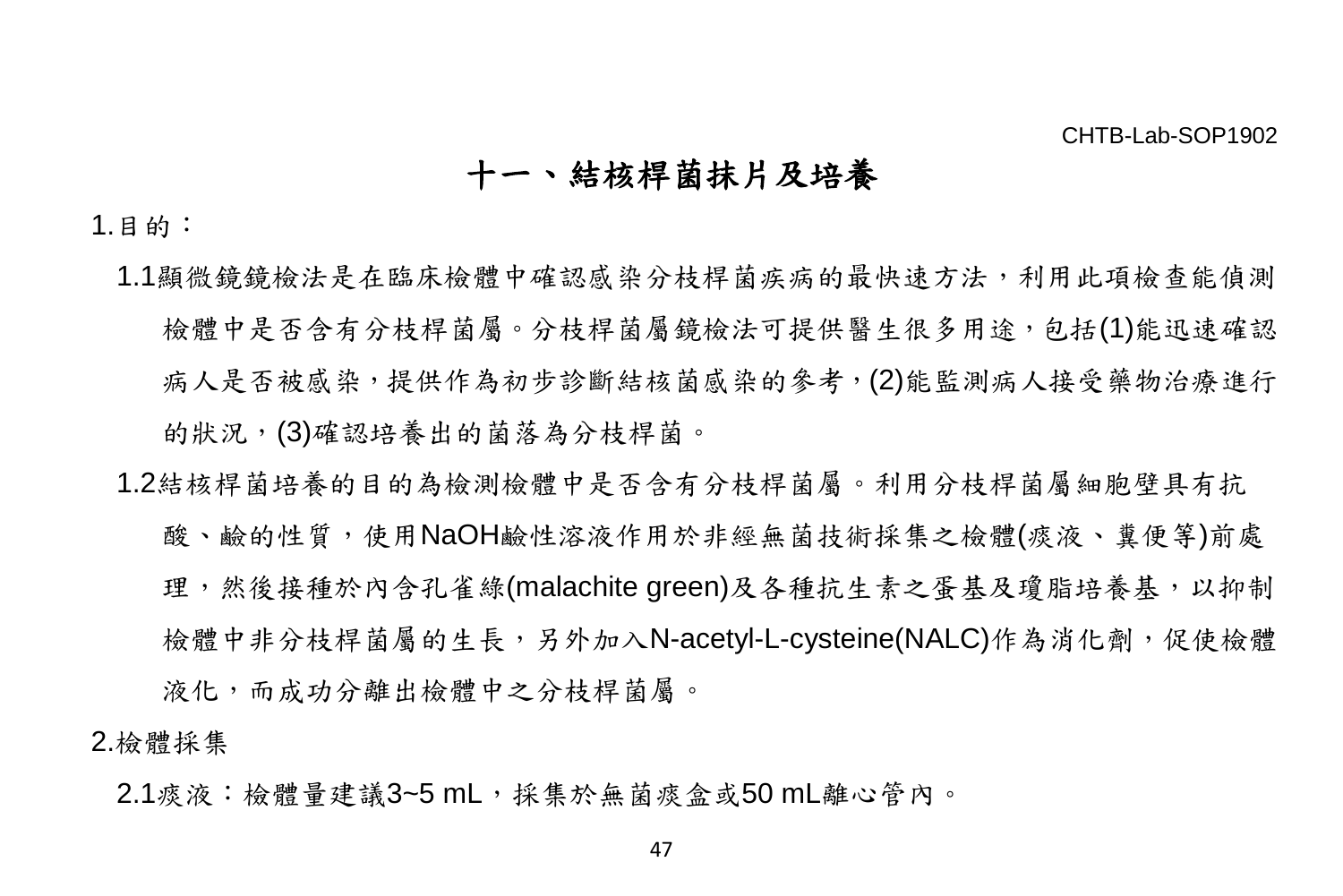2.2氣管沖洗液、胸水、腹膜液:取5 mL放置於50 mL離心管內中。

2.3尿液:將前段尿液排掉,收集中段尿液至少5 mL於採集管中。

2.4其他檢體:以無菌技術採集後,放入無菌試管內送檢。

3.收件時間與地點:住院部平日8:00-17:00門診部平日8:00-21:00及週六8:00-12:00。

4.報告時間:門診24小時發出抹片報告;住院早上10:00前檢體,當日下班前發出抹片報告。 5.結果與判讀

5.1抹片結果判讀標準:

| ZN 染色<br>X1,000 | 報告方式        |  |  |
|-----------------|-------------|--|--|
| $0/300$ fields  | No AFB seen |  |  |
| 1-2/300 fields  | Scanty,建議重檢 |  |  |
| 1-9/100 fields  | 1+          |  |  |
| 1-9/10 fields   | $2+$        |  |  |
| 1-9/field       | $3+$        |  |  |
| $>9$ /field     | 4+          |  |  |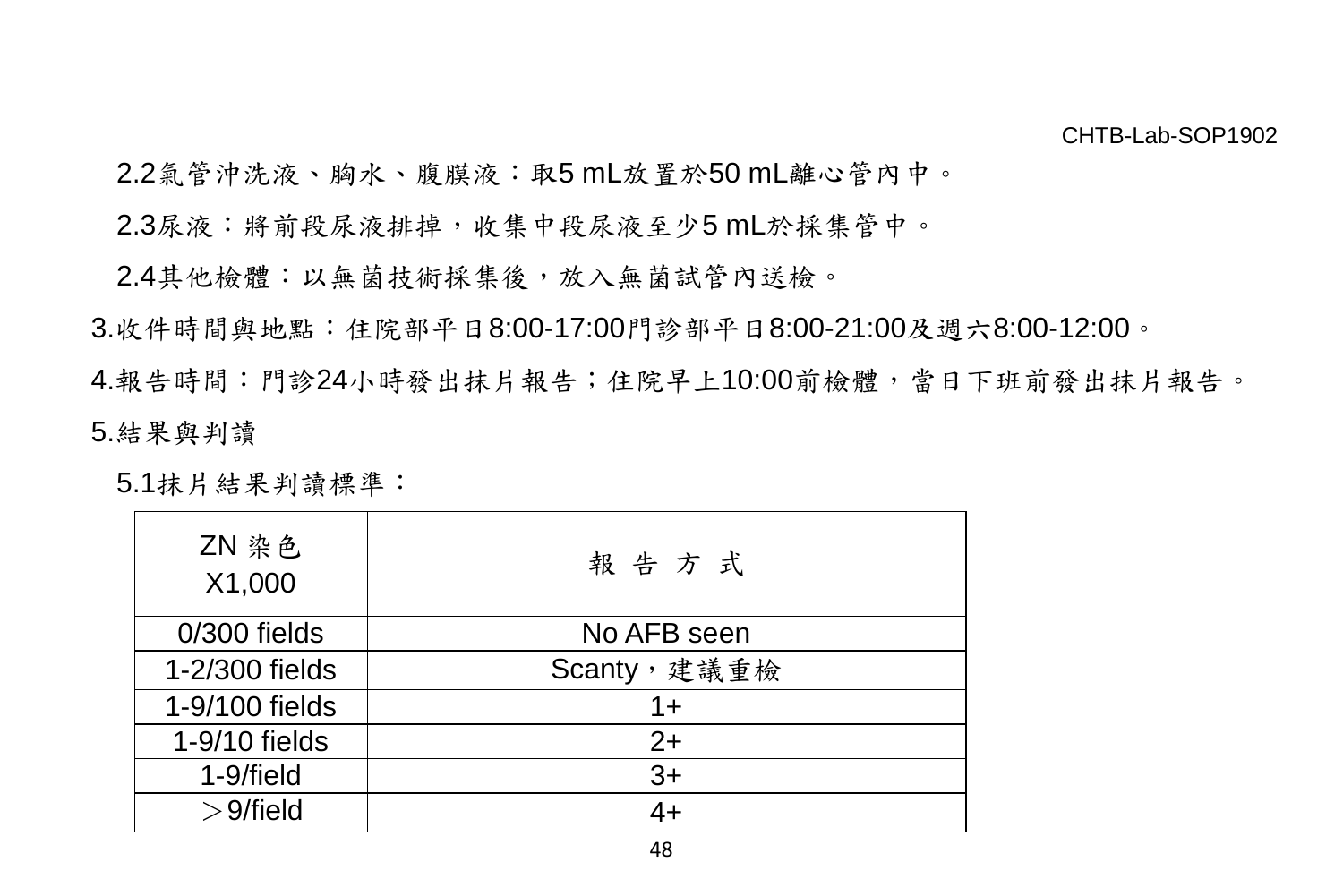5.2抹片結果判讀標準:

| 觀察結果             | 報告         |  |  |
|------------------|------------|--|--|
| 無可見菌落            | 無結核菌生長     |  |  |
| 小於50菌落           | 實際菌落數      |  |  |
| 50-100 菌落        | $1 +$      |  |  |
| 100-200 菌落       | $2+$       |  |  |
| 500 菌落(經常會融合在一起) | $3+$       |  |  |
| 大於500 菌落(融合在一起)  | $4+$       |  |  |
| 污染               | 長污染菌或培養基爛掉 |  |  |

6.注意事項:

- 6.1 本科為疾病管制署委託之代檢合約實驗室,負責嘉義市、台南市、屏東縣市、澎湖縣及高 雄旗山醫院之結核菌代檢業務。
- 6.2 一般而言,培養之敏感度為80%至85%,而特異度為98%。
- 6.3 塗片染色可檢測到每mL標本有5,000至10,000隻細菌,相反地只需10至100隻細菌即可培

養出來,因此塗片染色陰性並不能排除結核病。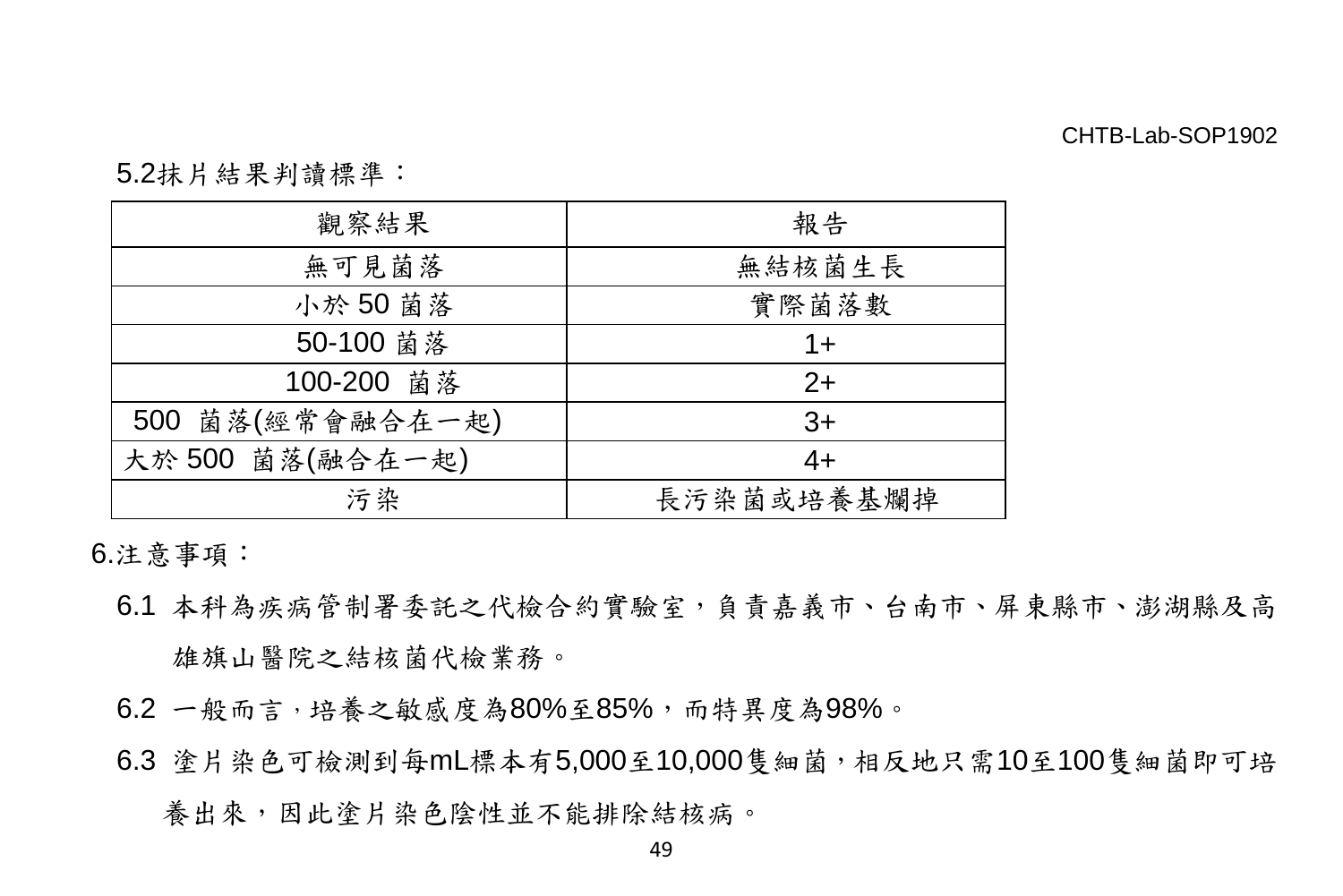6.4 所有懷疑結核病人之檢體除塗片耐酸性染色檢驗外必須作分枝桿菌培養,其理由為:

培養比鏡檢更敏感,每mL標本10至100隻細菌即可偵測到。

6.5 50%至80%之肺結核病人的痰塗片耐酸性染色為陽性,塗片染色陽性但培養陰性之標本低 於10%,其最大原因是由於病人有接受抗結核藥物治療,其他原因包括實驗室錯誤、過久 之去污染、培養時間過短等各種因素。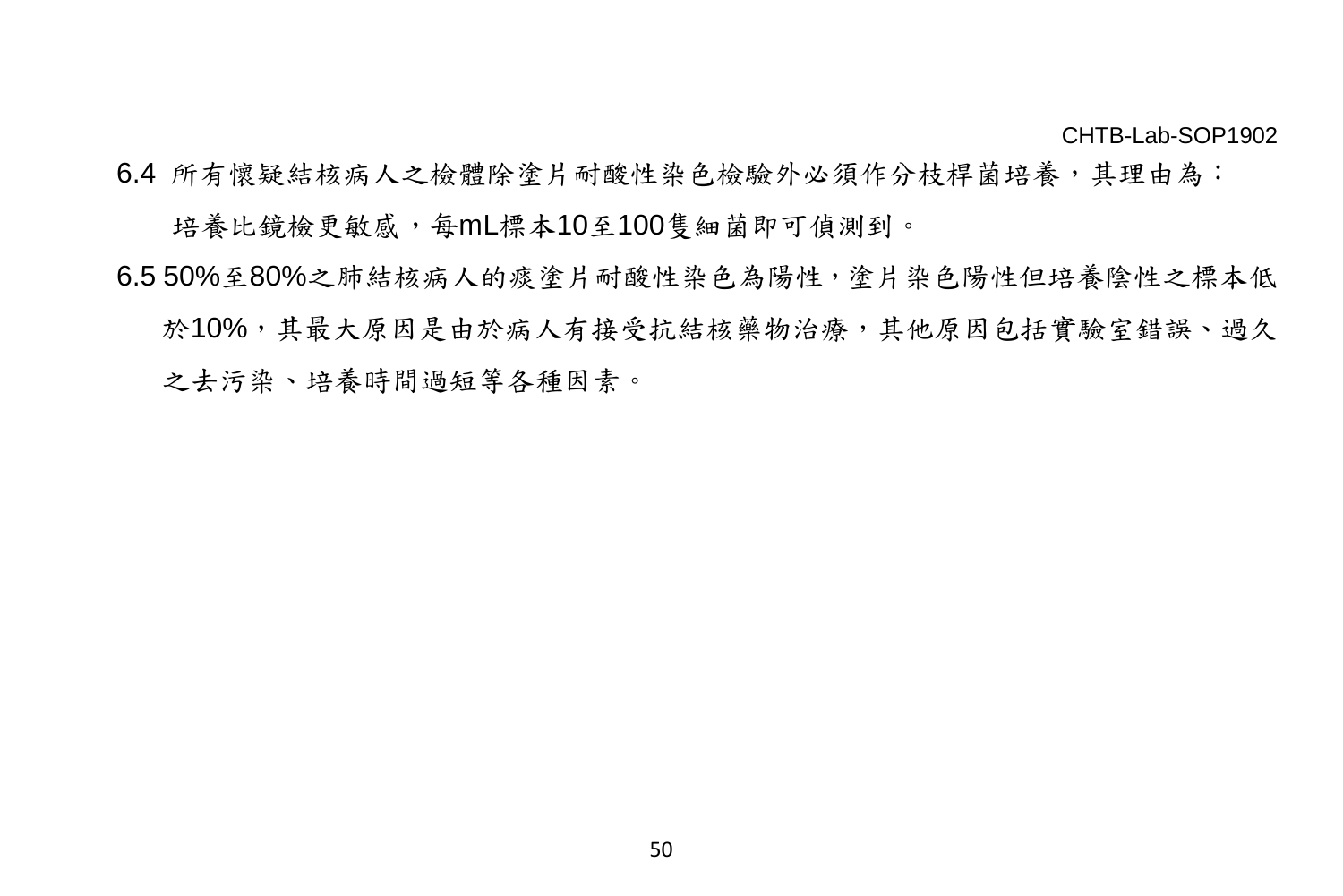## 十二、結核菌鑑定及藥敏試驗

1.受檢檢體:結核菌陽性培養菌株及菌液。

2.檢體保存時限:結核菌培養陽性日起保留菌株2個月。

3.鑑定報告時間:結核菌鑑定試驗操作日起7天內。

4.藥敏報告時間:結核菌藥敏試驗操作日起28天。

5.注意事項:



5.1調外院菌株或菌液處理流程(請參照疾管署第三級以上感染性生物材料易動核備流程)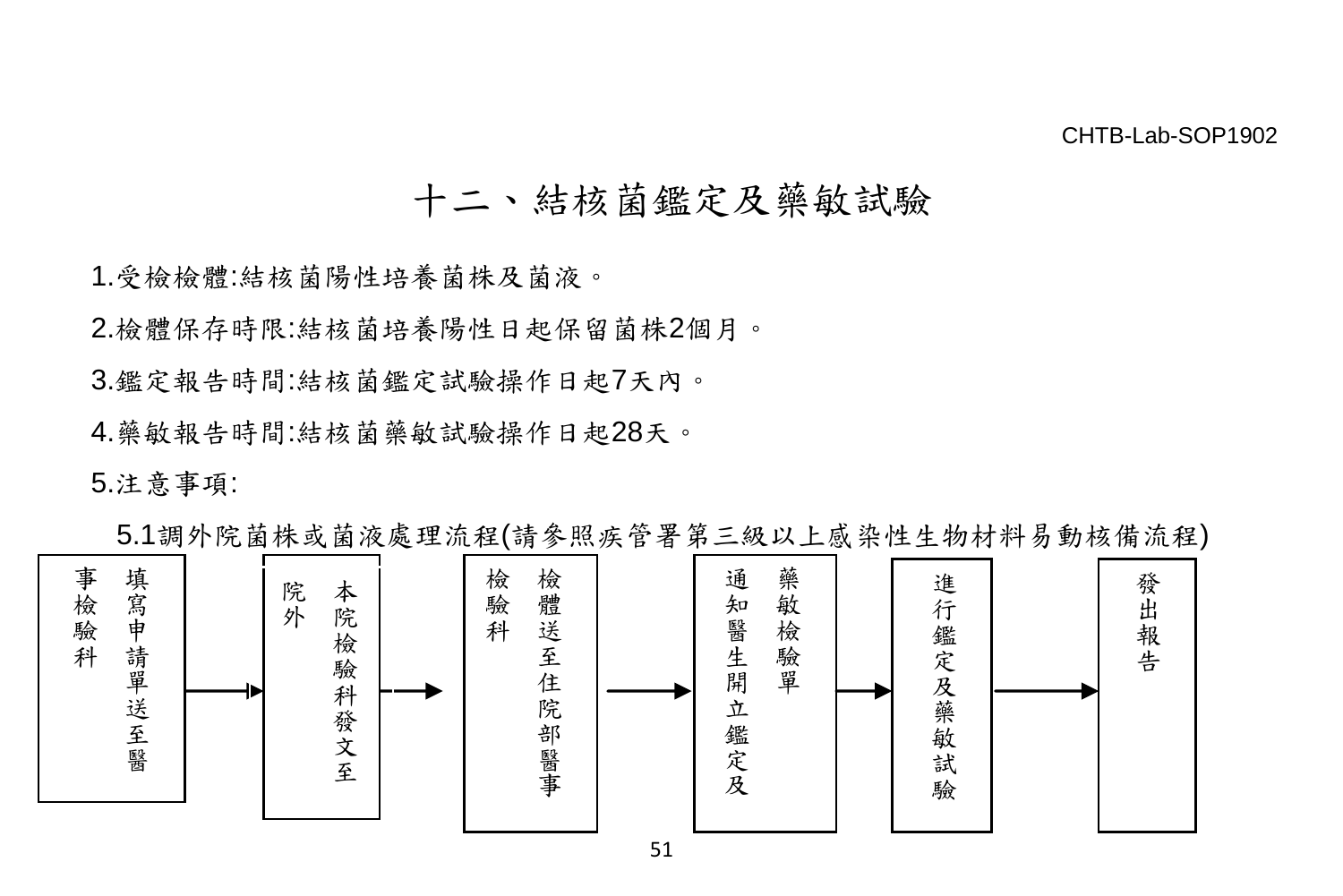5.2DR-TB送驗流程

- 5.2.1 本院及代檢藥敏試驗結果懷疑為 DR-TB 檢體(本院及代檢檢體)。
- 5.2.2 將檢體繼代培養後送至疾病管制署複驗 DR-TB。
	- 5.2.2.1 填寫防疫檢體送驗單並將病患資料登錄傳染病通報系統(含病患出生日期、身

分證字號、採檢日、居住住址、bar-code號碼等)。

- 5.2.2.2 將一線藥敏結果電子檔資料傳給疾病管制局。
- 5.2.2.3 代檢檢體再加作二線藥敏試驗。
- 5.2.2.4 DR-TB檢體送至疾病管制署複驗為DR-TB(+)。

5.2.2.5 發出DR-TB藥敏報告。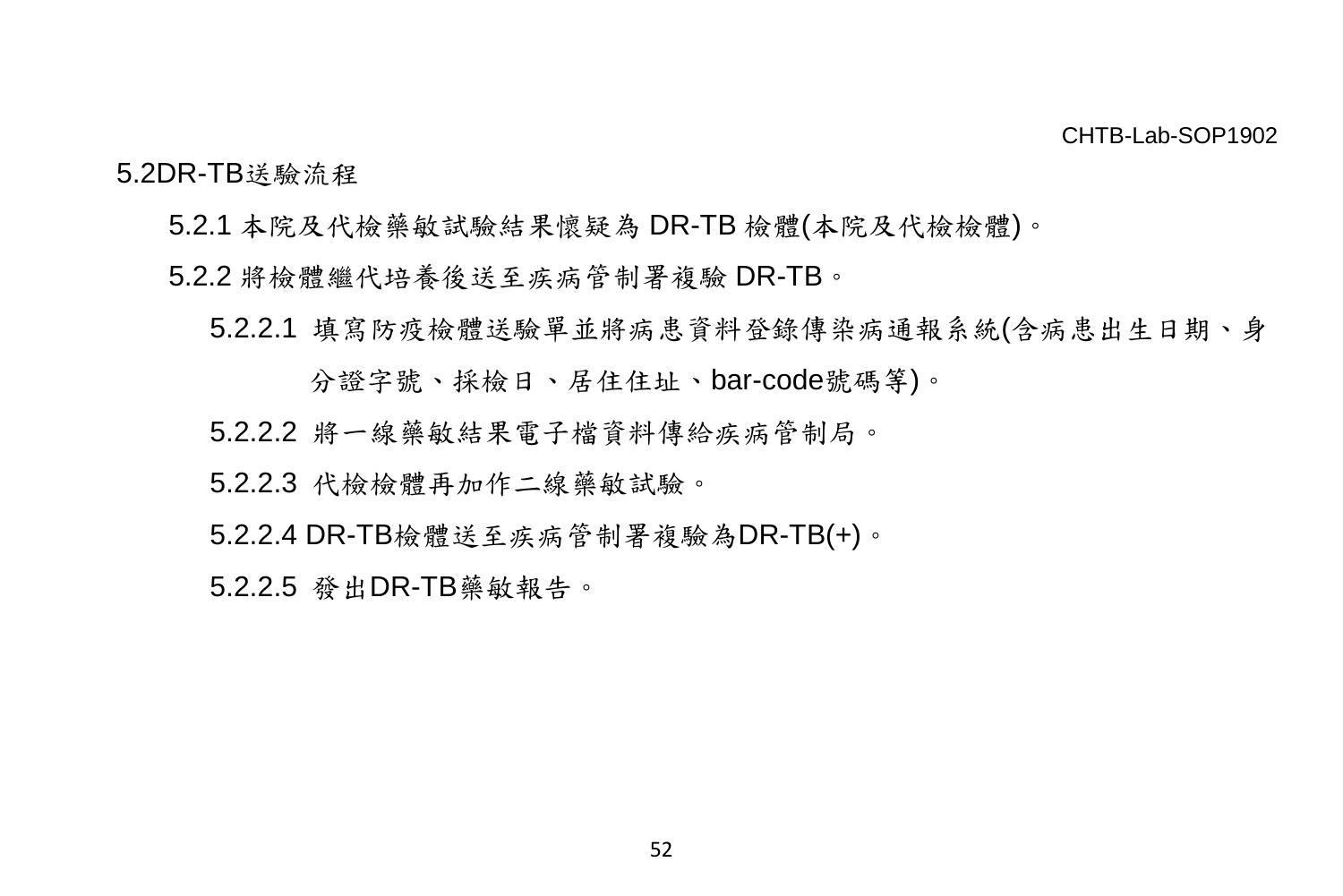## 十三、結核菌分子生物檢驗

1.檢測方法:

|      | Gene xpert | 晶宇分枝桿菌群檢驗試劑套<br>組檢驗 |  |  |
|------|------------|---------------------|--|--|
| 檢測原理 | <b>PCR</b> | <b>PCR</b>          |  |  |
| 適用檢體 | 呼吸道檢體、菌株檢體 | 呼吸道檢體               |  |  |

2.檢體類別:痰液、菌株、肺泡及支氣管沖洗液、胸水、腦脊髓液等。

3.操作頻率:每週一、週二及週四。

4.收件時間與地點:住院部平日8:00-17:00;門診部平日8:00-21:00;週六8:00-12:00。 5.注意事項:

5.1 檢體中含有血液、高量蛋白質或培養基;以及過酸或過鹼環境時,會抑制反應而造成偽 陰性結果。

5.2 PCR作為快速鑑定,但仍須搭配最終結核菌培養的結果。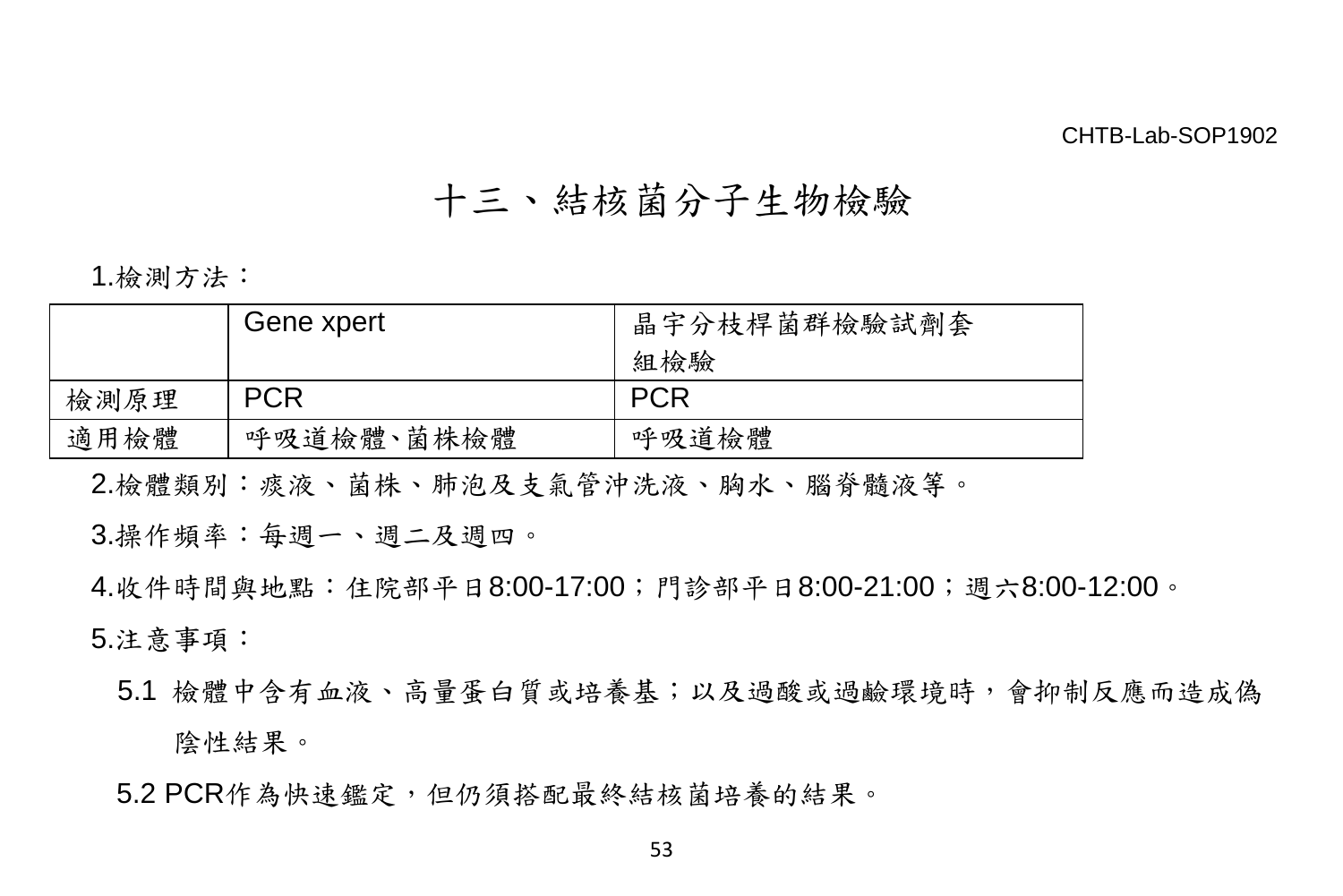十四、檢體儲存及丟棄:

| 項目名稱 | 檢體名稱       | 保存期限 | 溫度              | 備註       |
|------|------------|------|-----------------|----------|
| 血液   | CBC 檢體     | 7天   | $2-8^\circ$ C   |          |
|      | PT、APTT 檢體 | 7天   | $2-8^\circ$ C   |          |
| 血清   | 血清一般檢體     | 7天   | $2-8^\circ$ C   |          |
| 血庫   | 備血檢體       | 7天   | $2-8^{\circ}$ C |          |
| 生化   | 生化一般檢體     | 7天   | $2-8^{\circ}$ C | 檢體超過保存期限 |
| 鏡檢   | 尿液檢體       | 無    | 無               | 以生物醫療廢棄物 |
|      | 糞便檢體       | 無    | 無               | 處理。      |
| 一般細菌 | 陽性血瓶       | 7天   | 室溫              |          |
|      | 體液、關節液     | 7天   | 室溫              |          |
| 結核桿菌 | 痰陽性檢體      | 2週   | $2-8^{\circ}$ C |          |
|      | 陽性菌株       | 2個月  | $37^{\circ}$ C  |          |